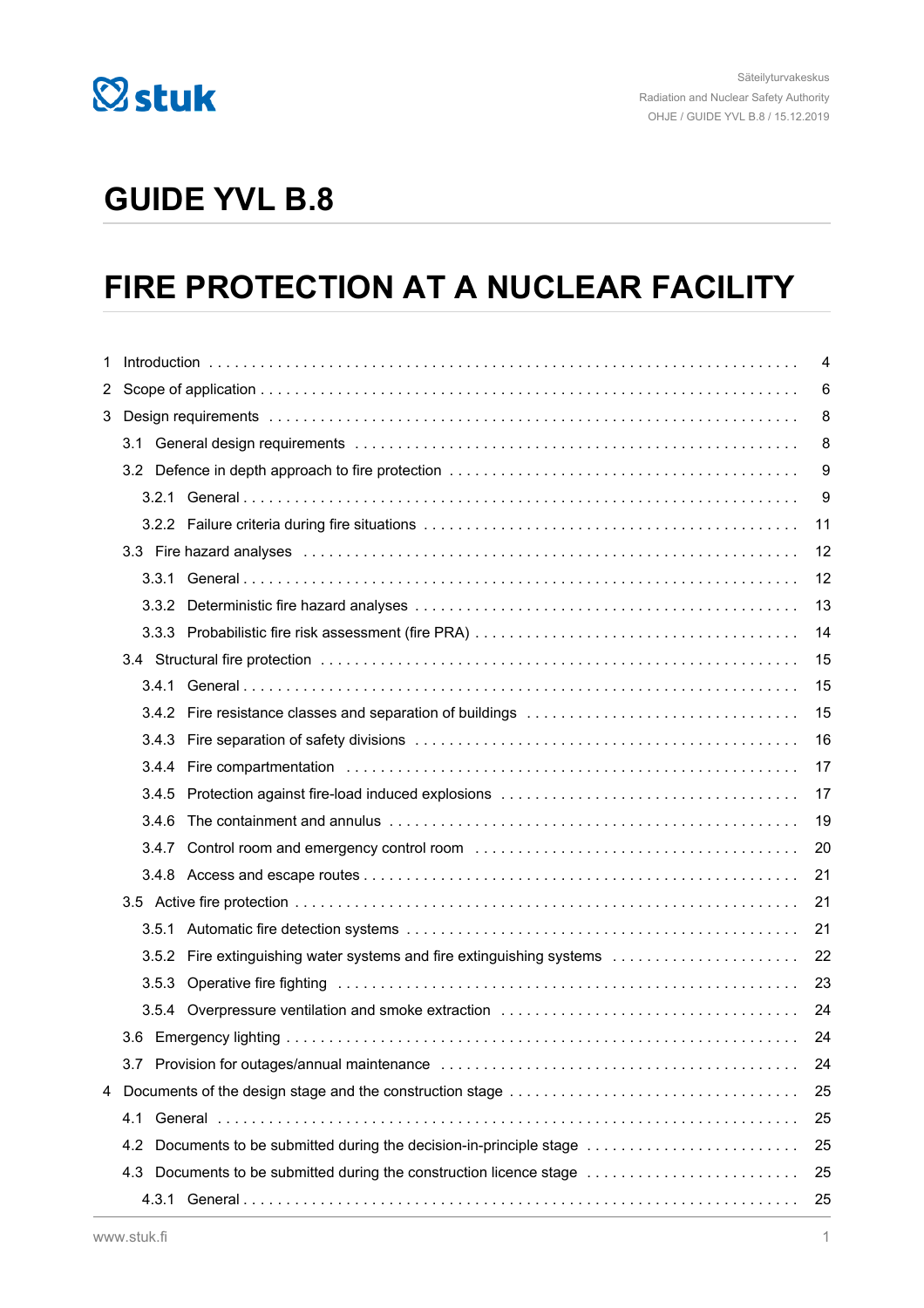

|   |       |                                                                                                                                                                                                                                | 27 |
|---|-------|--------------------------------------------------------------------------------------------------------------------------------------------------------------------------------------------------------------------------------|----|
|   | 4.3.3 |                                                                                                                                                                                                                                | 27 |
|   | 4.3.4 |                                                                                                                                                                                                                                | 28 |
|   | 4.3.5 |                                                                                                                                                                                                                                | 28 |
|   | 4.3.6 | System descriptions for the overpressure ventilation and smoke extraction systems                                                                                                                                              | 29 |
|   | 4.3.7 | Plans for access and escape routes as well as attack routes for fire brigades                                                                                                                                                  | 29 |
|   |       |                                                                                                                                                                                                                                | 29 |
|   | 4.4   |                                                                                                                                                                                                                                | 29 |
|   |       | 4.5 Documents to be submitted during the operating licence stage                                                                                                                                                               | 30 |
|   | 4.5.1 |                                                                                                                                                                                                                                | 30 |
|   | 4.5.2 |                                                                                                                                                                                                                                | 31 |
|   | 4.5.3 |                                                                                                                                                                                                                                | 31 |
|   | 4.5.4 |                                                                                                                                                                                                                                | 31 |
|   | 4.5.5 |                                                                                                                                                                                                                                | 32 |
|   | 4.5.6 |                                                                                                                                                                                                                                | 32 |
|   |       |                                                                                                                                                                                                                                | 32 |
|   |       |                                                                                                                                                                                                                                | 33 |
| 5 |       | Fire safety during operation with the contract of the contract of the safety during operation with the contract of the same state of the safety during the safety during the state of the state of the state of the state of t | 35 |
|   | 5.1   |                                                                                                                                                                                                                                | 35 |
|   | 5.2   | Operational Limits and Conditions (OLC), in-service inspections and maintenance                                                                                                                                                | 35 |
|   | 5.3   |                                                                                                                                                                                                                                | 36 |
|   |       |                                                                                                                                                                                                                                | 37 |
| 6 |       | Regulatory oversight by the Radiation and Nuclear Safety Authority                                                                                                                                                             | 38 |
| 7 |       | Appendix A Evaluation of the implementation of the defence in depth approach to fire protection                                                                                                                                | 40 |
|   | 7.1   |                                                                                                                                                                                                                                | 40 |
|   |       | 7.2 Identification of objects requiring evaluation of the defence in depth approach to fire protection                                                                                                                         | 40 |
|   |       | 7.3 Evaluation of the implementation of defence in depth in fire protection                                                                                                                                                    | 41 |
|   |       |                                                                                                                                                                                                                                | 44 |
|   |       |                                                                                                                                                                                                                                |    |

Definitions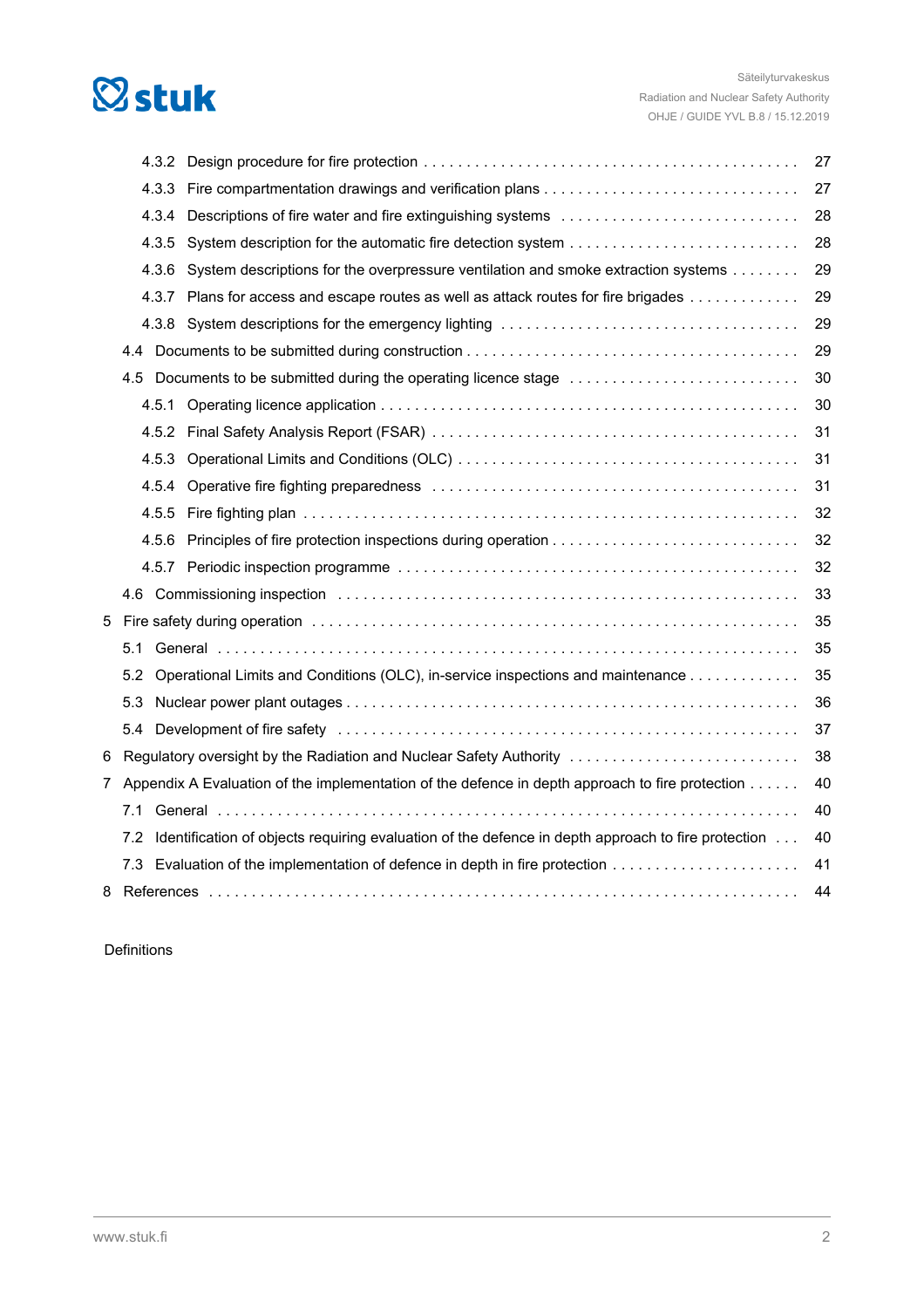

## **Authorisation**

According to Section 7 r of the Nuclear Energy Act (990/1987), *the Radiation and Nuclear Safety Authority (STUK) shall specify detailed safety requirements for the implementation of the safety level in accordance with the Nuclear Energy Act.*

## **Rules for application**

The publication of a YVL Guide shall not, as such, alter any previous decisions made by STUK. After having heard the parties concerned STUK will issue a separate decision as to how a new or revised YVL Guide is to be applied to operating nuclear facilities or those under construction, and to licensees' operational activities. The Guide shall apply as it stands to new nuclear facilities.

When considering how the new safety requirements presented in the YVL Guides shall be applied to the operating nuclear facilities, or to those under construction, STUK will take due account of the principles laid down in Section 7 a of the Nuclear Energy Act (990/1987): *The safety of nuclear energy use shall be maintained at as high a level as practically possible. For the further development of safety, measures shall be implemented that can be considered justified considering operating experience and safety research and advances in science and technology.*

According to Section 7 r(3) of the Nuclear Energy Act, *the safety requirements of the Radiation and Nuclear Safety Authority are binding on the licence holder, while preserving the licence holder's right to propose an alternative procedure or solution to that provided for in the regulations. If the licence holder can convincingly demonstrate that the proposed procedure or solution will implement safety standards in accordance with this Act, the Radiation and Nuclear Safety Authority may approve the procedure or solution.*

With regard to new nuclear facilities, this Guide shall apply as of 1 January 2020 until further notice. With regard to operating nuclear facilities and those under construction, this Guide shall be enforced through a separate decision to be taken by STUK. This Guide replaces Guide

YVL B.8 (15.11.2013).

Translation. Original text in Finnish.

#### **STUK • SÄTEILYTURVAKESKUS STRÅLSÄKERHETSCENTRALEN RADIATION AND NUCLEAR SAFETY AUTHORITY**

Osoite / Address • Laippatie 4, 00880 Helsinki Postiosoite / Postal address • PL / P.O.Box 14, FI-00811 Helsinki, FINLAND Puh. / Tel. (09) 759 881, +358 9 759 881 • Fax (09) 759 88 500, +358 9 759 88 500 • www.stuk.fi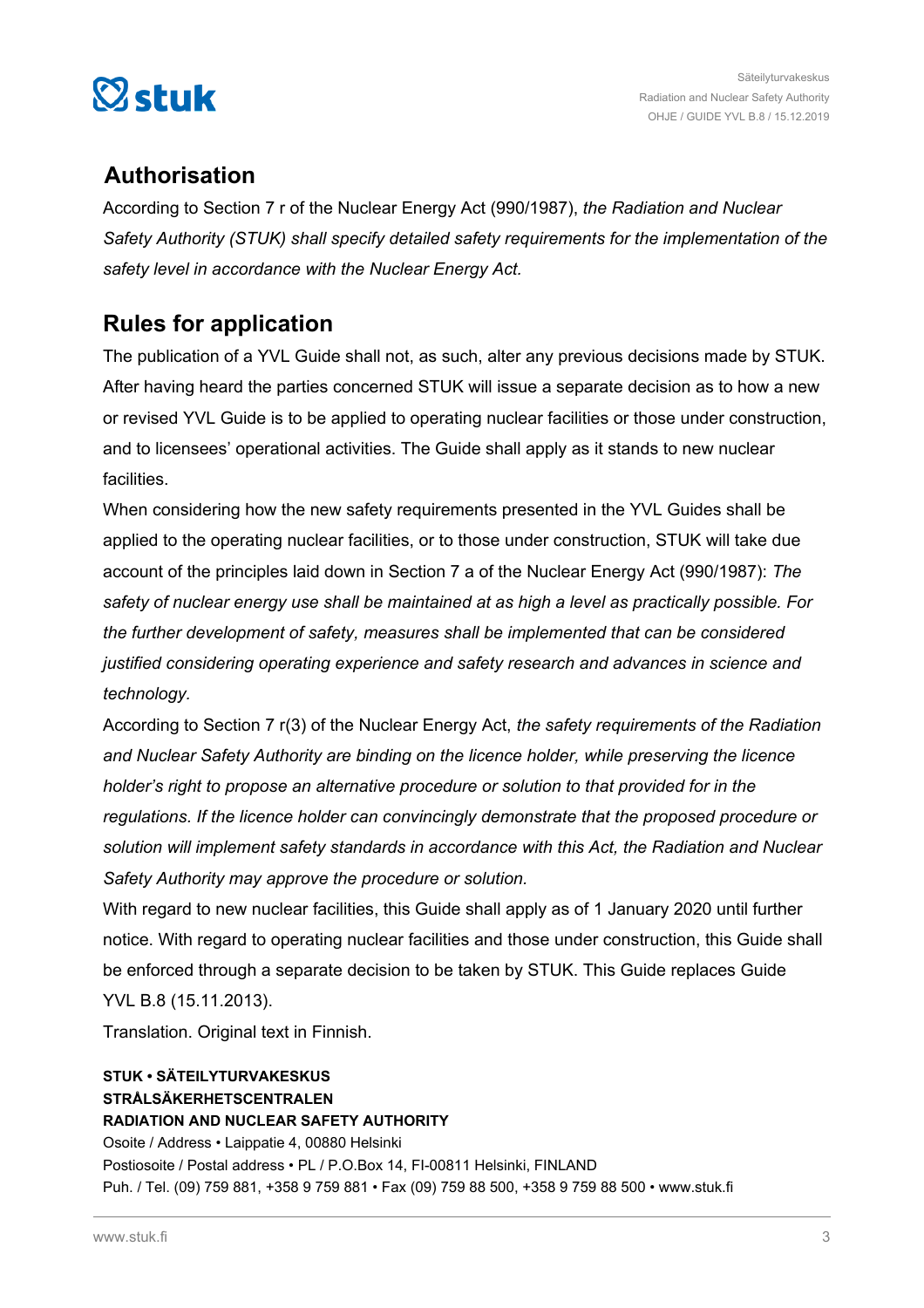<span id="page-3-0"></span>

## **1 Introduction**

101. The task of the Radiation and Nuclear Safety Authority (STUK) as the national authority responsible for oversight of the safety of the use of nuclear energy is based on the Nuclear Energy Act (990/1987) [1] and the Nuclear Energy Decree (161/1988) [2]. STUK's general oversight procedures in regulating nuclear facilities are given in Guide YVL A.1 "Regulatory oversight of safety in the use of nuclear energy". STUK's oversight includes the oversight of the fire protection arrangements of nuclear facilities in so far as they affect the nuclear and radiation safety of the facilities. **[**2019-12-15 **]**

102. The Radiation and Nuclear Safety Authority Regulation on the Safety of a Nuclear Power Plant (STUK Y/1/2018) [3] presents requirements for the safety design of nuclear power plants: Section 9 requires implementation of the defence in depth principles to prevent accidents and to mitigate their consequences; Section 15 requires that the internal events to be considered include at least fire, floods, explosions and component failures; Section 16 presents requirements for the nuclear power plant's control room arrangements; Sections 18–23 present requirements for the nuclear power plant's construction, commissioning, operation, processing of operational experiences, safety research, the Operational Limits and Conditions, condition monitoring and maintenance; Section 25 presents requirements for the organisation and personnel of a nuclear facility. **[**2019-12-15 **]**

103. The Radiation and Nuclear Safety Authority Regulation on the Safety of Disposal of Nuclear Waste (STUK Y/4/2018) [4] presents requirements for the safety design of the final disposal of nuclear waste: Section 13 requires that a principle of defence in depth be applied in order to prevent accidents and mitigate their consequences; Section 18 requires that fires, floods, explosions, rock falls and any other internal events be taken into account as internal events; Sections 22–24 present requirements for the construction, commissioning and operation of a nuclear facility; Section 38 present requirements for the management, organisation and personnel. **[**2019-12-15 **]**

104. The Ministry of the Environment issues technical regulations and guidelines on construction and structural fire protection [7]. The building inspection authority in each municipality sees to it that the regulations and guidelines issued by the Ministry are complied with in all construction activities. **[**2013-11-15 **]**

105. Leadership and control of fire and rescue services, as well as the availability and quality of its services, rests with the Ministry of the Interior; the Ministry is also responsible for the preparation and arrangement of fire and rescue services at national level; and for co-ordination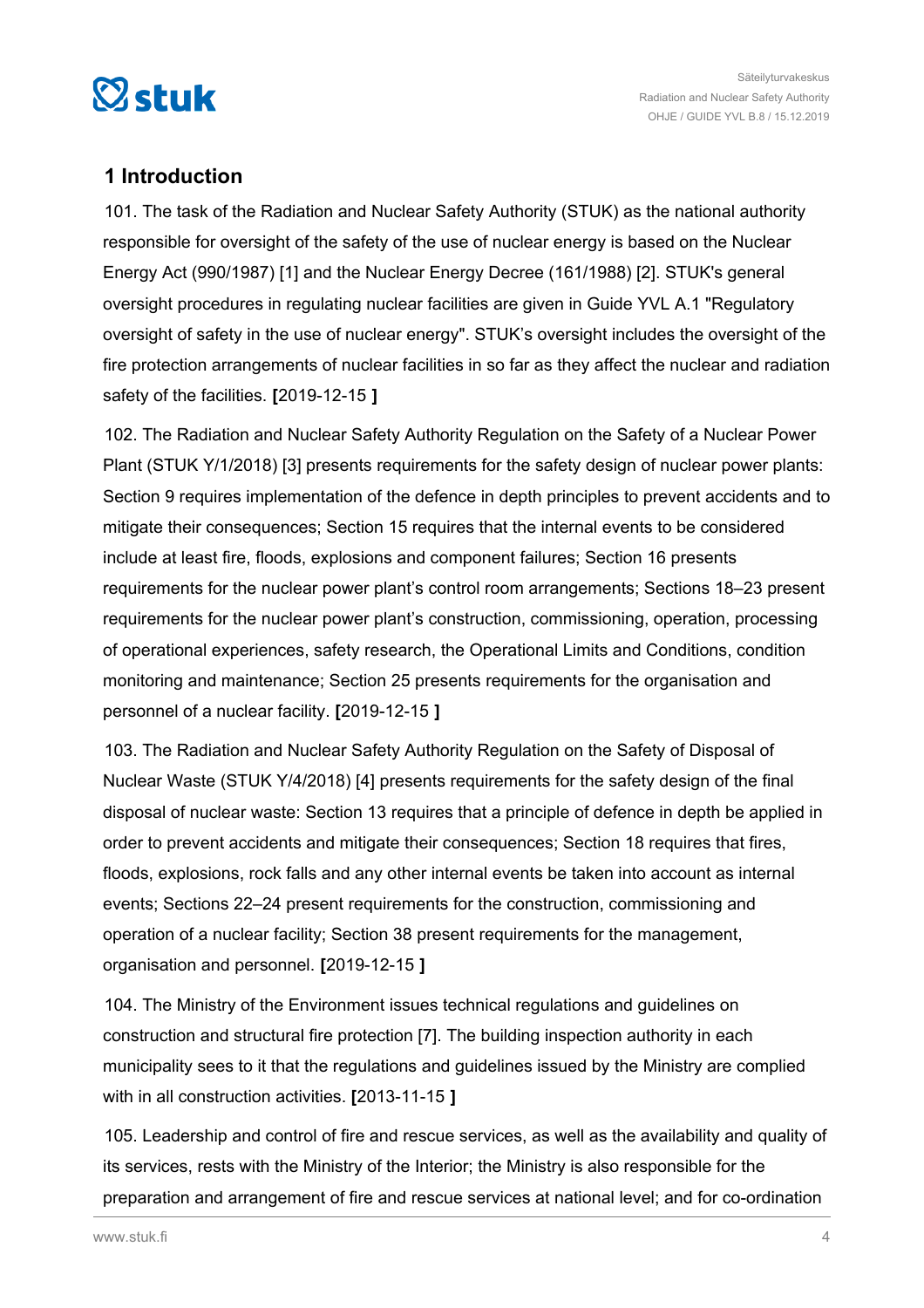

of the performance of different ministries involved in the fire and rescue services under the Rescue Act (379/2011) [8] and the Government Decree (407/2011) on fire and rescue services [9]. Regional State Administrative Agencies are responsible for the duties of rescue services in their sphere of activity. Municipalities are responsible in co-operation for fire and rescue services in a region determined by the Government (regional fire and rescue services). As regards the requirements, design, installation, maintenance, inspection and demonstration of conformity of the equipment of the rescue services, the Rescue Equipment Act (10/2007) [10] shall be observed. **[**2019-12-15 **]**

106. The Government Decree (1439/2016) [11] and the Ministry of Trade and Industry Decision (918/1996) [12] present the requirements for equipment and protective systems intended for potentially explosive atmospheres. The Government Decree (576/2003) [13] presents the requirements for prevention of personnel hazards caused by potentially explosive atmospheres. The Finnish Safety and Chemicals Agency (Tukes) provides guidelines on the application of the ATEX legislation in Finland [14]. **[**2019-12-15 **]**

107. STUK's activities do not affect any oversight activities required in the Land Use and Building Act (132/1999) [5], the Land Use and Building Decree (895/1999) [6], the Rescue Act (379/2011) [8] and the Government Decree on Rescue Services (407/2011) [9], unless otherwise agreed between the authorities. **[**2013-11-15 **]**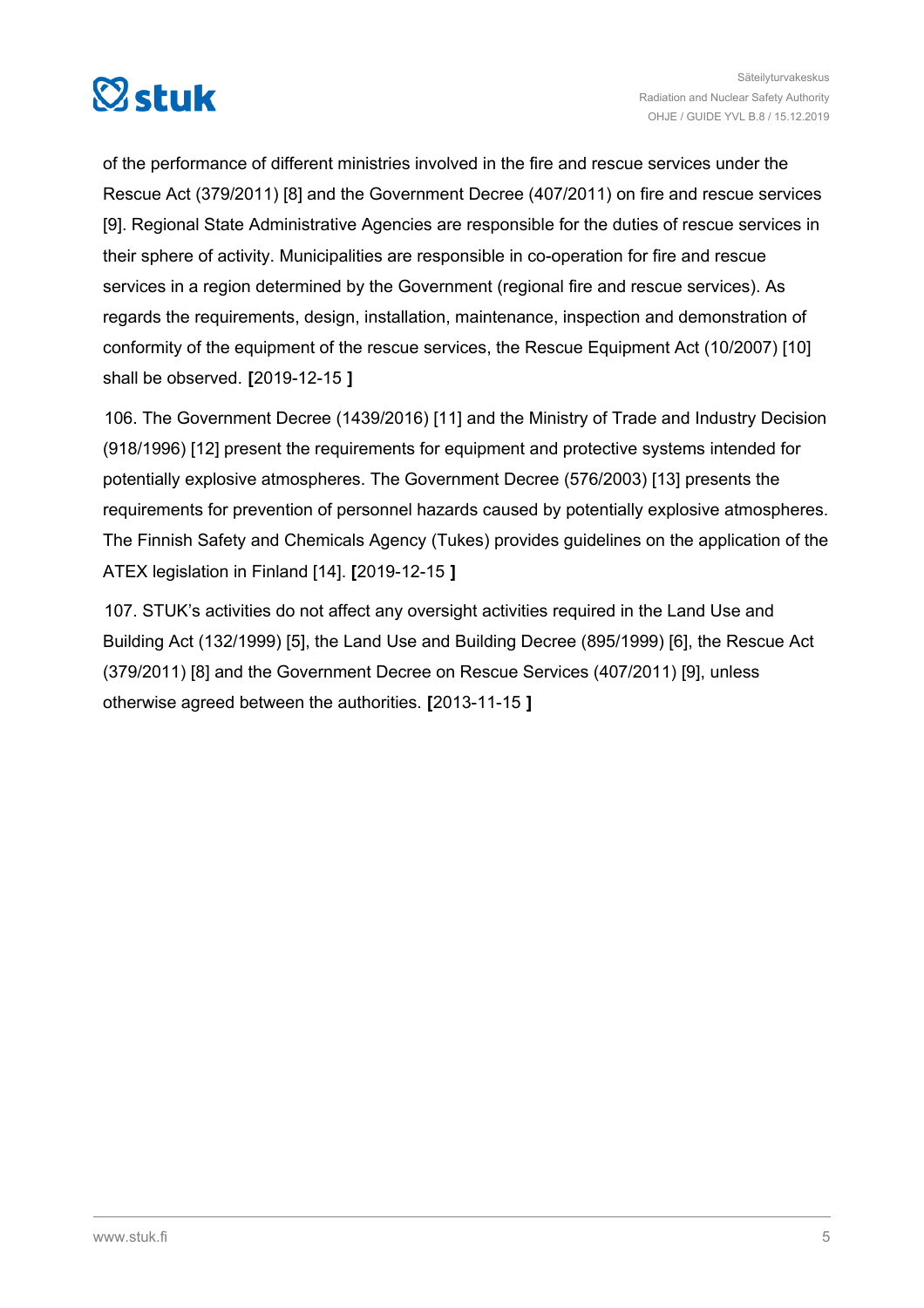<span id="page-5-0"></span>

### **2 Scope of application**

201. When this Guide sets requirements for nuclear facilities, reference is made, under the Nuclear Energy Act, to facilities necessary for producing nuclear energy (nuclear power plants), including research reactors, facilities performing extensive final disposal of nuclear wastes, and facilities used for extensive fabrication, production, use, handling, storage of nuclear materials or nuclear wastes. Requirements for nuclear facilities always apply to nuclear power plants unless a requirement separately says they only apply to other nuclear facilities. **[**2019-12-15 **]**

202. This Guide applies to the planning and implementation of fire protection during the design, construction and operation of the nuclear facility. The Guide shall be applied to the decommissioning of nuclear facilities. This guide shall be complied with at the entire plant area and in all its buildings. **[**2019-12-15 **]**

203. As regards fire protection at a nuclear facility construction site, this guide shall apply whenever fire protection is significant for the safety of nearby nuclear facilities and to ensure fulfilment of the design criteria of the nuclear facility under construction. **[**2013-11-15 **]**

204. This Guide describes fire protection inspections performed by STUK during the design, construction and operation of the nuclear facility. Furthermore, it presents the requirements for fire protection documents to be submitted to STUK. **[**2013-11-15 **]**

205. In addition to the fire protection requirements of this Guide, the following Guides also contain fire protection related requirements to be followed:

a. Guide YVL A.1 "Regulatory oversight of safety in the use of nuclear energy" sets forth requirements for nuclear facility design and oversight.

b. Guide YVL A.3 "Leadership and management for safety" sets forth detailed requirements related to the management system and quality management.

c. Guide YVL A.5 "Construction and commissioning of a nuclear facility" sets forth requirements for the management and oversight of the construction project at different stages of a nuclear facility's construction.

d. Guide YVL A.6 "Conduct of operations at a nuclear power plant" sets forth requirements for the operation of a nuclear power plant, such as for outages.

e. Guide YVL A.7 "Probabilistic risk assessment and risk management of a nuclear power plant" sets forth requirements for probabilistic fire risk assessments.

f. Guide YVL A.11 "Security of a nuclear facility" sets forth requirements for physical protection at a nuclear facility and its planning.

g. Guide YVL B.1 "Safety design of a nuclear power plant" sets forth requirements for the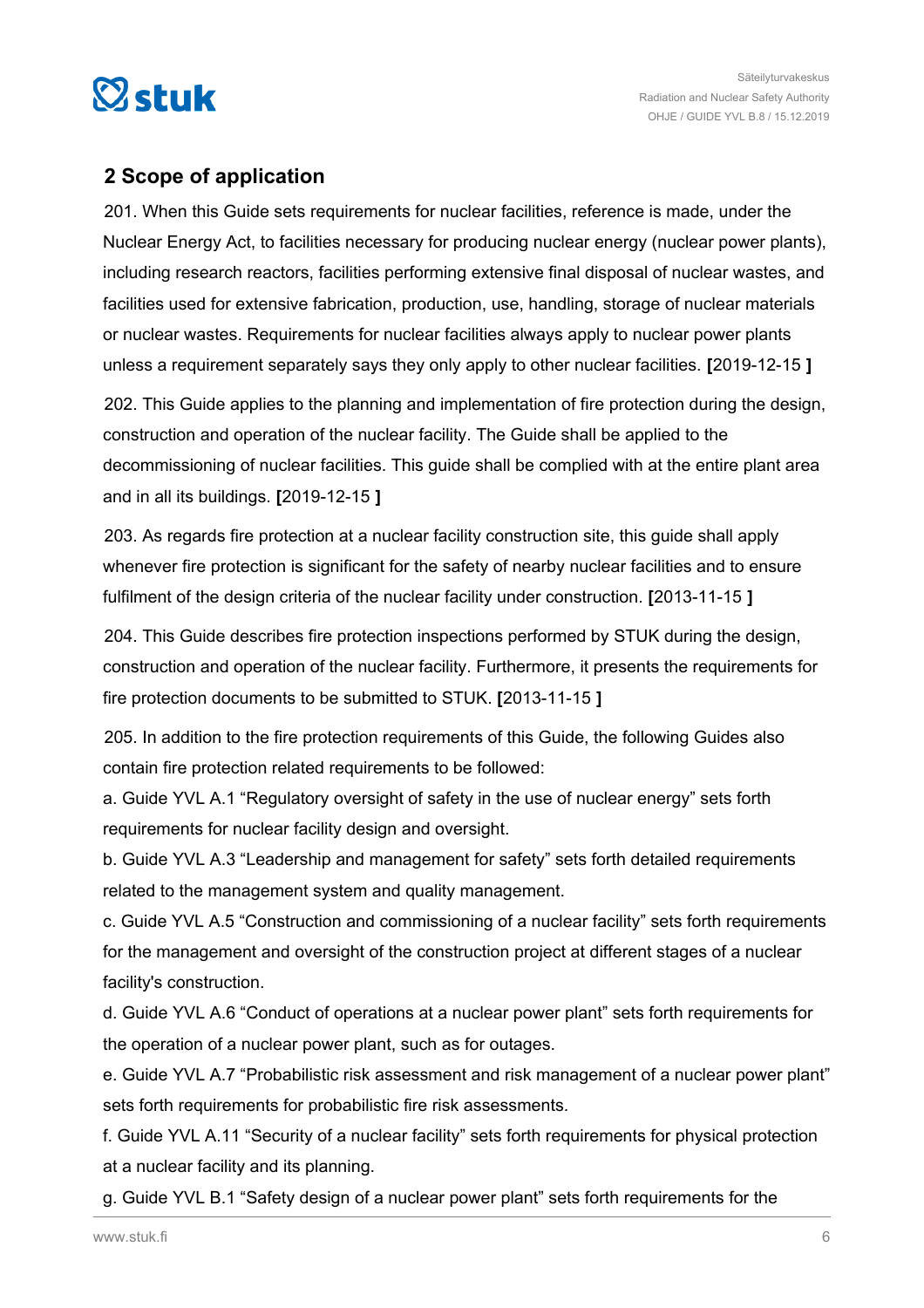

nuclear power plant's safety design and the design of systems important to safety.

h. Guide YVL B.7 "Provisions for internal and external hazards at a nuclear facility" sets forth requirements for nuclear facility layout design and the design to protect against internal and external threats.

i. Guide YVL E.6 "Buildings and structures of a nuclear facility" sets forth requirements for the design of civil structures.

j. Guide YVL E.7 "Electrical and I&C equipment of a nuclear facility" sets forth electrical equipment-specific requirements for protection against fire load-induced explosions. **[**2019-12-15 **]**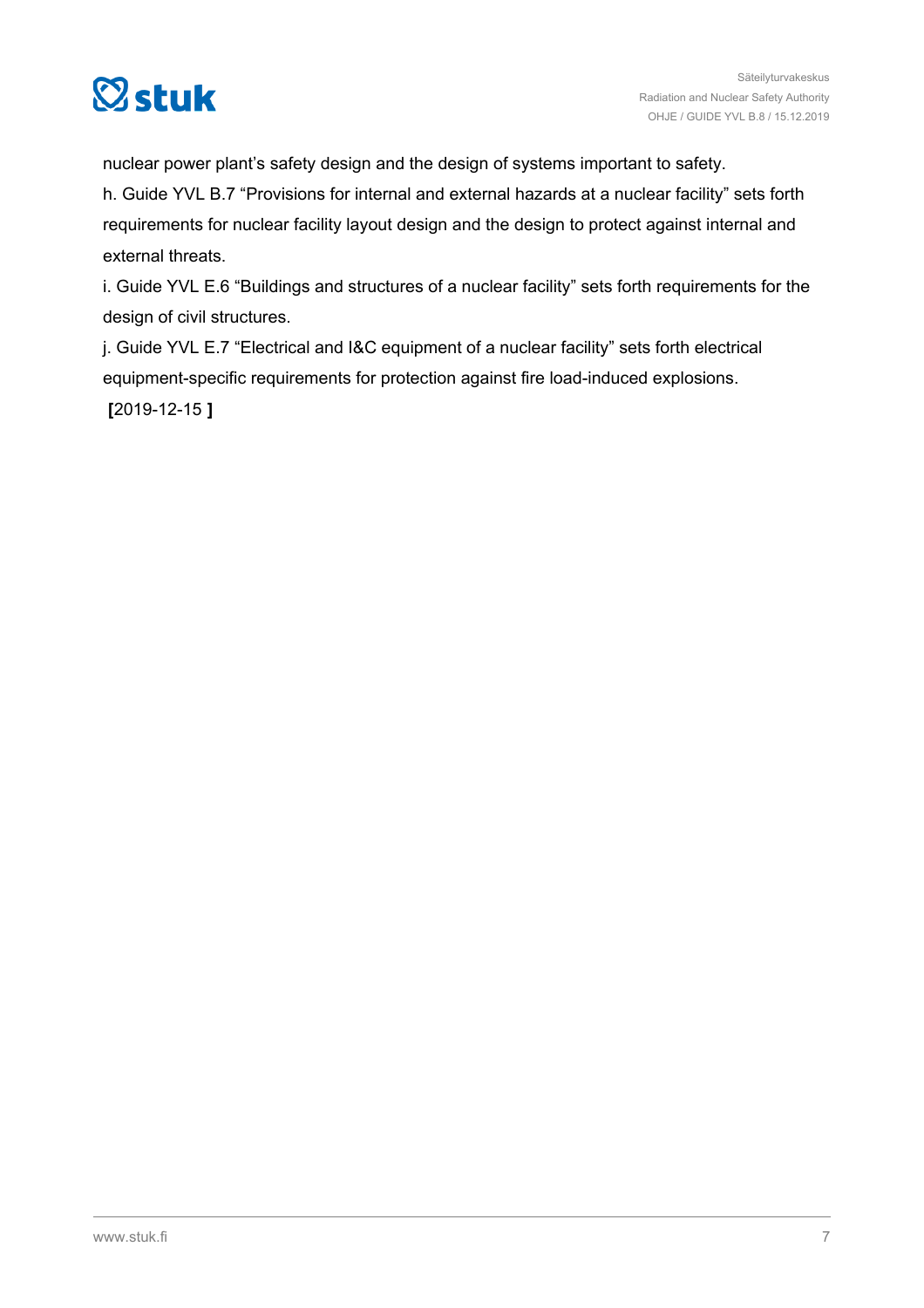<span id="page-7-0"></span>

## **3 Design requirements**

#### **3.1 General design requirements**

301. Under Section 15 of the Radiation and Nuclear Safety Authority Regulation on the Safety of a Nuclear Power Plant (STUK Y/1/2018) [3] and Section 18 of the Radiation and Nuclear Safety Authority Regulation on the Safety of Disposal of Nuclear Waste (STUK Y/4/2018) [4], structures, systems and components important to safety of a nuclear facility and a nuclear waste facility shall be designed and located as well as protected in a way to make the likelihood of internal events (such as fires) small and their effect on facility safety insignificant. **[**2019-12-15 **]**

302. A basis for the quality management of the nuclear facility's construction and operation is provided in Section 25 of the Radiation and Nuclear Safety Authority Regulation on the Safety of a Nuclear Power Plant (STUK Y/1/2018) and Section 38 of the Radiation and Nuclear Safety Authority Regulation on the Safety of Disposal of Nuclear Waste (STUK Y/4/2018); they stipulate that organisations participating in the design, construction, operation, and decommissioning of a nuclear power plant and a nuclear waste facility shall employ a management system for ensuring the management of safety and quality. **[**2019-12-15 **]**

303. The fire protection for the nuclear facility shall be so planned that during and after a potential fire situation the nuclear facility can be brought to a controlled state and this state can be maintained for as long as the prerequisites for a transfer to a safe state can be guaranteed and the release of radioactive substances into the environment can be prevented. **[**2019-12-15 **]**

304. The licensee can propose that also foreign regulations and guides be applied in designing the nuclear facility's fire protection arrangements. It shall then be demonstrated, however, that they form a feasible entity. The application of foreign regulations and guides is subject to STUK's approval. **[**2013-11-15 **]**

305. An organisation carrying out the fire protection design of buildings shall have an SFS-EN ISO 9001 compliant or equivalent management system that is suitable for this purpose and has been successfully certified or independently assessed by a third party. **[**2019-12-15 **]**

306. For the inclusion of all aspects of fire protection, an expert responsible for fire protection design shall be nominated for the duration of the nuclear facility's design and construction. The expert shall have sufficient qualifications and experience in nuclear, radiation and fire safety. Management of the entirety of the nuclear facility's fire protection arrangements places specific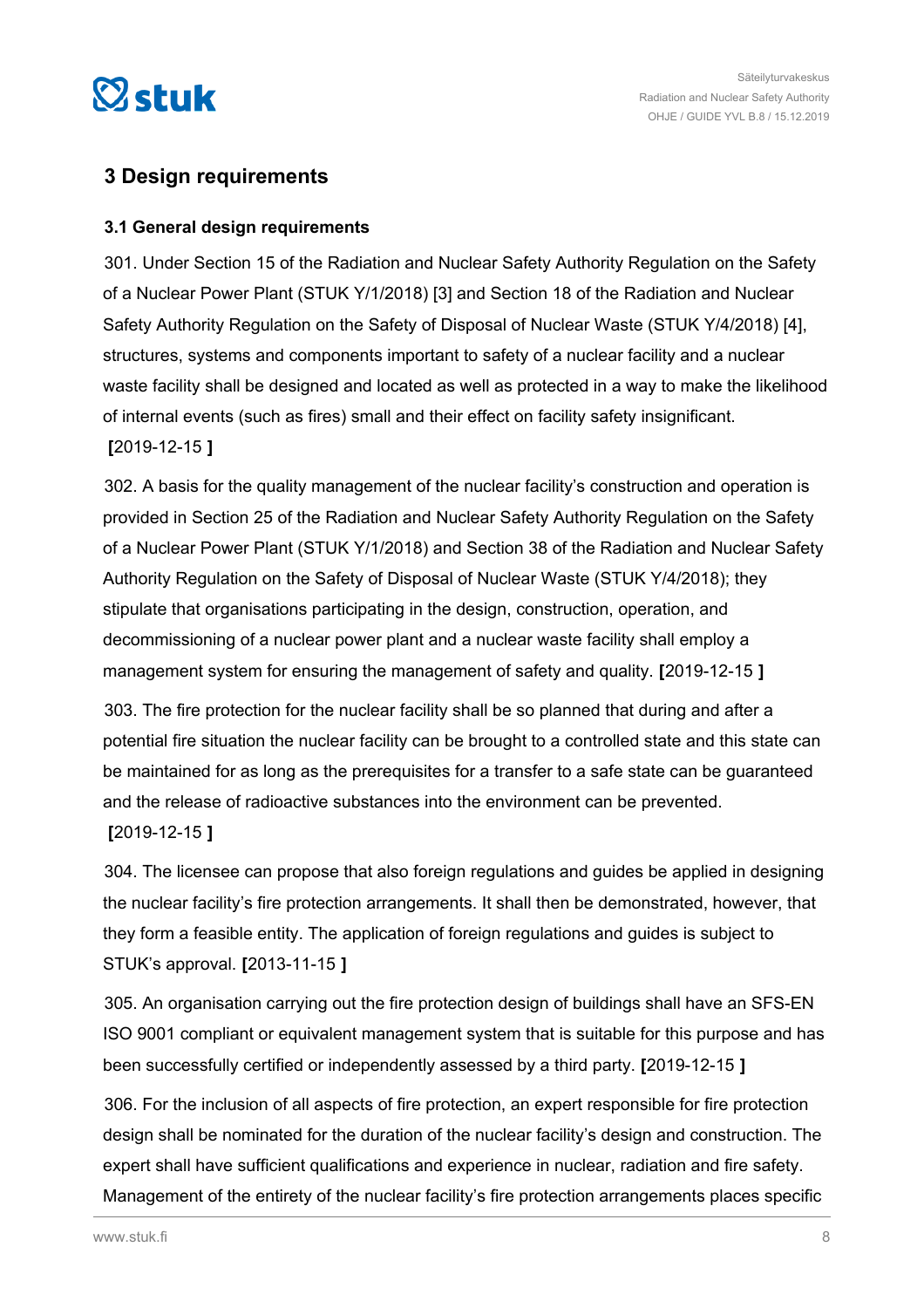<span id="page-8-0"></span>

requirements on the combination of several design areas, such as facility layout, structural, heating/ventilation/air-conditioning, as well as electrical and I&C design. **[**2019-12-15 **]**

307. In addition to the design requirements of this Guide, to be complied with in the design of nuclear facilities are

a. the fire and building legislation in force in Finland

b. for applicable parts, the practices of risk-informed fire protection planning for nuclear power plants described in the IAEA Guides [15–21] as well as in a technical report [22] c. the practices of the WENRA reference requirement area S, "protection against internal fires"

[23]. **[**2019-12-15 **]**

#### **3.2 Defence in depth approach to fire protection**

#### **3.2.1 General**

308. The nuclear facility's fire protection shall be based on the defence in depth approach to fire protection, which aims to

a. prevent the ignition of a fire

b. rapidly detect and extinguish ignited fires

c. prevent fire growth and spreading of a fire

d. contain a fire so that the facility's safety functions can be reliably performed irrespective of the effects of the fire. **[**2019-12-15 **]**

309. Advanced and reliable technical designs and methods shall be used to prevent fire ignition, including e.g.

a. minimisation of the danger of ignition by the use, in accordance with the Decree of the Ministry of the Environment (848/2017), of construction materials allowable for Class P1 buildings as stated on the classification of buildings in requirement 338

b. protection and monitoring of equipment causing the risk of a fire, e.g. monitoring of vibration and oil leaks of rotating apparatuses (turbine generators, diesel generators and large pumps), transformer gas analysers and arc fault protection

c. ensuring fire protection relating to temporary fire loads and fire-hazardous components, supervision of work and administrative procedures as well as work-related personnel training. **[**2019-12-15 **]**

310. A fire shall be detected and promptly extinguished by active fire protection arrangements including e.g.

a. an automatic fire detection system covering the entire facility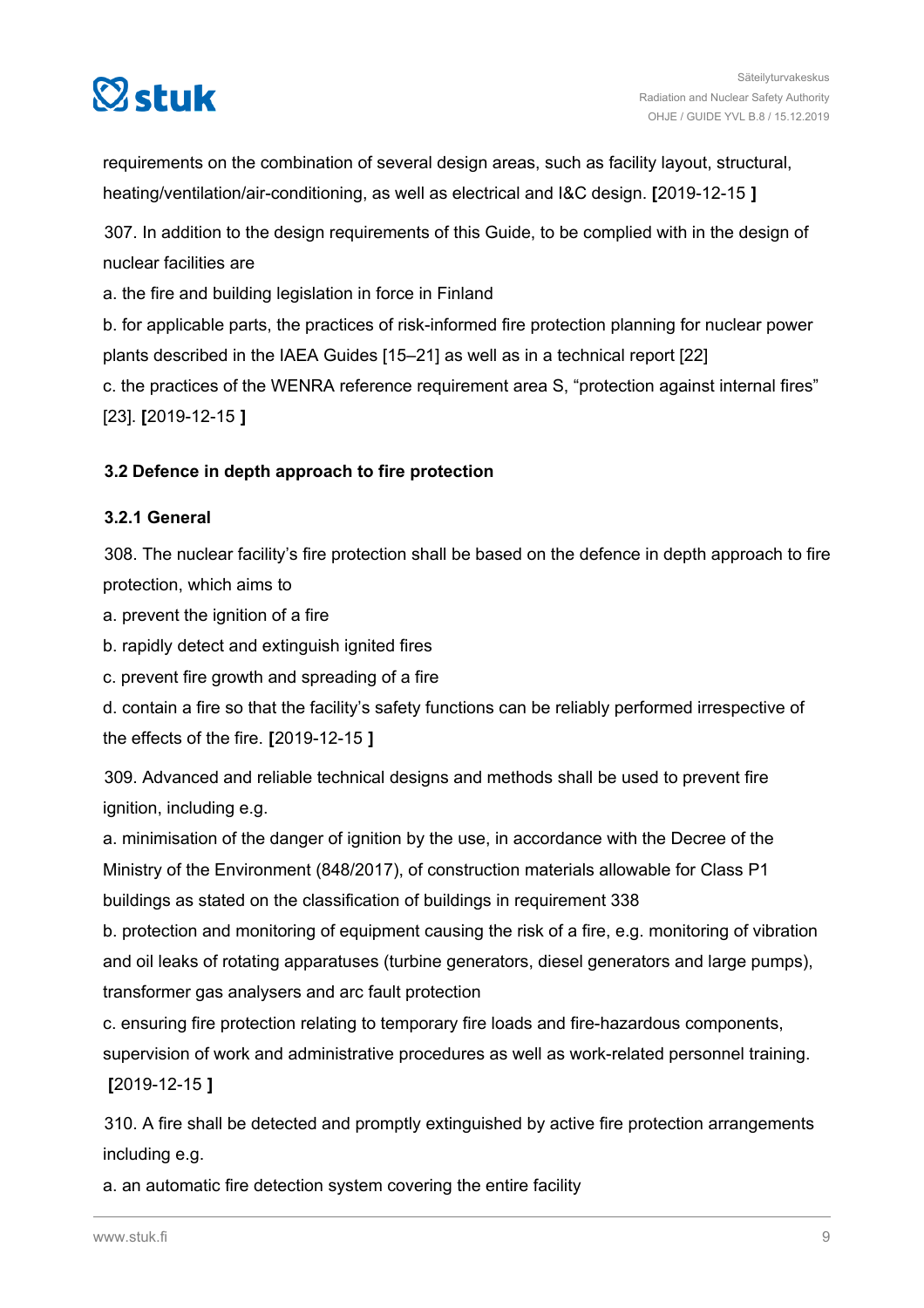# $\heartsuit$ stuk

b. protection of components containing significant fire hazards by fixed extinguishing systems

c. fire protection during fire-hazardous work

d. operative fire fighting in accordance with chapter 3.5.3. **[**2019-12-15 **]**

311. Fire growth and spread shall be prevented and the effects mitigated by reliable technical means including

a. fire separation of buildings and safety divisions

b. fire compartmentation and local fire protection

c. stopping or rerouting of ventilation to restrict the supply of oxygen and prevent smoke spread

d. spread prevention and extraction of smoke and combustion gases. **[**2019-12-15 **]**

311a. The principles of the fire protection arrangements of the entire nuclear facility shall be described in the design procedure for fire protection (fire protection concept) of the facility. Fire protection arrangements located in buildings or closely linked to systems shall be described in the system descriptions of the buildings or systems in question. **[**2019-12-15 **]**

311b. The fire protection arrangements of areas identified based on requirements 312 and A203 as requiring more detailed assessment shall be presented in system descriptions so that the function of each factor relative to the fire protection concept is clear. The influencing methods of fire protection arrangements shall be specified, and they shall be placed at the levels of the defence in depth concept of fire protection. Fire protection arrangements are assessed qualitatively for each area, and they shall meet the following criteria:

- The main focus of the fire protection concept shall be on structural fire protection measures.
- The fire protection concept shall be based on several defence in depth levels of fire protection.
- Fire protection arrangements that secure the fire safety of a single area shall be based on several influencing methods.

#### **[**2019-12-15 **]**

312. Implementation of the defence in depth approach to fire protection shall be assessed by analyses in accordance with chapter 3.3 and Appendix A, which focus at least on the following: a. Rooms where the fire separation of safety divisions cannot be implemented by means of a fire wall according to standards.

b. The containment, annulus and control room as well as areas where the zone affected by a design basis fire is contained within a fire cell smaller than the fire compartment.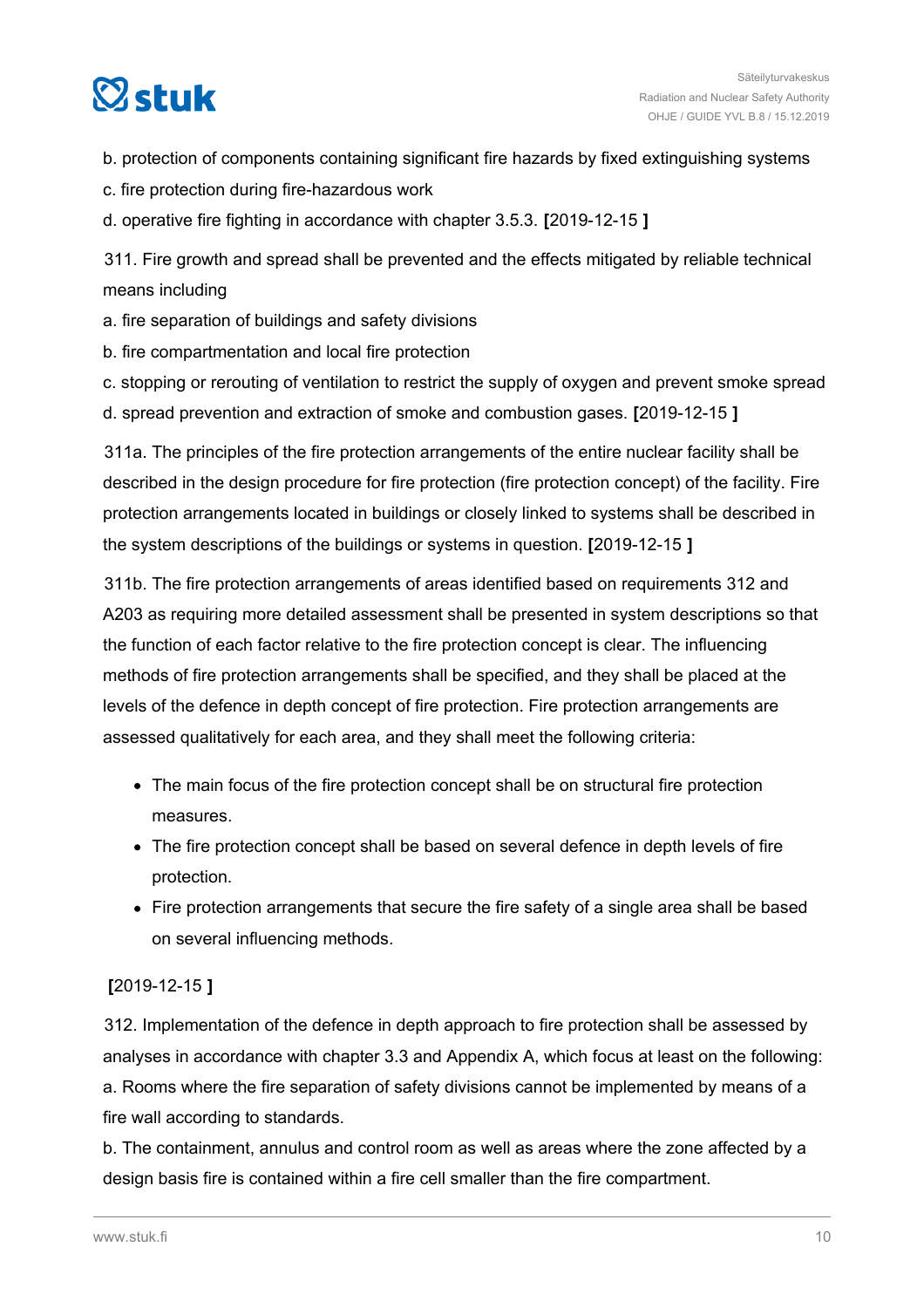<span id="page-10-0"></span>

c. Rooms where the fire load contributing to a fire is, in a design basis fire, assumed to be smaller than the fire load of the entire fire compartment or a single component. Such fire compartments may contain, for example, large cable concentrations, a large transformer and oil systems that do not inherently burn completely due to layout and/or structural protection.

d. The turbine generator.

e. Diesel generators.

f. Switchboards in case of an arc accident. **[**2019-12-15 **]**

313. The significance of the results of fire hazard analyses used as the basis of risk-informed design shall be assessed by approved accident modelling methods such as

a. cause-effect diagrams

b. fault tree and event tree methods

c. failure mode and effect analyses and consequence analyses.

The more detailed requirement A308 is presented on the application of the methods as part of the fire hazard analysis entity. **[**2019-12-15 **]**

#### **3.2.2 Failure criteria during fire situations**

314. In evaluating the implementation of the defence in depth approach to fire protection, failures or impairments in the nuclear facility's fire protection shall be assumed. It shall be demonstrated that a single failure or deviation in fire protection does not lead to uncontrolled fire spread and endanger the facility's safety. Situations such as those involving an open fire door, or fire dampers that fail to close, shall be analysed as impairments of fire compartmentation. As common cause failures of active fire protection systems, situations shall be analysed where a fire detection system is inoperational, the fire extinguishing system does not start or the operation of the plant fire brigade is delayed. Requirements 325 and A306 present more detailed requirements for the handling of faults and impairments in fire hazard analyses. **[**2019-12-15 **]**

315. Nuclear power plant design shall make provision for fire-induced initiating events and safety functions whose actuation is required during fire situations. A fire may cause an initiating event as well as consequential failures. Even if a fire at the nuclear power plant does not directly lead to an initiating event involving an automatic initiation of safety functions, it shall always be possible to promptly bring the facility to a controlled state in accordance with the emergency and abnormal operation procedures regardless of consequential failures resulting from the fire situation. **[**2019-12-15 **]**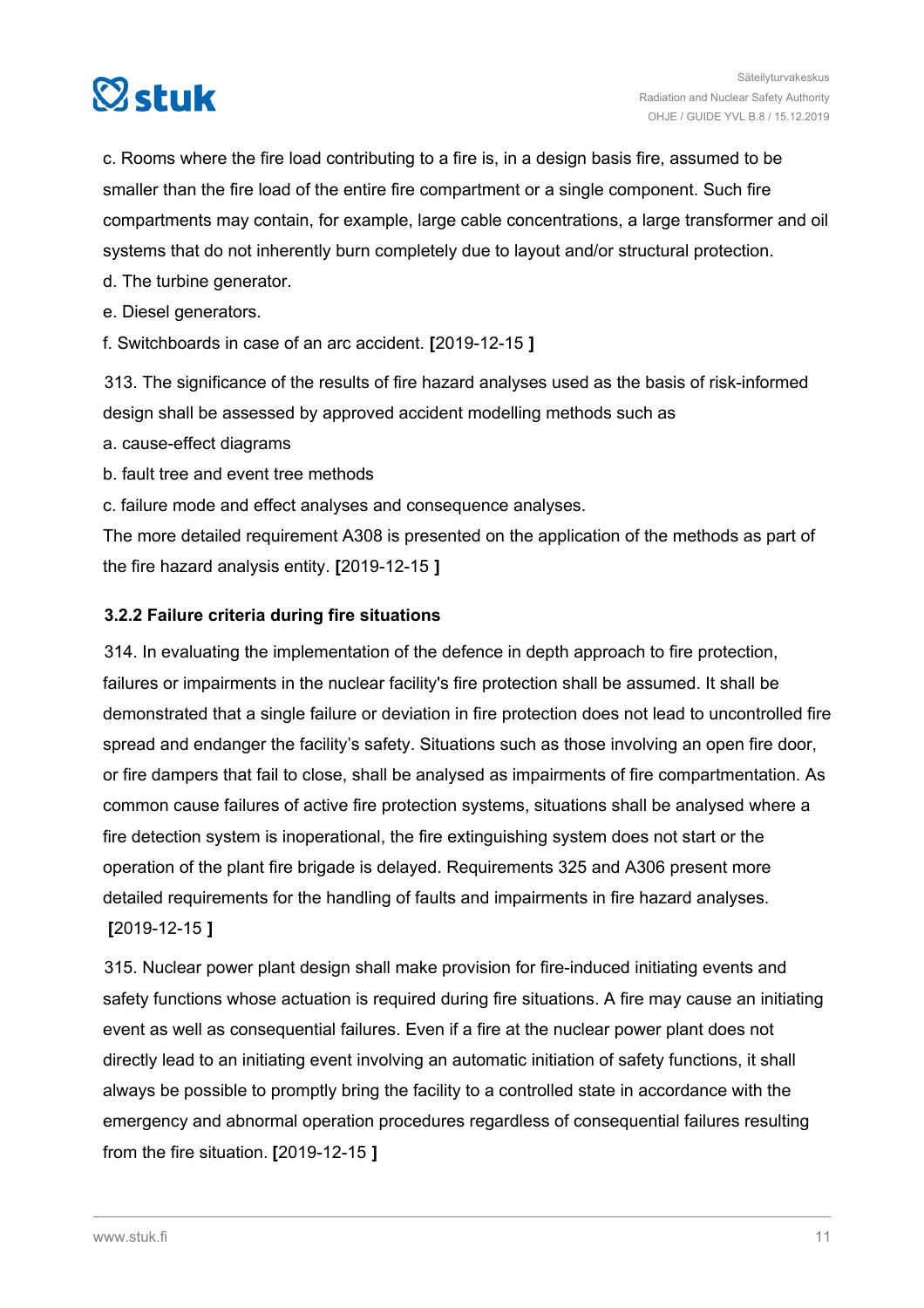<span id="page-11-0"></span>

316. All equipment in the fire compartment shall normally be assumed to fail due to a fire. In interpreting the failure criteria, the effects of fire can be considered to be limited to the area of one fire compartment. A fire can cause the failure of several redundant subsystems of systems in the same safety division within one fire compartment. **[**2019-12-15 **]**

317. When a fire in the fire compartment under analysis causes an initiating event at the nuclear power plant, the failure criteria in Guide YVL B.1 are valid as such. **[**2019-12-15 **]**

318. When a fire in the fire compartment under analysis cannot cause an initiating event at the nuclear power plant but causes the failure of a redundant subsystem important to safety, the failure is then considered a single failure/common cause failure as referred to in Guide YVL B.1. **[**2013-11-15 **]**

319. In addition to an initiating event possibly caused by a fire, to be taken into account during fire situations are fire-induced consequential failures irrespective of which the accomplishment of safety functions must be possible in accordance with the failure criteria of Guide YVL B.1. In analysing the scope of consequential failures, the effects of smoke and other combustion gases shall be taken into account. **[**2019-12-15 **]**

320. Fire situations where a transformer fire or a switchgear fire potentially causes the simultaneous loss of all connections to the national grid shall be analysed and the results of the analysis taken into account in the design of grid connections. Guide YVL B.1 presents design requirements for the national grid connections of nuclear power plants. **[**2019-12-15 **]**

#### **3.3 Fire hazard analyses**

#### **3.3.1 General**

321. Fire-induced failure is assessed by deterministic design methods in the first place and its significance for the nuclear power plant's safety is verified by a probabilistic fire risk assessment (Fire PRA) in accordance with Guide YVL A.7. **[**2019-12-15 **]**

322. To verify the adequate implementation of the defence in depth approach to fire protection, the following fire hazard analyses shall be conducted:

a. fire hazard analyses of the nuclear facility by deterministic, generally approved and experimentally verified methods such as

- structural and functional fire hazard analyses
- fire simulation analyses to evaluate fire development and the ambient effects of fire, temperature increase in particular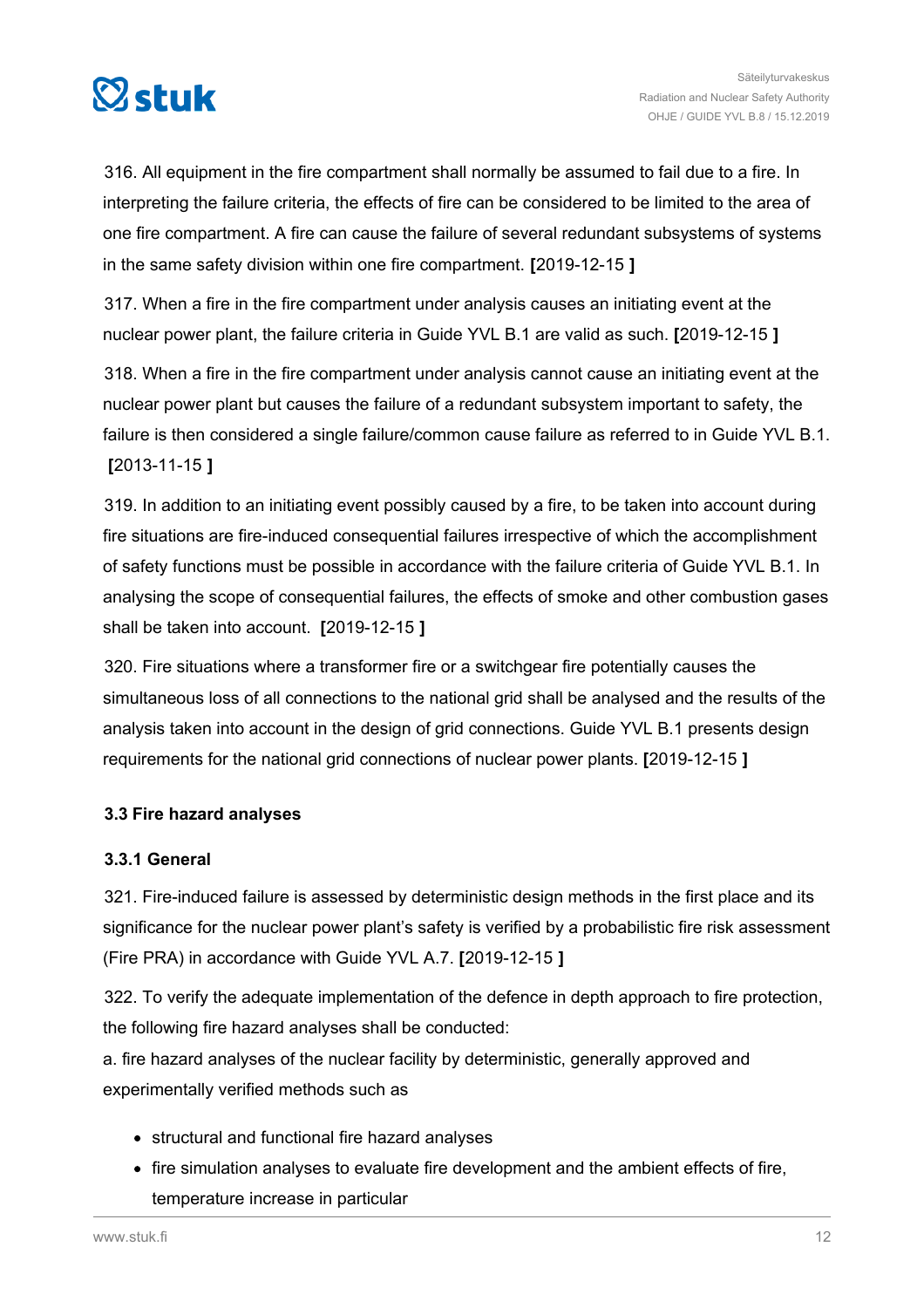<span id="page-12-0"></span>

- analyses of heating, load-bearing capacity and integrity of load-bearing and separating structures
- analyses or calculations of temperature increase in the room or object of study, such as component temperature increase

b. in addition to the above, for a nuclear power plant, a probabilistic fire risk assessment, a fire PRA (Guide YVL A.7).

More precise requirements for the contents of the analyses are presented in appendix A. **[**2019-12-15 **]**

323. In risk-informed fire protection planning and assessment, the results of deterministic fire hazard analyses shall be collected on a case-by-case basis and the adequacy of the nuclear facility's defence in depth ensured by accident modelling methods. The methods shall be used to assess the significance of fire protection impairments for fire safety at the nuclear facility. **[**2013-11-15 **]**

324. Appendices to Guide YVL A.11 present procedures for providing protection against an airplane crash. Guide YVL B.7 presents requirements for layout design in accidents. In regards to the related fire consequences, the adequacy of fire protection shall be demonstrated by riskinformed design and fire hazard analyses. **[**2013-11-15 **]**

#### **3.3.2 Deterministic fire hazard analyses**

325. The adequacy of fire protection shall be demonstrated by deterministic fire hazard analyses. It is especially important to demonstrate that the safety functions of the facility can be reliably accomplished during any potential fire situation. Fire hazard analyses shall also examine design basis extension events (common cause failures in systems related to fire protection). The reliable implementation of the safety functions of the facility shall not be endangered by any single failure or deviation in fire protection arrangements. The results of deterministic fire hazards analyses are used as input data in drawing up a fire PRA. More precise requirements for the contents of the fire hazard analyses are presented in appendix A. **[**2019-12-15 **]**

326. It shall be demonstrated by means of the containment fire hazard analysis that, despite containment fires, the reactor can be shut down and cooled, and residual heat can be removed without compromising containment integrity. **[**2013-11-15 **]**

327. It shall be demonstrated by a fire hazard analysis of the control room that control of the necessary safety functions can be executed in the event of a fire in the control room or in any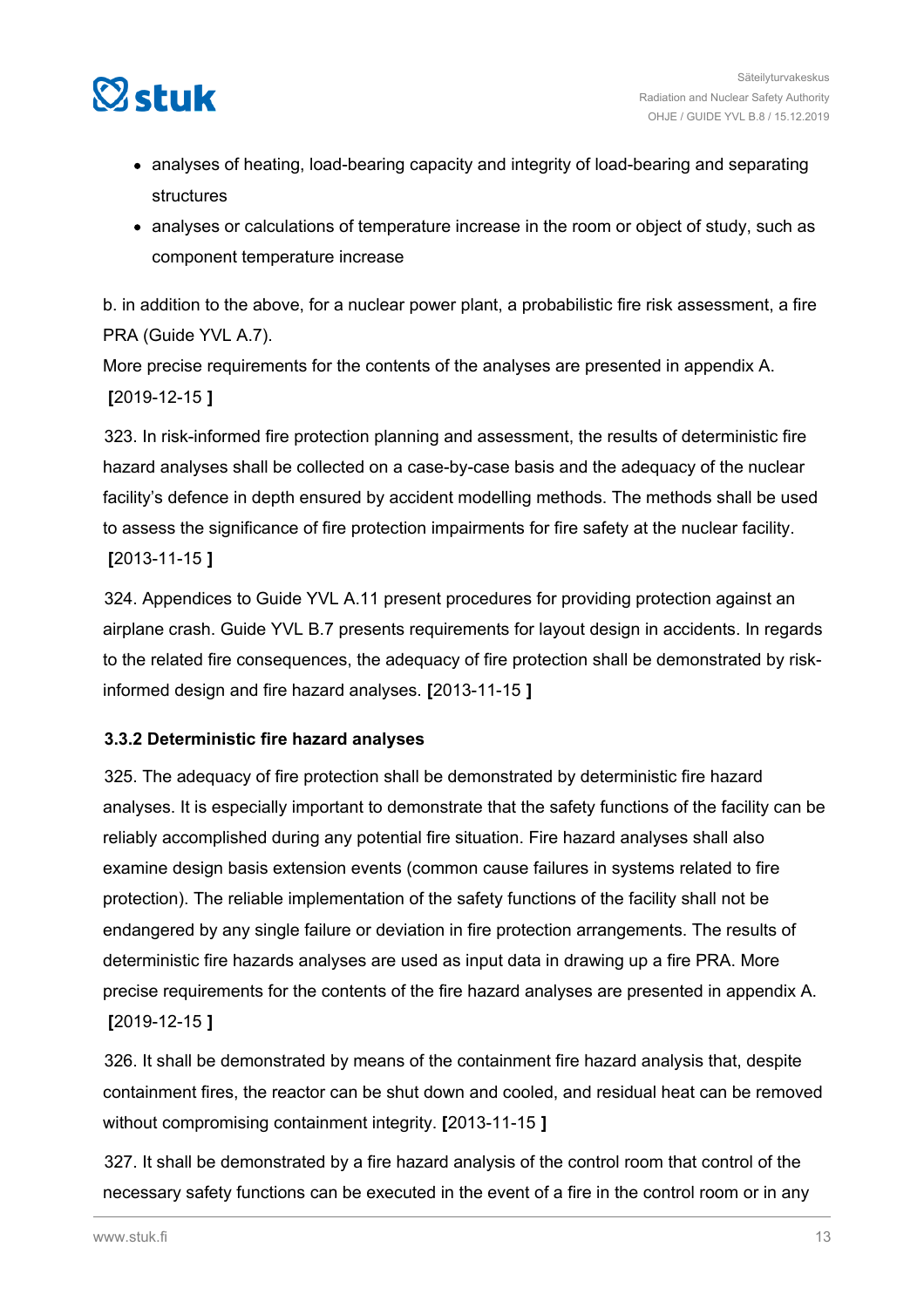<span id="page-13-0"></span>

#### other fire compartment. **[**2013-11-15 **]**

328. In connection with the design of the I&C systems of the nuclear facility, the influence of fires on the functioning of safety significant I&C systems shall be analysed, including the effects of fire-induced temperature rise and combustion gases on equipment and the reflection of disturbances and failures thereof on the execution of safety functions. **[**2019-12-15 **]**

329. The load-bearing capacity of the building frame (R) as well as the integrity (E) and insulation (I) of the separating structural elements shall be demonstrated in accordance with the fire resistance class requirements specified in the Decree of the Ministry of the Environment (848/2017) or by fire simulation and structural analysis. Standard ISO 18195 [35] specifies methodology to assess the fire resistance rating of structural elements by using calculation formulas, fire simulation and test results. **[**2019-12-15 **]**

#### **3.3.3 Probabilistic fire risk assessment (fire PRA)**

330. The PRA shall also analyse fires as initiating events. Guide YVL A.7 applies to fire risk analyses conducted during design, construction and operation of the nuclear power plant in order to assess the adequacy of fire protection and to identify fire-induced risk factors. **[**2019-12-15 **]**

331. To be analysed as internal and external events by the PRA are fires that could induce an initiating event. The analyses shall be conducted in the same way as assessments of facility internal failures, disturbances, human error and loss of off-site power. **[**2019-12-15 **]**

332. The effects of malfunctioning fire-water and fire extinguishing systems on the reliability of fire protection as well as the flood risk caused by the malfunctions shall be assessed in accordance with Guide YVL A.7. **[**2013-11-15 **]**

333. The adequacy of the testing methods of the fire detection and fire extinguishing systems shall be evaluated so that the fire risk significance of the areas protected by them is taken into account. **[**2019-12-15 **]**

334. Requirements for the design stage Level 1 and Level 2 probabilistic risk assessment to be drawn up for the review of the nuclear power plant's construction licence application are presented in Guide YVL A.7. **[**2019-12-15 **]**

335. Requirements for the Level 1 and Level 2 probabilistic risk assessment compliant with requirement 334 to be updated for the review of the nuclear power plant's operating licence application are presented in Guide YVL A.7. **[**2019-12-15 **]**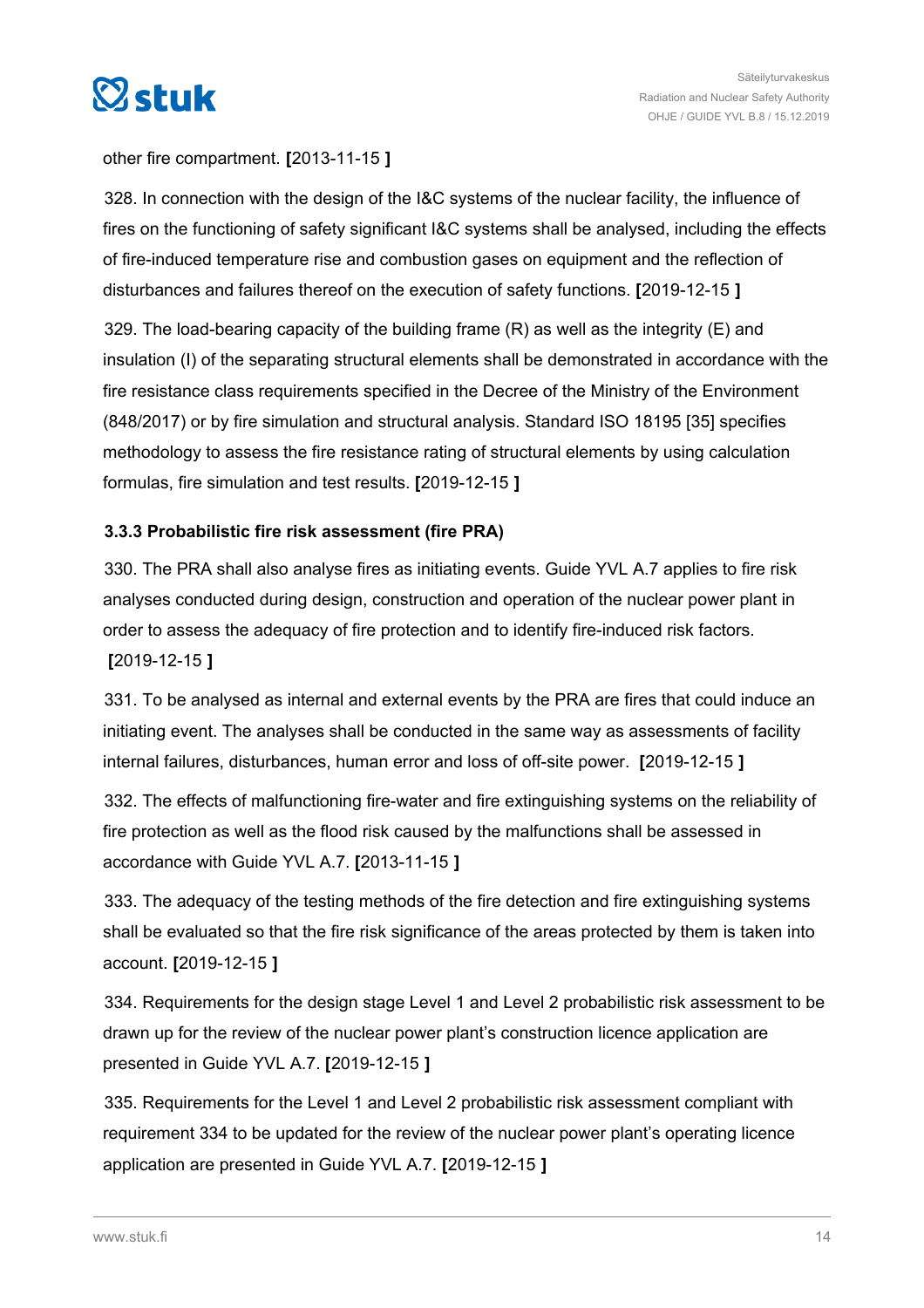<span id="page-14-0"></span>

#### **3.4 Structural fire protection**

#### **3.4.1 General**

336. The nuclear facility shall be designed in such a way that structural fire protection together with the facility's functional design and layout design ensure the safety of the facility during fire situations as far as possible without active fire fighting operations. **[**2013-11-15 **]**

337. Incombustible construction materials or materials with extremely limited combustion shall be used in structural elements. **[**2013-11-15 **]**

#### **3.4.2 Fire resistance classes and separation of buildings**

338. Buildings are divided into four fire classes P0, P1, P2 and P3 [7]. Buildings containing systems important to the nuclear power plant's safety shall be designed as Class P1 or P0 buildings on the following conditions:

a. The buildings must primarily comply with the requirements of Class P1.

b. Performance based design solutions (P0 procedure) that do not comply with Class P1 requirements shall be justified by analyses that are conservative in terms of the assumptions on fire loads, fire development and structural operation, or based on experimental information. c. The minimal requirements related to the fire resistance of structures (requirements 340, 341, 343, 345 and 352 established in this Guide) shall also be complied with when using methods based on postulated fire development. **[**2019-12-15 **]**

339. The fire class of buildings containing systems other than those important to safety is determined according to the Decree of the Ministry of the Environment (848/2017).

**[**2019-12-15 **]**

340. The minimum fire requirement for the outer walls and roof of safety-classified buildings is the fire resistance class EI-M 120 of the Decree of the Ministry of the Environment (848/2017). **[**2019-12-15 **]**

341. If systems important to safety are located in one or both of two conjoined buildings, the buildings shall be separated by a fire wall that complies with the class requirements of the Decree of the Ministry of the Environment (848/2017) and has a minimum fire resistance class of EI-M 120. **[**2019-12-15 **]**

342. The fire resistance rating of doors and hatches located between buildings shall be at least equal to the fire resistance rating required for the penetrated firewall. **[**2013-11-15 **]**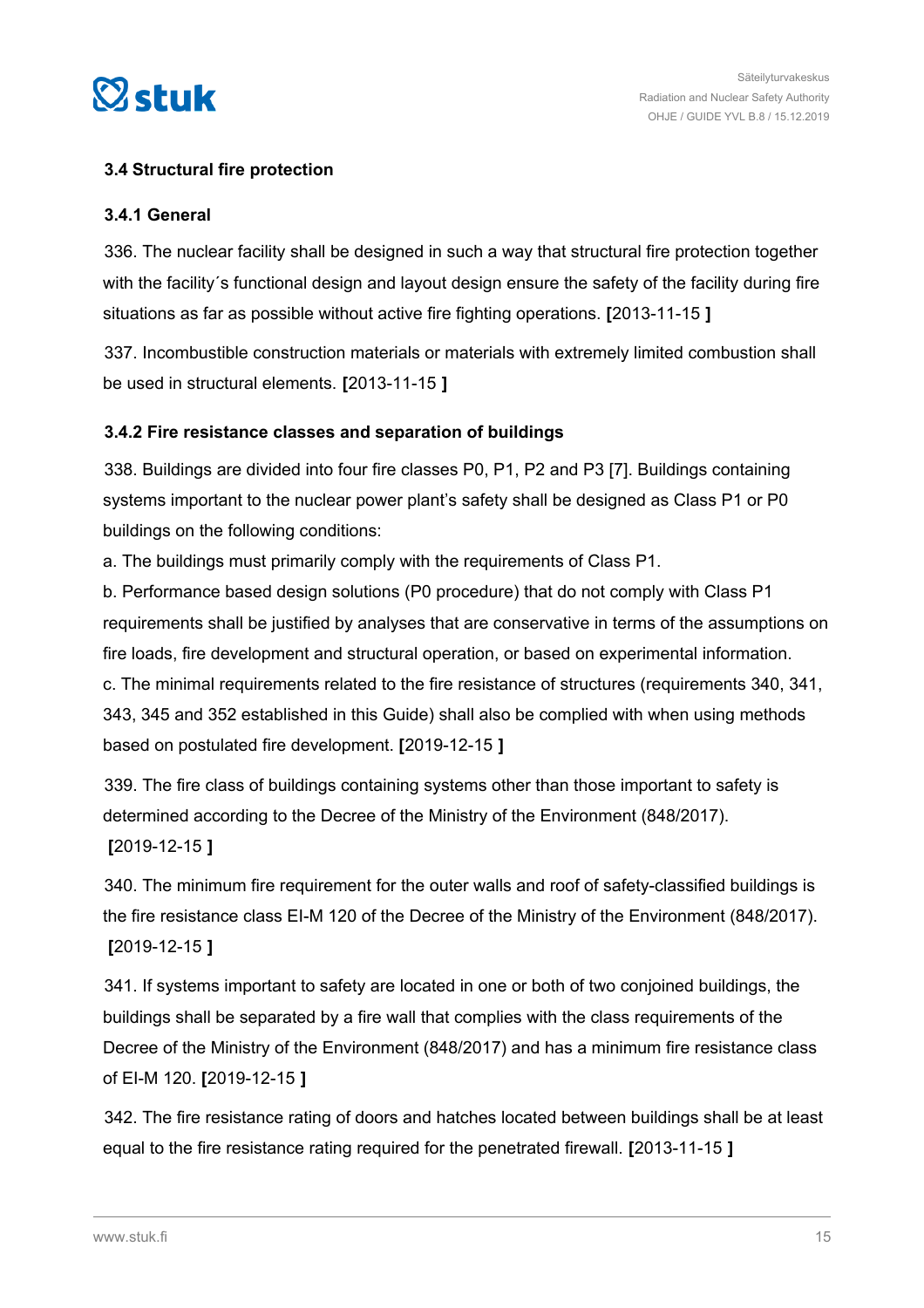<span id="page-15-0"></span>

343. The load-bearing structures of the buildings of nuclear facilities shall be constructed in compliance with the regulations of the Decree of the Ministry of the Environment (848/2017) in accordance with the fire resistance class and fire load category of the building. Load-bearing structures shall at least meet the fire resistance rating R 60. The fire resistance rating (R) of a fire compartment's load-bearing structures shall, however, be at least equal to the fire resistance rating of the walls enclosing the fire compartment, in terms of fire insulation (I) and integrity (E). **[**2019-12-15 **]**

#### **3.4.3 Fire separation of safety divisions**

344. Requirements for fire separation between safety divisions are given in Guides YVL B.1 and YVL B.7. This Guide sets forth the requirements for the fire separation of safety divisions. **[**2013-11-15 **]**

345. Safety divisions shall be separated from each other by structures having a fire resistance rating of at least EI-M 120. If the safety division separation requirement of EI-M 120 is inadequate due to heavy fire loads, the rating of the structures shall fulfil the requirements accordant with fire loads, or their fire resistance rating shall be justified by fire hazard analyses. Requirement applies also to the case presented in YVL B.7 requirement 325. **[**2019-12-15 **]**

346. A safety division shall be divided into fire compartments based on compartmentation by storey and compartmentation by use, as well as based on fire load. **[**2019-12-15 **]**

347. In the separating structural elements between safety divisions, any elements reducing fire safety, such as doors, hatches and penetrations for ventilation, pipes and cables, shall be avoided as much as possible. In case these must be installed in structural elements between safety divisions, they shall fulfil the same fire resistance class requirement as the separating structural element. **[**2019-12-15 **]**

348. Doors and hatches between safety divisions shall be kept closed during normal operation of the plant and they shall be equipped with continuous position monitoring. Separating fire doors shall be self-closing and self-bolting. **[**2019-12-15 **]**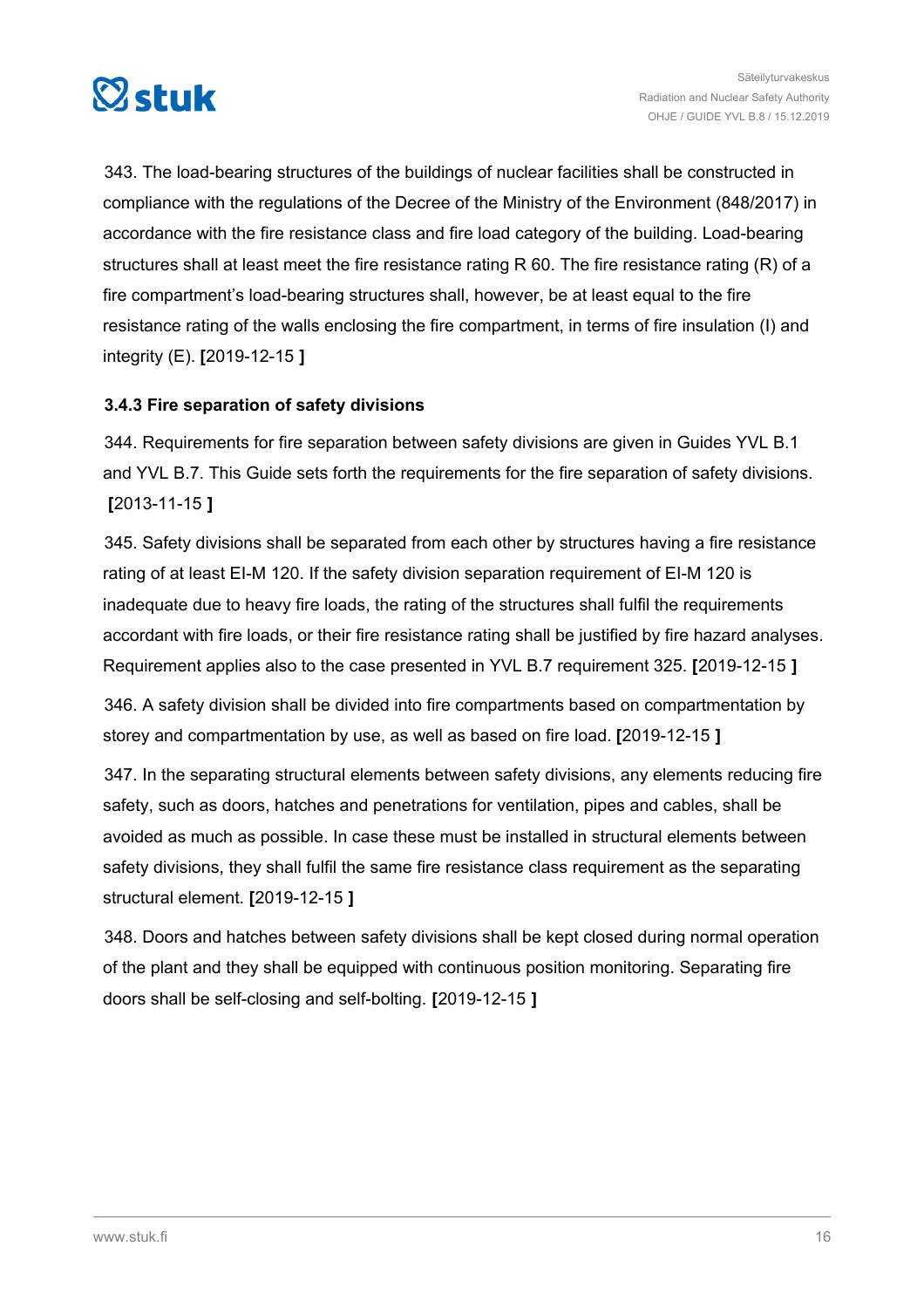<span id="page-16-0"></span>

#### **3.4.4 Fire compartmentation**

349. Fire compartmentation is based on compartmentation by storey and compartmentation by use. Rooms with varying purposes of use, such as control rooms, process rooms, computer rooms, electrical and switch rooms, cable spaces, battery rooms and active carbon filter rooms, shall be separated as their own fire compartments. **[**2019-12-15 **]**

350. A fire compartment shall not, in terms of radiation protection, have rooms belonging to both the controlled area and the clean area. The interconnecting spaces intended for personnel traffic at the boundary between the controlled and clean area shall be separated into individual fire compartments. **[**2013-11-15 **]**

351. Heavy fire load concentrations or compartments where the risk of fire is high shall be separated into individual fire compartments. The amount of combustible liquids, gases and other fire loads placed in the areas and rooms of the plant that are important to safety shall be minimised. **[**2019-12-15 **]**

352. The separating structural elements of compartments shall fulfil the fire resistance class requirements of the Decree of the Ministry of the Environment (848/2017). The minimum fire resistance class shall be EI 60. **[**2019-12-15 **]**

353. The fire resistance rating of doors and hatches in separating structural elements other than those between safety divisions shall be at least half of that required for the structural element (wall, floor or roof ).

a. The fire resistance class of separating doors and hatches shall be at least equal to EI 60. b. Separating fire doors shall be self-closing and self-bolting. **[**2013-11-15 **]**

354. Dampers as well as cable, ventilation and piping penetrations shall fulfil the integrity and insulation requirements (EI) for the penetrated separating structural element. **[**2019-12-15 **]**

#### **3.4.5 Protection against fire-load induced explosions**

355. Explosions and arcs as well as their consequent effects such as missiles shall be taken into account in designing fire protection arrangements at nuclear facilities. Protection shall be provided against explosions occurring in consequence of fires. **[**2019-12-15 **]**

356. The nuclear facility's design shall provide protection against the risk of explosions and arcs in accordance with the defence in depth approach to fire protection so as to

a. prevent explosions and arcs by monitoring and protection systems

b. minimise the risk for plant safety from explosions and arcs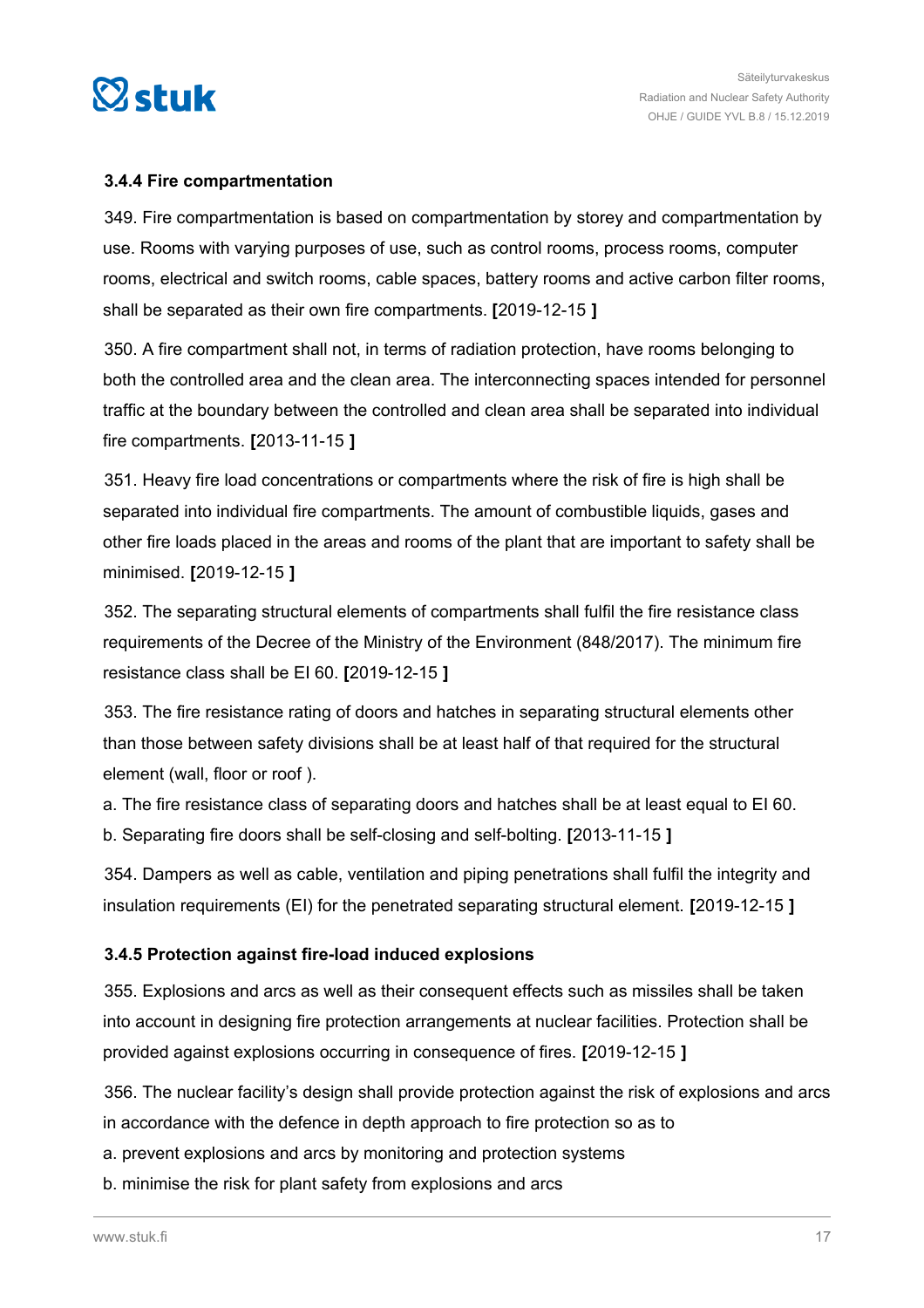

c. limit the spread of the effects of an explosion and arc. **[**2019-12-15 **]**

357. Combustible liquids or gases, which are not part of the facility's processes and could cause explosions, shall not be permanently or temporarily located in rooms important to plant safety, or in their immediate vicinity. The design of the facility and its fire protection shall take into account the spread of gases, gas mixtures and liquids far from the leak point before they ignite or explode. **[**2019-12-15 **]**

358. The generation of conditions prone to explosions and arcs in the tanks, piping and electrical rooms important to safety (switchgears and battery rooms) of the plant's process systems shall be primarily prevented by means of design solutions. **[**2013-11-15 **]**

359. Pressure relief along controlled routes (e.g. pressure relief hatches of rooms) to prevent structural failures and collapse of buildings and rooms involving the risk of explosion shall be ensured in the design of buildings and rooms. **[**2019-12-15 **]**

360. The possibility of arcing shall be taken into account in the design of rooms containing electrical equipment and in the choice of the equipment (instrumentation, circuit-breakers). a. Switch cabinets important to safety shall be provided with arc barriers, which limit the duration of arcs and the amount of total energy generated and released.

b. Design shall consider the possibility of smoke causing an arc flash in the switchgear room. **[**2013-11-15 **]**

361. In addition to fires, to be taken into account in transformer positioning and protection is the possibility of an arc or a rapid, explosive energy discharge.

a. During a high energy discharge, the rapid release of gas as well as the mixing and expansion of air and gas could cause a powerful fire and explosion.

b. Large oil-cooled transformers shall be equipped with monitoring and protection systems (gas analyzers, gas relays) to prevent fires and arcs (arc flashes).

c. Transformers containing large amounts of oil shall be placed sufficiently far from buildings and protected with structures and fire extinguishing systems. **[**2019-12-15 **]**

362. Rooms shall be provided with adequate air-conditioning and ventilation if the risk of explosive concentrations of gas or dust exists.

a. Hydrogen may form in batteries, which shall be considered in the design of battery room ventilation.

b. The risk of a fire and an explosion of dust or gas mixtures in ventilation ducts shall be considered. **[**2019-12-15 **]**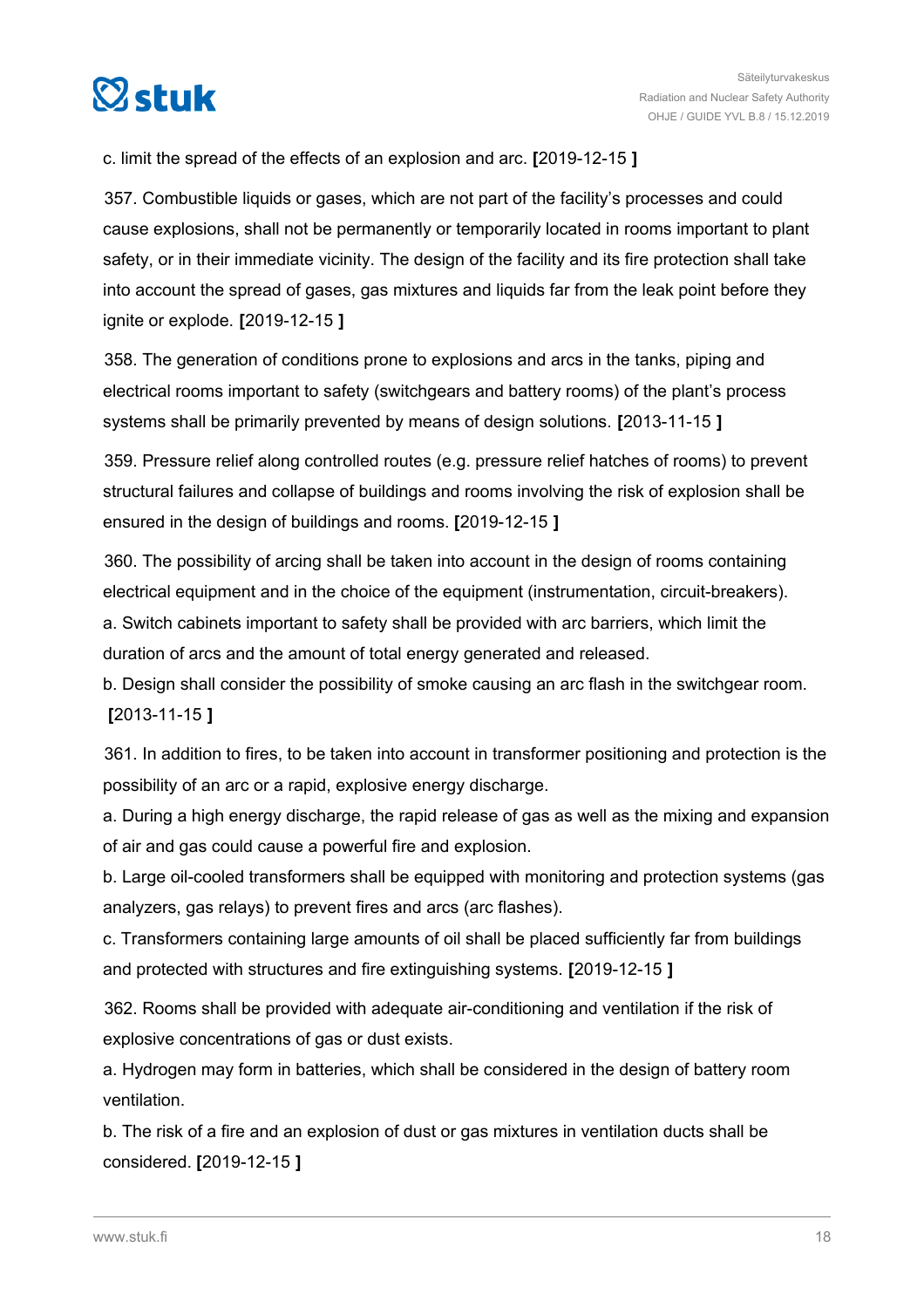<span id="page-18-0"></span>

363. Hydrogen stations that cool generators, for example, shall be located sufficiently far from buildings important to safety and their design shall consider explosion pressure waves. Other gas cylinders shall be located and stored in rooms specially designed for them. **[**2013-11-15 **]**

364. Process systems containing combustible gas mixtures (e.g. the off-gas system) shall be placed far from systems implementing safety functions. The separation can be made to another fire compartment, or alternatively, sufficient separation can be justified with analyses. **[**2019-12-15 **]**

#### **3.4.6 The containment and annulus**

365. Safety divisions (redundant subsystems) inside the containment and in the annulus shall be housed in separate fire compartments whenever possible. **[**2013-11-15 **]**

366. Whenever the fire compartmentation between safety divisions is not possible inside the containment of the nuclear power plant, the operability of components important to safety as well as redundant subsystems shall be ensured by protective structures, separation by distance, fire-resistant materials and fire insulation. The design concepts shall be analysed in accordance with the defence in depth approach to fire protection utilising a risk-informed approach and also taking into account the airplane crash resistance requirements of Guide YVL A.11. **[**2019-12-15 **]**

367. The fire load inside the containment shall be minimised. Safety system equipment including cables and impulse lines shall be so located and protected that the effects of a potential fire are limited to one safety division only. **[**2013-11-15 **]**

368. Protection and fire protection of the lubrication oil system of the primary circulation pump/motor shall be so designed in accordance with the defence-in-depth approach that a potential fire does not endanger the facility's safety functions. Provision shall be made for oil leaks by means of oil collection and drainage systems whereby leaked oil is extracted to sealed, fire-suppressing collection tanks. **[**2013-11-15 **]**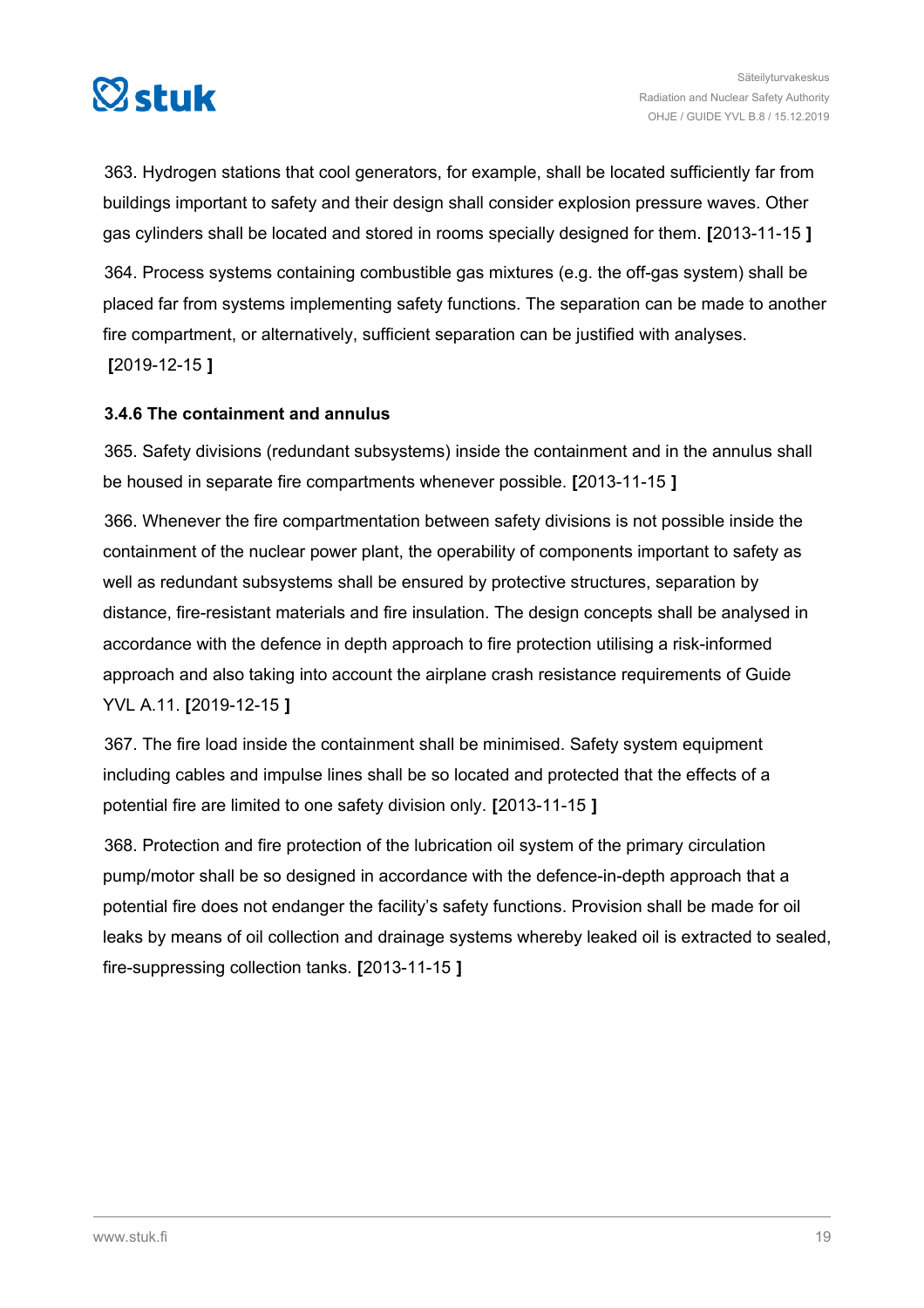<span id="page-19-0"></span>

#### **3.4.7 Control room and emergency control room**

369. Control rooms shall be placed in plant area locations safe from fire risks. Guidelines and requirements for control rooms are given in Guides YVL B.1 and YVL A.11. **[**2013-11-15 **]**

370. Separation of the control room and the emergency control room from the rest of the facility and from each other shall be implemented in compliance with the requirements set for the separation of safety divisions. The control room and the emergency control room shall be their own fire compartments in accordance with the Decree of the Ministry of the Environment (848/2017), however their fire resistance shall be not less than EI-M120. The control rooms shall have separate ventilation and air conditioning systems whose structural separation is equivalent to that between safety divisions. **[**2019-12-15 **]**

371. Control systems in the emergency control room shall be separated from the control systems of the control room and made into separate fire compartments in such a way that loss of equipment in the control room, or in any single fire compartment, does not prevent the functioning of controls in both the control room and the emergency control room. A corresponding requirement applies to emergency control posts outside the control rooms, which complement the vital functions of the emergency control rooms. **[**2013-11-15 **]**

372. Cables important to safety that run from different safety divisions to the control room shall be routed through separate fire compartments. In case cables from different redundant systems must exceptionally be located in the same fire compartment, they shall be separated inside the compartment by means of distance, fire-resistant materials and fire insulation. The fire compartment shall be equipped with effective and reliable fire detection systems and fireextinguishing systems. An example of such a compartment is the cable space under the control desk. **[**2013-11-15 **]**

373. The control room and the emergency control room shall be provided with overpressure ventilation to prevent smoke from entering the control room or the emergency control room in case of a fire outside the room in question. Overpressure ventilation of the emergency control room can be replaced by locating the supply air centre of the control room and the emergency control room in such a way that their independence as regards smoke risk is reliably ensured. Overpressure ventilation shall be separate from other ventilation systems. **[**2019-12-15 **]**

374. In case of a fire situation in a control room, the control room personnel shall be able to quickly and safely move from the control room to the emergency control room. **[**2013-11-15 **]**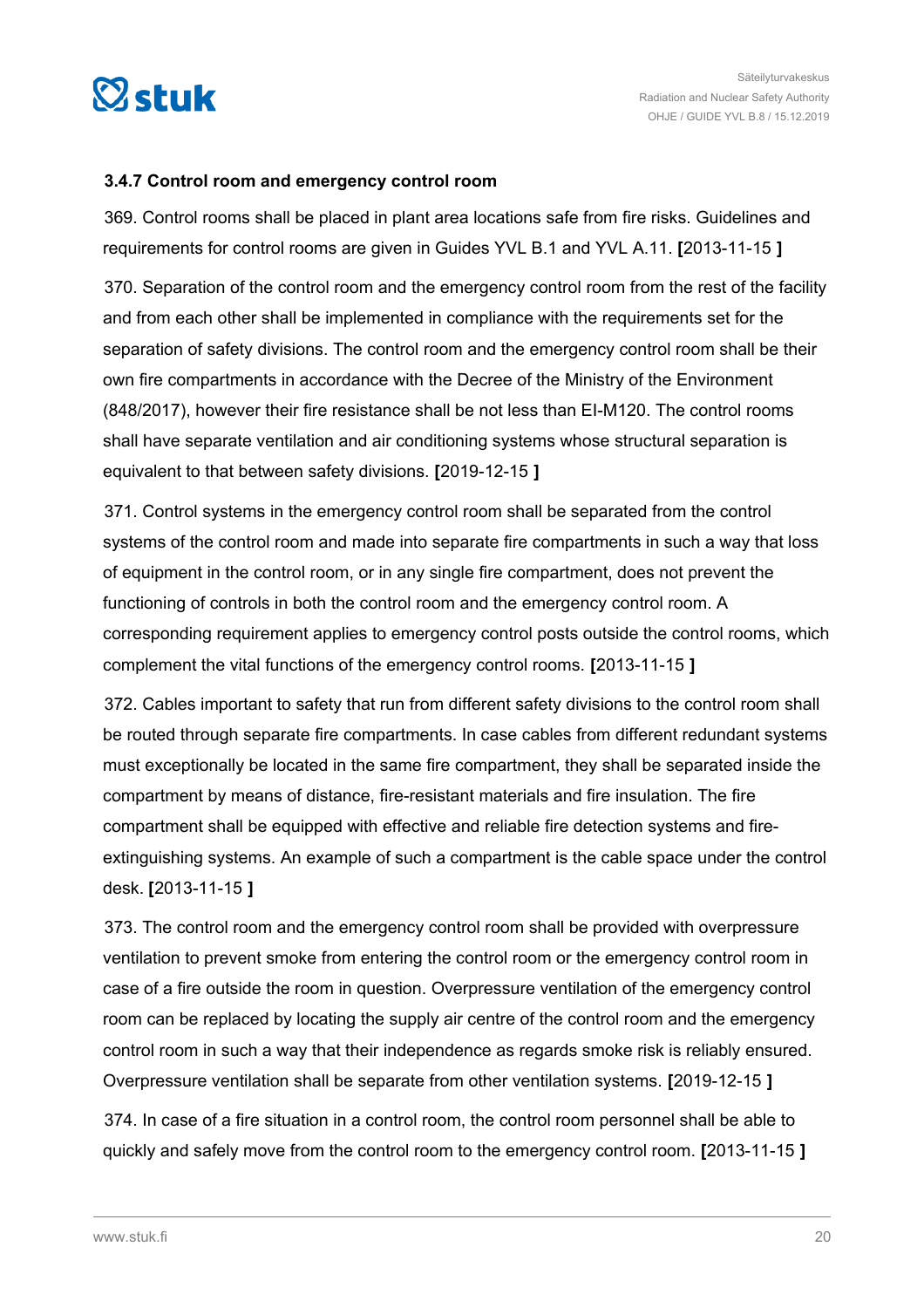<span id="page-20-0"></span>

#### **3.4.8 Access and escape routes**

375. The nuclear facility shall feature an adequate number of appropriate, sufficiently spacious and easy-to-use access routes to enable safe exit from the facility. Access and escape route design shall comply with the Decrees of the Ministry of the Environment (848/2017) and (1007/2017). **[**2019-12-15 **]**

376. The fire brigade shall be able to operate effectively at the plant during a fire situation. The design of attack routes for fire brigades shall be in compliance with the regulations of the Decree of the Ministry of the Environment (848/2017). **[**2019-12-15 **]**

377. The personnel shall be able to move within the plant to ensure the necessary safety functions during a fire or other accident. Emergency response operations shall be ensured by appropriate training. **[**2013-11-15 **]**

378. Requirements set by physical protection for the design of access and escape routes are given in Guide YVL A.11. Requirements imposed by passage within the plant area and transport are given in Guide YVL B.7. **[**2019-12-15 **]**

#### **3.5 Active fire protection**

#### **3.5.1 Automatic fire detection systems**

379. To detect and locate a fire as quickly as possible, the nuclear facility buildings shall have extensive, sufficiently effective and reliable automatic fire detection systems. They shall be so designed that the location of a fire can be identified at least to any individual room. In large rooms containing systems important to safety it shall be possible to identify the location of the alarm with sufficient accuracy, even to a single detector within the room, if necessary. **[**2013-11-15 **]**

380. The alarms of fire detection systems shall always be relayed to the facility unit's control room and to the plant fire brigade. **[**2013-11-15 **]**

381. The selection and placement of fire detection equipment shall take into account the characteristic features of the compartment including ambient conditions, fire loads, ventilation, air conditioning and the significance of the compartment to the safety of the facility. If necessary, the fire detection systems can be supplemented with other appropriate monitoring systems. **[**2019-12-15 **]**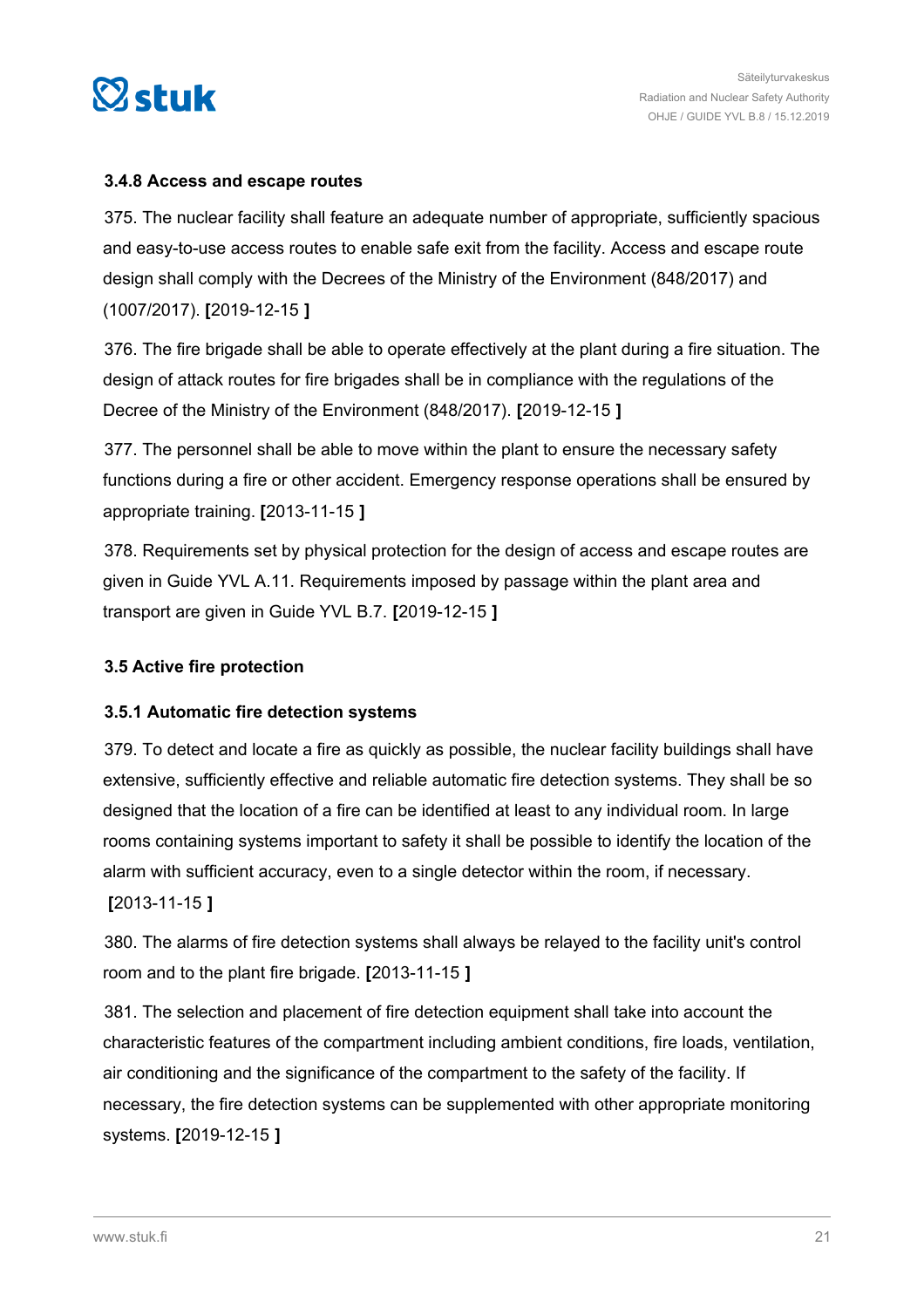<span id="page-21-0"></span>

#### **3.5.2 Fire extinguishing water systems and fire extinguishing systems**

382. There may be several nuclear power plants at the site as well as other nuclear facilities, such as an interim storage for spent nuclear fuel, nuclear waste processing utilities and storages. If the on-site fire extinguishing water system serves several nuclear facilities, its capacity and significance in terms of safety during events threatening the entire facility site shall be assessed. **[**2019-12-15 **]**

383. The nuclear power plant and other nuclear facilities at the site shall be equipped with fire water tanks, a fire water pumping station and fire water mains. Fire water volumes and the capacities of the fire water pumping stations shall be designed in accordance with sprinkler rules to supply water to the most extensive area requiring protection and taking into account potential fire spread. Furthermore, an adequate amount of fire water must be available for operative use by fire brigades. Requirements concerning fire extinguishing systems are set forth in the Ministry of the Interior Decree SM-1999-967/Tu-33 [25] on automatic fire extinguishing equipment. Guidelines regarding fire extinguishing systems are provided in standards [26–30, 33]. **[**2019-12-15 **]**

384. The fire water systems of the nuclear power plant and other nuclear facilities shall be implemented in such a way that in case of the potential failure of a system part, the leak point can be isolated to limit fire water loss to the vicinity of the failure point. **[**2013-11-15 **]**

385. To facilitate fast suppression of fires and to minimise damage and hazards, the nuclear power plant and other nuclear facilities shall be equipped with a fire water system and effective and reliable fire extinguishing systems. The location of the facilities, the structural fire protection solutions, the prerequisites for the operation of the equipment in the rooms and the type and amount of fire loads shall be taken into account in the design of the fire extinguishing systems of different fire compartments. **[**2019-12-15 **]**

386. Irrespective of the layout design of the nuclear facility or the amount of existing fire loads, at least the following rooms and systems shall be provided with fixed, sufficiently reliable and, if necessary, automatic fire extinguishing systems:

a. cable spreading rooms where compartmentation between safety divisions (redundant subsystems important to safety) is not realised

b. cable rooms containing large cable concentrations with a fire load of  $> 1,200$  MJ/m<sup>2</sup>, unless it can be demonstrated by the defence in depth approach to fire protection that the development of a continuous cable fire in them is highly unlikely

c. rooms and systems containing radioactive substances from which considerable amounts of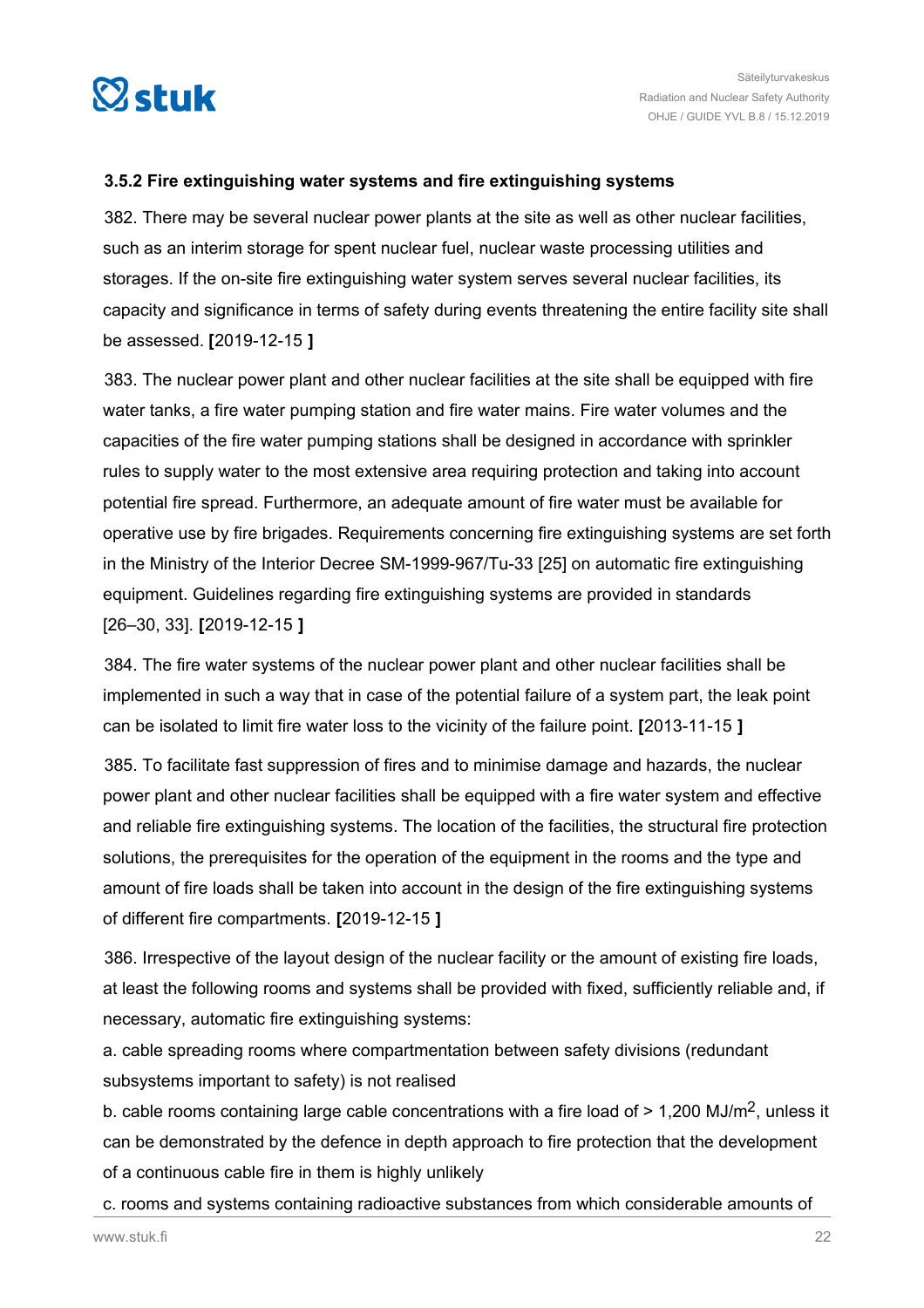<span id="page-22-0"></span>

radioactive substances can be released into rooms or the environment due to a fire, unless the risk is otherwise demonstrated to be insignificant

d. where necessary, components featuring heavy fire loads, such diesel generators, large transformers and other systems containing large amounts of oil. **[**2019-12-15 **]**

387. Fire protection systems shall be so designed that their breaking or inadvertent operation cannot endanger the implementation of the facility's safety functions. Guides YVL B.1 and B.7 describe how the breaking or inadvertent operation of fire protection systems shall be prepared for as an internal hazard. **[**2019-12-15 **]**

388. The removal of fire water shall be arranged from rooms equipped with fixed water extinguishing systems or from rooms where large quantities of fire water are presumably needed in a fire situation. The effects of extinguishing water induced flooding shall be taken into account in the design and placement of these rooms. Loose parts shall also be taken into account in the removal of fire water. **[**2013-11-15 **]**

389. Guide YVL B.2 presents requirements for the seismic classification of fire water and extinguishing systems and their components. Guide YVL B.7 presents requirements for demonstrating the earthquake resistance of components. **[**2019-12-15 **]**

#### **3.5.3 Operative fire fighting**

390. The nuclear power plant shall have an operative fire fighting readiness consisting of fire protection performed by the plant fire brigade, plant personnel and off-site fire brigades. This includes the on-site movable fire fighting equipment. **[**2013-11-15 **]**

391. On the nuclear power plant area, or in its immediate vicinity there shall be a plant fire brigade whose adequate manning shall be justified. The brigade shall consist of at least one full-time fire foreman and three full-time fire fighters (1+3). The plant fire brigade shall be at a five-minute (5) response preparedness at all times (7/24). The fire fighters shall be qualified in smoke diving in terms of training, experience, physical condition, suitability and equipment [24]. The plant fire brigade shall be equipped with a sufficient amount of suitable and efficient equipment. **[**2013-11-15 **]**

392. Operation with the plant fire brigade and the regional fire and rescue services shall be planned, instructions provided and co-operation exercises conducted. **[**2013-11-15 **]**

393. The control room and the fire brigade shall be equipped with displays and printers for the fire detection system to speed up and facilitate identification of the fire locations and guidance to the scene of the incident. **[**2013-11-15 **]**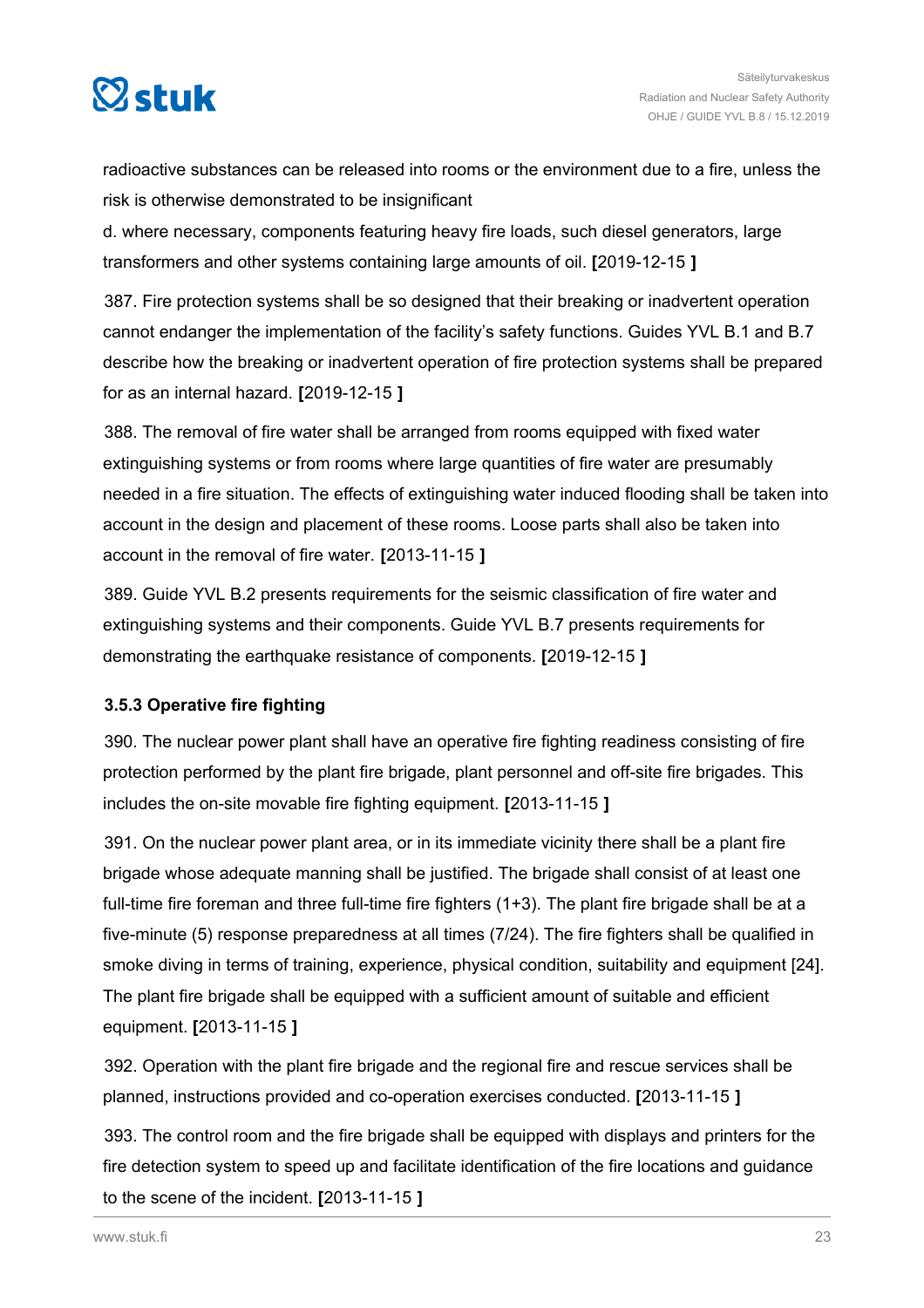<span id="page-23-0"></span>

394. Where command responsibility is concerned, the provisions of the Rescue Act [8] and the Government Decree on Rescue Services [9] apply. **[**2013-11-15 **]**

395. Nuclear facilities shall be provided with equipment facilitating the use of a communication system generally in use by the authorities. It shall be possible to use the communication system at least along access routes and attack routes and in areas necessary for fire-extinguishing activities. **[**2019-12-15 **]**

#### **3.5.4 Overpressure ventilation and smoke extraction**

396. The use of access routes between the control room and the emergency control room during fires shall be analysed and, where necessary, their reliability assured by special arrangements and taking into account the requirements of Guide YVL A.11. **[**2013-11-15 **]**

397. Nuclear facilities shall be equipped with smoke extraction systems that remove the hot, possibly corrosive and toxic combustion gases generated by a fire.

a. Rooms with heavy fire loads, such as the turbine hall and cable rooms, shall be provided with sufficiently efficient smoke extraction systems.

b. The personnel carrying out fire extinguishing must be able to safely locate the fire. **[**2013-11-15 **]**

#### **3.6 Emergency lighting**

398. Emergency lighting shall be designed and installed at the nuclear facility comprising escape lighting as well as stand-by lighting for the control room, emergency control room, local control centres and command centre. The emergency lighting shall enable safe passage inside the plant and escape from the buildings when normal lighting is out of order due to a disturbance in electricity supply, a fire or some other event. **[**2019-12-15 **]**

#### **3.7 Provision for outages/annual maintenance**

399. The nuclear power plant's design shall take into account plant servicing and maintenance. Guide YVL B.7 provides guidelines for the plant layout design.

a. Fire protection shall make provision for fires occurring during outages by employing the defence in depth approach in accordance with this Guide.

b. Appropriate storage space, routes and instructions shall be in place for the storage and transport of temporary fire loads. **[**2013-11-15 **]**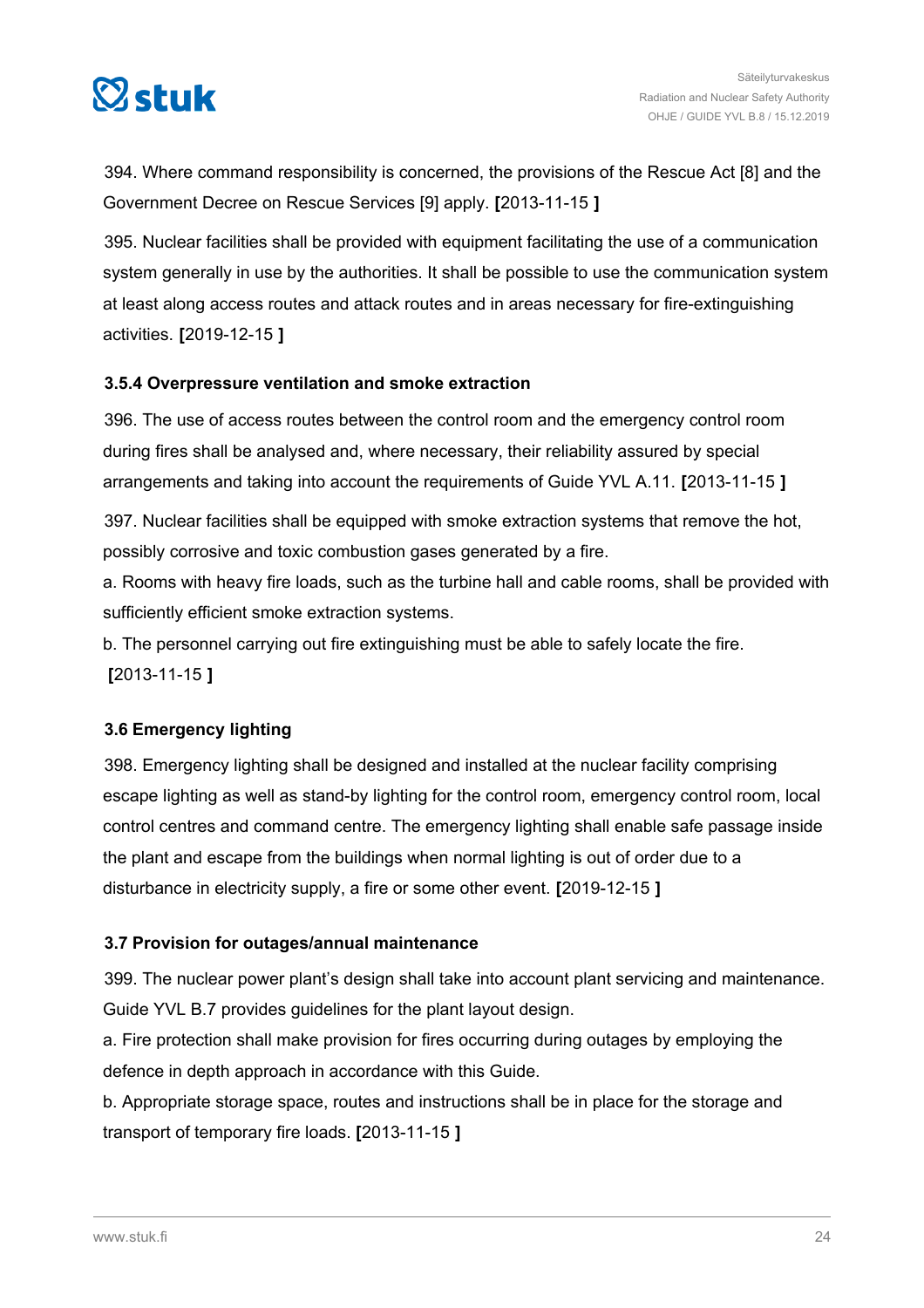<span id="page-24-0"></span>

## **4 Documents of the design stage and the construction stage**

#### **4.1 General**

401. Guide YVL B.1 presents the design documents of the nuclear facility to be submitted to STUK. Regulatory oversight of the nuclear power plant's design and construction comprises four stages: decision-in-principle stage, construction licence stage, construction stage and operating licence stage. Guide YVL A.1 sets forth requirements for the documents to be submitted in the different licensing stages. This chapter describes the fire protection documents to be submitted during the aforementioned stages and the essential requirements for their contents. **[**2019-12-15 **]**

402. Document related source literature not easily accessible, or their copies, shall be submitted to STUK with the documents in question. **[**2013-11-15 **]**

#### **4.2 Documents to be submitted during the decision-in-principle stage**

403. In the decision-in-principle stage, a document shall be submitted presenting the licenseedetermined requirements to assure implementation of the Finnish safety requirements in fire protection. The essential contents of this document include

- a. applicable regulations, guides and technical standards and their scopes of application
- b. defence in depth plan for fire protection and its analysis principles
- c. fire separation of safety divisions
- d. fire resistance classes and separation of buildings
- e. heavy fire loads and their management
- f. fire compartmentation layout of the facility. **[**2013-11-15 **]**

#### **4.3 Documents to be submitted during the construction licence stage**

#### **4.3.1 General**

404. Section 35 of the Nuclear Energy Decree presents the documents to be submitted to STUK with the construction licence application for the nuclear facility. Furthermore, all other analyses considered necessary by STUK shall be submitted to STUK. **[**2019-12-15 **]**

405. The principles of fire protection for the nuclear facility shall be described in the Preliminary Safety Analysis Report (PSAR) and the topical reports complementing it, as well as in the construction quality assurance plans. The PSAR shall give the safety classification and seismic classification of fire protection systems and the fire class of buildings. Safety classification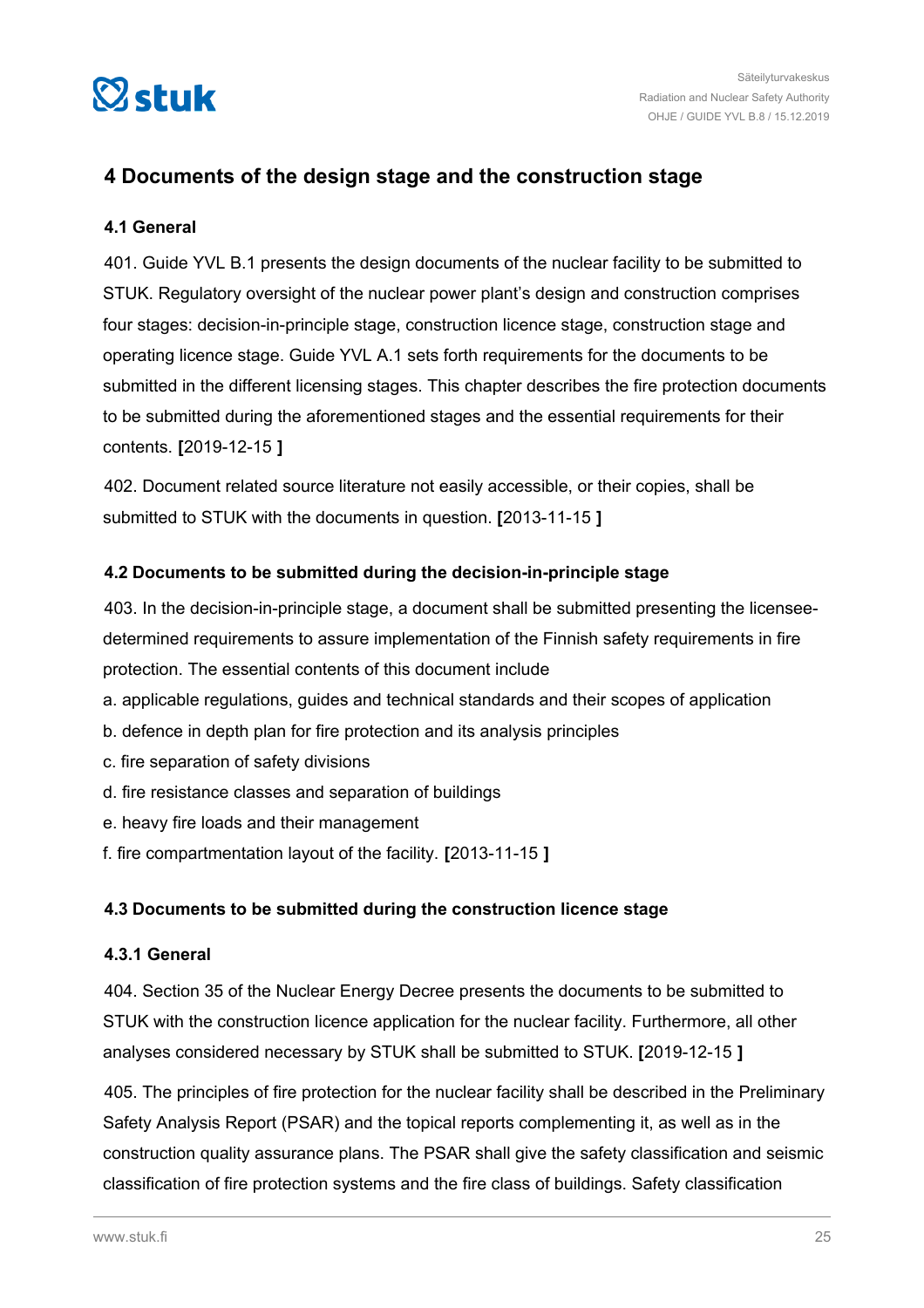

guidelines are given in Guide YVL B.2. **[**2013-11-15 **]**

406. Where fire protection is concerned, to be presented in the PSAR are the design criteria; applicable standards; different fire design areas, such as facility layout, including escape routes, implementation of structural fire protection and active fire protection systems, as well as fire hazard analyses to assure implementation of the defence in depth approach to fire protection; and detailed clarifications of the fire loads, fire compartmentation and layout presented in requirement 403. In addition, the Preliminary Safety Analysis Report and the topical reports that complement it shall present the following items:

- fire protection design plan in accordance with chapter 4.3.2
- fire compartmentation drawings and fire hazard analyses to verify fire compartmentation, which cover component location and fire load size assessment in the different fire compartments in accordance with chapter 4.3.3
- system descriptions for fire water systems and fire extinguishing systems in accordance with chapter 4.3.4
- system descriptions for automatic fire detection systems in accordance with chapter 4.3.5
- system description for smoke extraction systems in accordance with chapter 4.3.6
- description of access and escape routes in accordance with chapter 4.3.7
- description of emergency lighting in accordance with chapter 4.3.8.

#### **[**2019-12-15 **]**

407. Furthermore, the following documents shall be submitted in the construction licence stage:

- document submission plan and reporting plan including inspections and testing related to fire protection arrangements
- qualifications, tasks and responsibilities of responsible fire protection designer
- conceptual design plan for fire protection inspections during operation
- design solution suitability assessment drawn up by the licensee.

#### **[**2019-12-15 **]**

408. The licensee shall submit for the review of the nuclear power plant's construction licence application to STUK for approval a design Level 1 and Level 2 probabilistic risk assessment including the PRA computer model drawn up in accordance with requirement 334 of Guide YVL B.8. **[**2019-12-15 **]**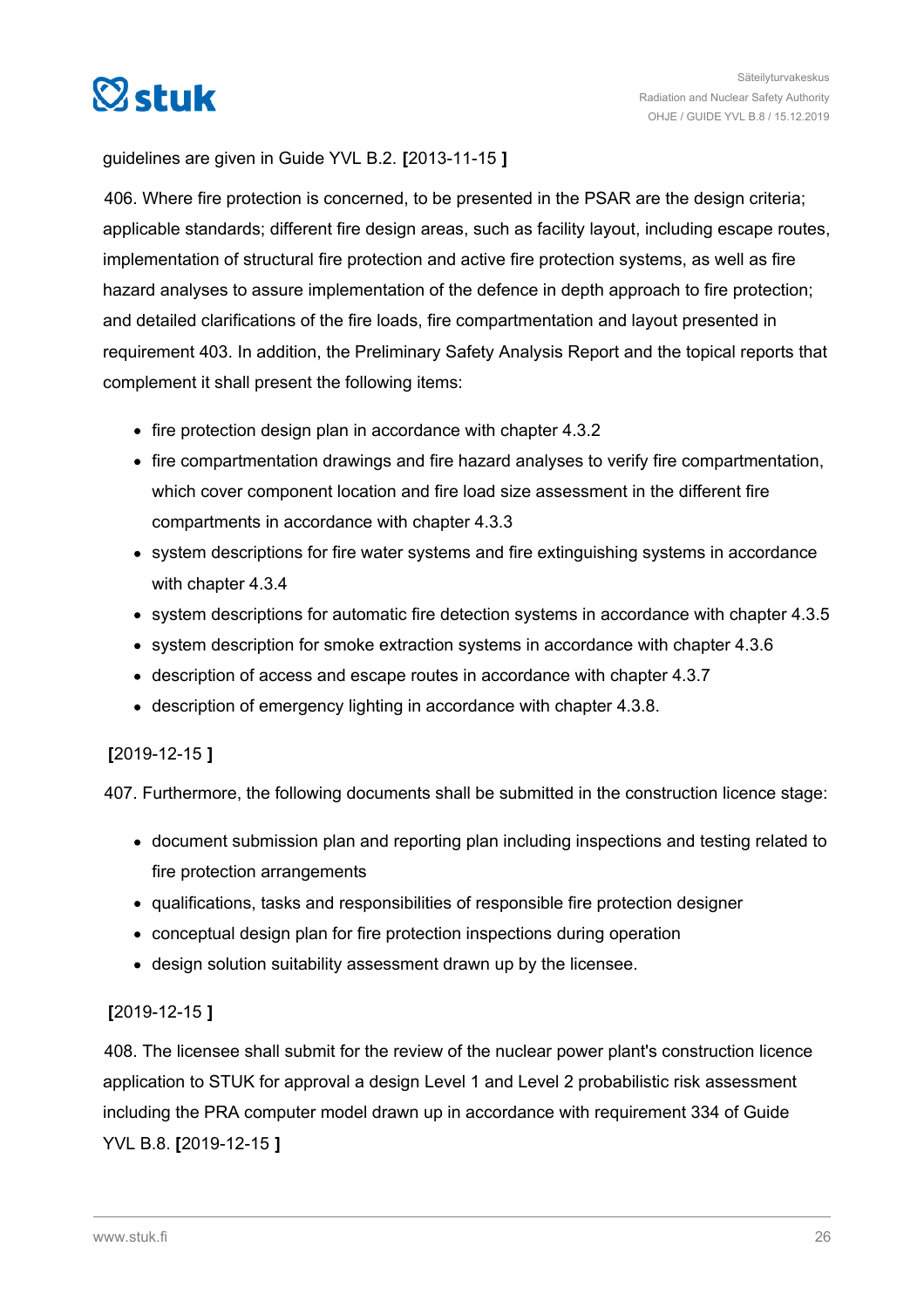<span id="page-26-0"></span>

#### **4.3.2 Design procedure for fire protection**

409. A description of the design organisation shall be presented to demonstrate that adequate competence, resources and co-ordination of the different design areas has been reserved to ensure a comprehensive design of the nuclear facility's fire protection arrangements.

**[**2013-11-15 **]**

410. The design procedure presents the final design bases, applicable design standards as well as the classification and testing standards of systems and components. **[**2013-11-15 **]**

#### **4.3.3 Fire compartmentation drawings and verification plans**

411. To be presented for buildings are their fire class, fire hazard class, level of protection and density of fire load. **[**2013-11-15 **]**

412. Documents shall include the design bases for structural fire protection, fire compartmentation drawings with every fire compartment marked using a unique symbol and outline, as well as other structural fire protection specifications. The specifications shall include preliminary information on the location of components in the fire compartments, the fire loads and sizes of the fire compartments, as well as the fire resistance ratings of separating structural elements and the fire hazard analyses conducted to verify the fire compartmentation. **[**2013-11-15 **]**

413. Data on any considerable concentrations of combustible materials at the plant shall be presented in a separate description specifying the quality (solid, liquid, gaseous), amount and location of fire loads and the characteristics of smoke and combustion gases released by fires. Furthermore, conceptual design plans shall present principles of collecting oil leakages and other combustible liquids, as well as the methods of limiting the run-off and dispersion of these substances. **[**2013-11-15 **]**

414. Copies of the declarations of performance and CE markings, type approval decisions, verification certificates and manufacturing quality management of separating structural elements pertaining to requirements 342, 347, 353, 354 and 366 shall be submitted to STUK for information. **[**2019-12-15 **]**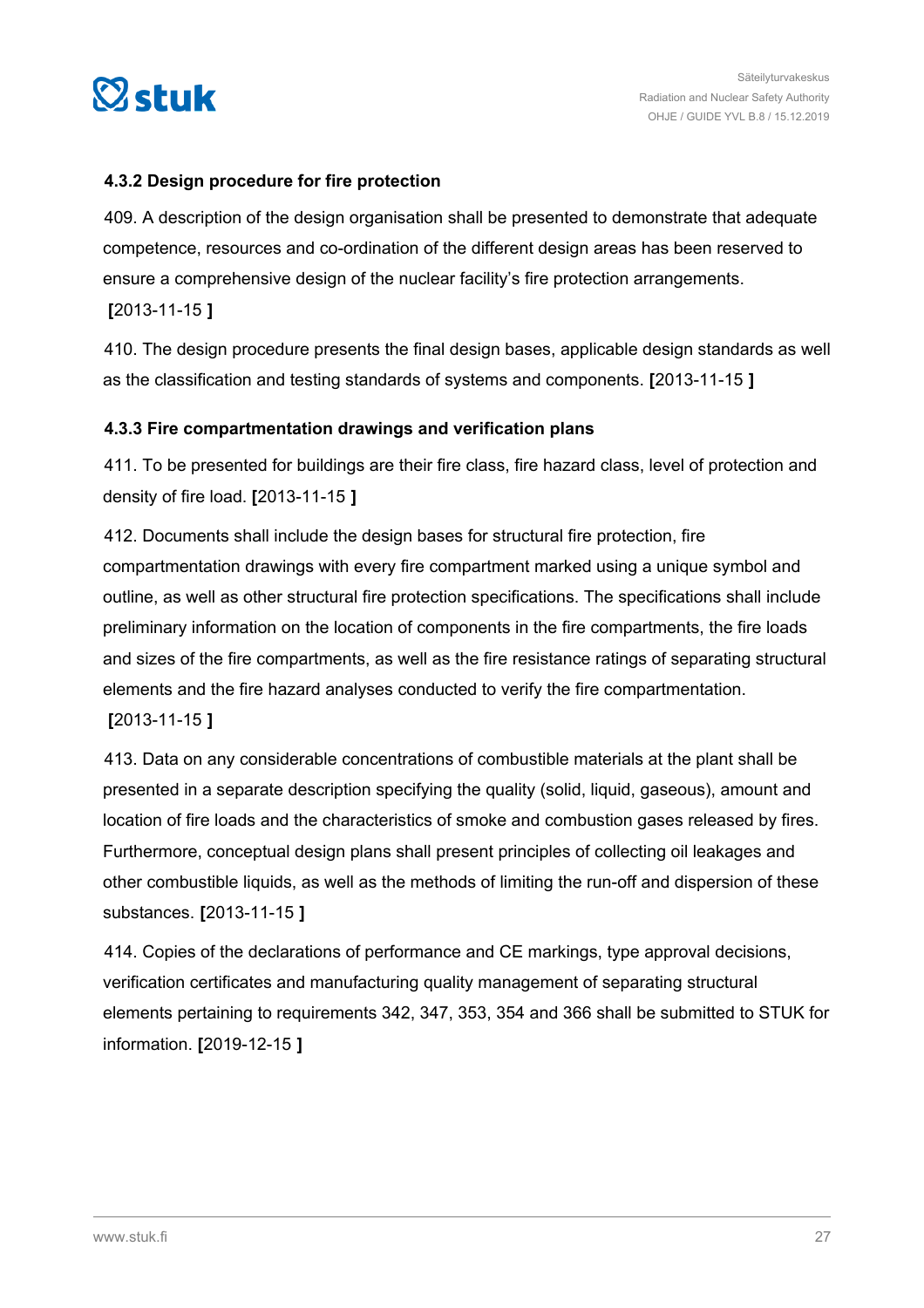<span id="page-27-0"></span>

#### **4.3.4 Descriptions of fire water and fire extinguishing systems**

415. A system description for the fire water system shall be submitted to STUK for approval. The document shall describe how the supply of fire water to extinguishing systems and fire hydrants has been arranged and ensured. **[**2013-11-15 **]**

416. A system description of the fire-extinguishing systems shall be submitted to STUK for approval. The plan for the fire extinguishing systems shall describe the area to be protected, fire loads, system design data, functional description and technical specifications. Furthermore, a demonstration of the suitability of the selected extinguishing systems and substances for their intended use shall be provided. **[**2013-11-15 **]**

417. The descriptions of fire extinguishing systems shall present how the supply of fire water from the fire water system is ensured. To be described is the removal of fire water from rooms equipped with fixed water extinguishing systems or rooms where large quantities of fire water may be needed in a fire situation. **[**2013-11-15 **]**

#### **4.3.5 System description for the automatic fire detection system**

418. A system description for the automatic fire detection system shall be submitted to STUK for approval. Detailed detector installation drawings shall be submitted upon separate request by STUK. A statement on the acceptability of the fire detection systems from an inspection body certified by the Finnish Safety and Chemicals Agency (Tukes) and information on the designer and supplier of the systems shall be submitted to STUK for information. **[**2019-12-15 **]**

419. The fire detection system plan shall include:

a. design data, functional descriptions and technical specifications as well as the applicable standards of the system

b. location of the fire alarm control panel and potential control units

c. list of detector types and functional descriptions of detectors

d. principles for installing various types of detectors in different rooms of the plant

e. specifications of the detectors' control functions (smoke vents, ventilation, air conditioning, fire doors, etc.). **[**2019-12-15 **]**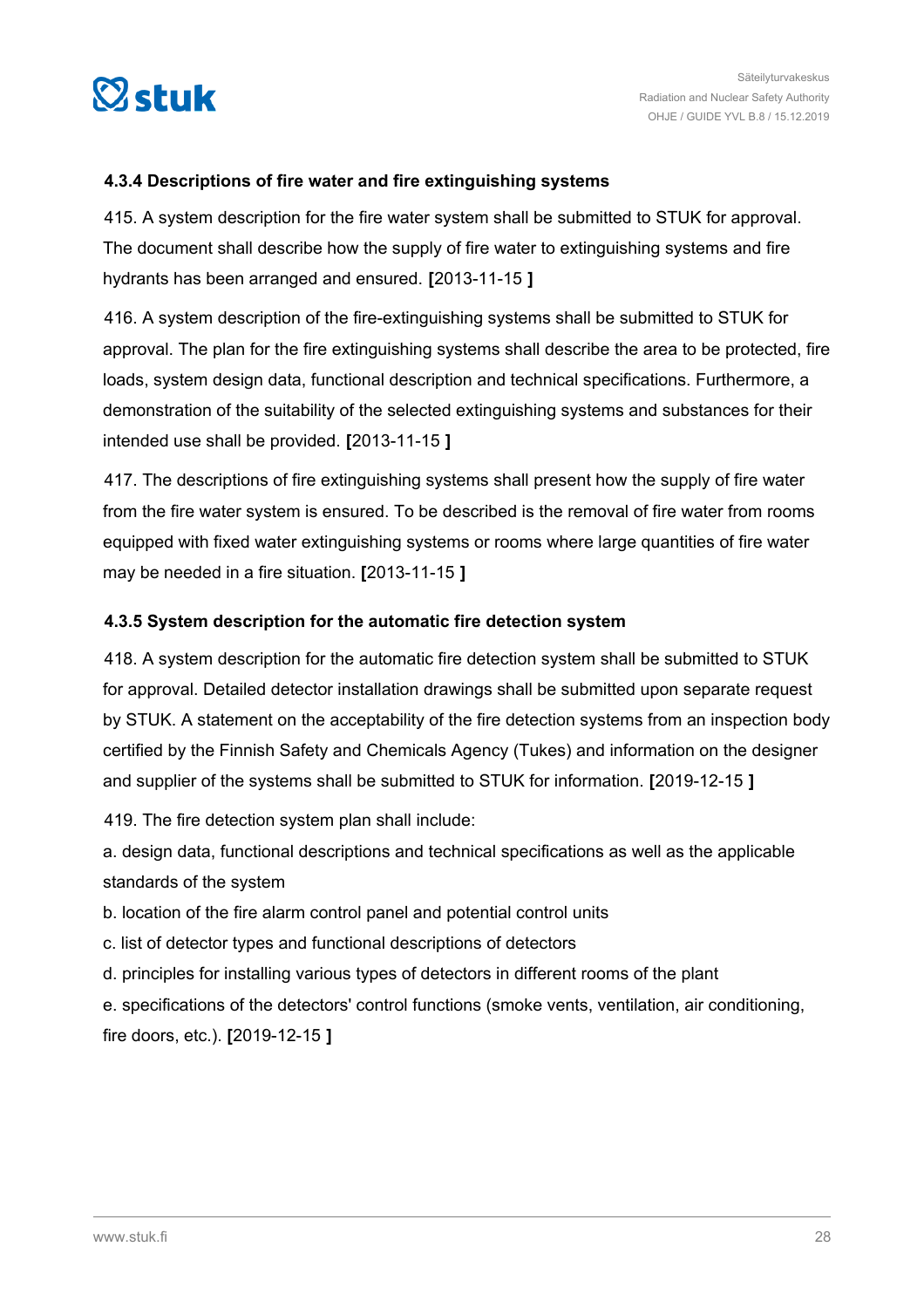<span id="page-28-0"></span>

## **4.3.6 System descriptions for the overpressure ventilation and smoke extraction systems**

420. A system description for the smoke extraction systems and overpressure ventilation arrangements shall be submitted to STUK for approval. The system description shall present a. design bases for the ventilation and smoke extraction systems, and their impact on fire safety b. plans for preventing the dispersion within the plant of hot, possibly corrosive and toxic gases generated in a fire, as well as smoke

c. method of leading out gases and smoke

d. method of preventing the release of radioactive substances into the environment in a fire situation. **[**2019-12-15 **]**

#### **4.3.7 Plans for access and escape routes as well as attack routes for fire brigades**

421. The plans for access and escape routes as well attack routes for fire brigades shall be submitted to STUK for approval. Drawings and descriptions shall present the access and escape routes, exit route length calculations, routes to carry out measures for safely shutting down the facility (see chapter 3.4.8) and the attack routes for fire brigades used for extinguishing fires. **[**2019-12-15 **]**

#### **4.3.8 System descriptions for the emergency lighting**

422. System descriptions for the emergency lighting shall be submitted to STUK for approval. The document shall present the functional principles of the system and subsystems, which fulfil the design criteria, as well as the areas equipped with the systems in question. **[**2013-11-15 **]**

#### **4.4 Documents to be submitted during construction**

423. During the construction of the nuclear facility, supplemented and detailed documents covering the construction licence stage shall be submitted to STUK.

a. The fire hazard analyses required in chapter 3.3 are updated to correspond to the data of the implementation plans.

b. The construction plans of structures and components, which are required by the structural fire protection detailed in chapter 3.4, shall be submitted to STUK in accordance with Guide YVL E.6.

c. The probabilistic risk assessment submitted in accordance with requirement 408 shall be updated according to Guide YVL A.7 to match the information in the implementation plans, so that STUK can, sufficiently early on during construction, evaluate the significance for fire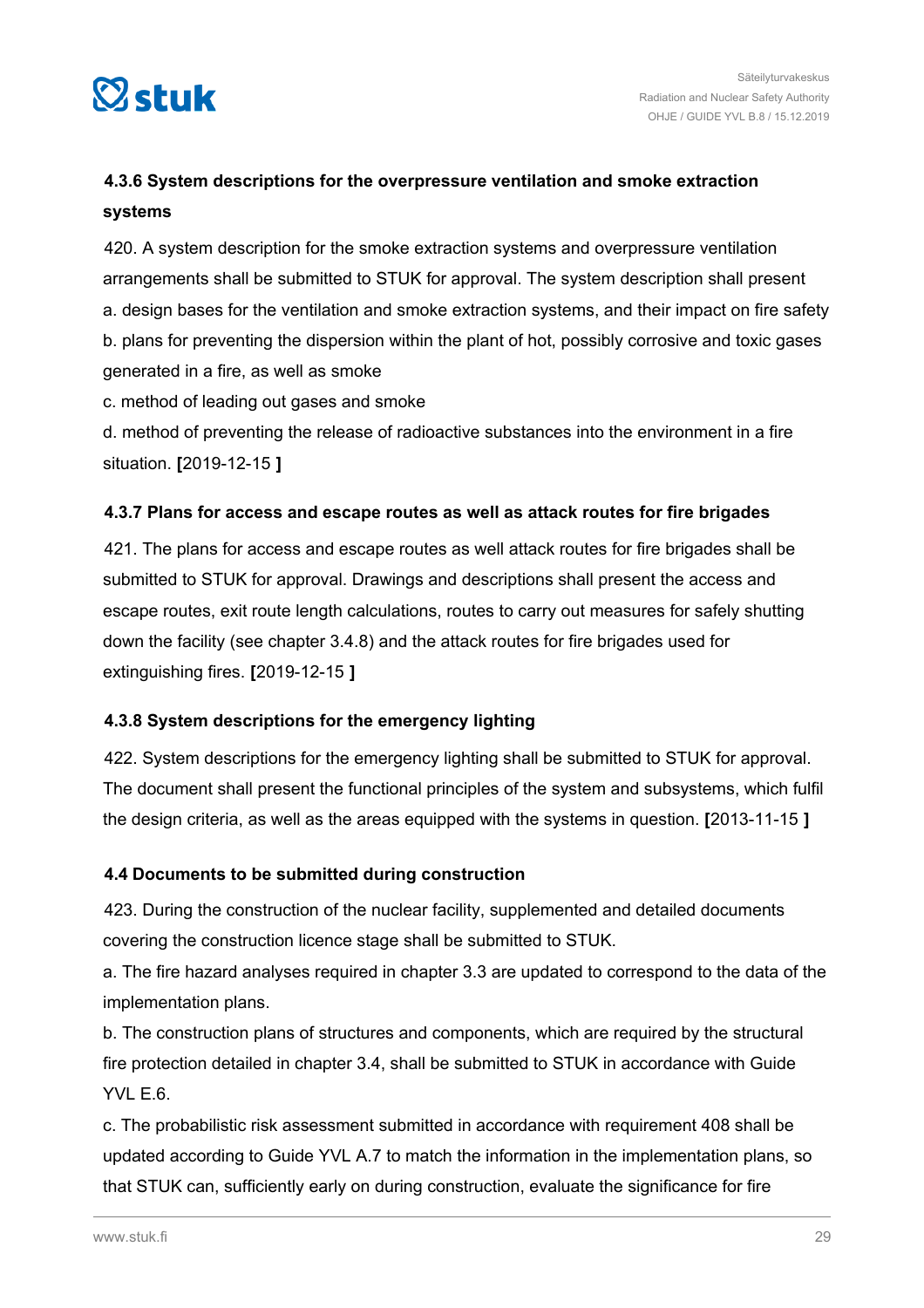<span id="page-29-0"></span>

protection of the changes that are incorporated between the clarifications necessitated by requirements 334 and 335 of this Guide during construction.

d. Detailed layout drawings for the fire extinguishing systems, as specified in chapter 4.3.4, shall be submitted if separately requested by STUK.

e. As regards chapter 4.3.4, the detailed statements of the inspection body approved by the Finnish Safety and Chemicals Agency on the acceptability of the fire water pumping station, fire water system and the fire extinguishing systems shall be submitted to STUK for information, along with information concerning the parties who designed and implemented the extinguishing systems. **[**2019-12-15 **]**

424. To ensure adequate review time, the plan changes of structural fire protection required after the construction licence application shall be submitted to STUK well in advance of the commencement of construction or installation of the component in question. The nuclear facility's fire compartmentation plans in accordance with chapter 4.3.3 shall be approved before the construction of equivalent structural framework and the concreting of robust concrete structures is initiated. **[**2019-12-15 **]**

#### **4.5 Documents to be submitted during the operating licence stage**

#### **4.5.1 Operating licence application**

425. Section 36 of the Nuclear Energy Decree lists the documents to be submitted to STUK in connection with the nuclear facility's operating licence application. Furthermore, all other analyses considered necessary by STUK shall be submitted to STUK. The following documents shall be submitted to STUK as regards fire protection arrangements:

a. the Final Safety Analysis Report (FSAR) with the associated detailed reports and analyses including the fire PRA referred to in requirement 334

- b. Operational Limits and Conditions (OLC)
- c. a description of operative fire fighting preparedness
- d. the fire fighting plan
- e. an in-service inspection programme for fire protection. **[**2019-12-15 **]**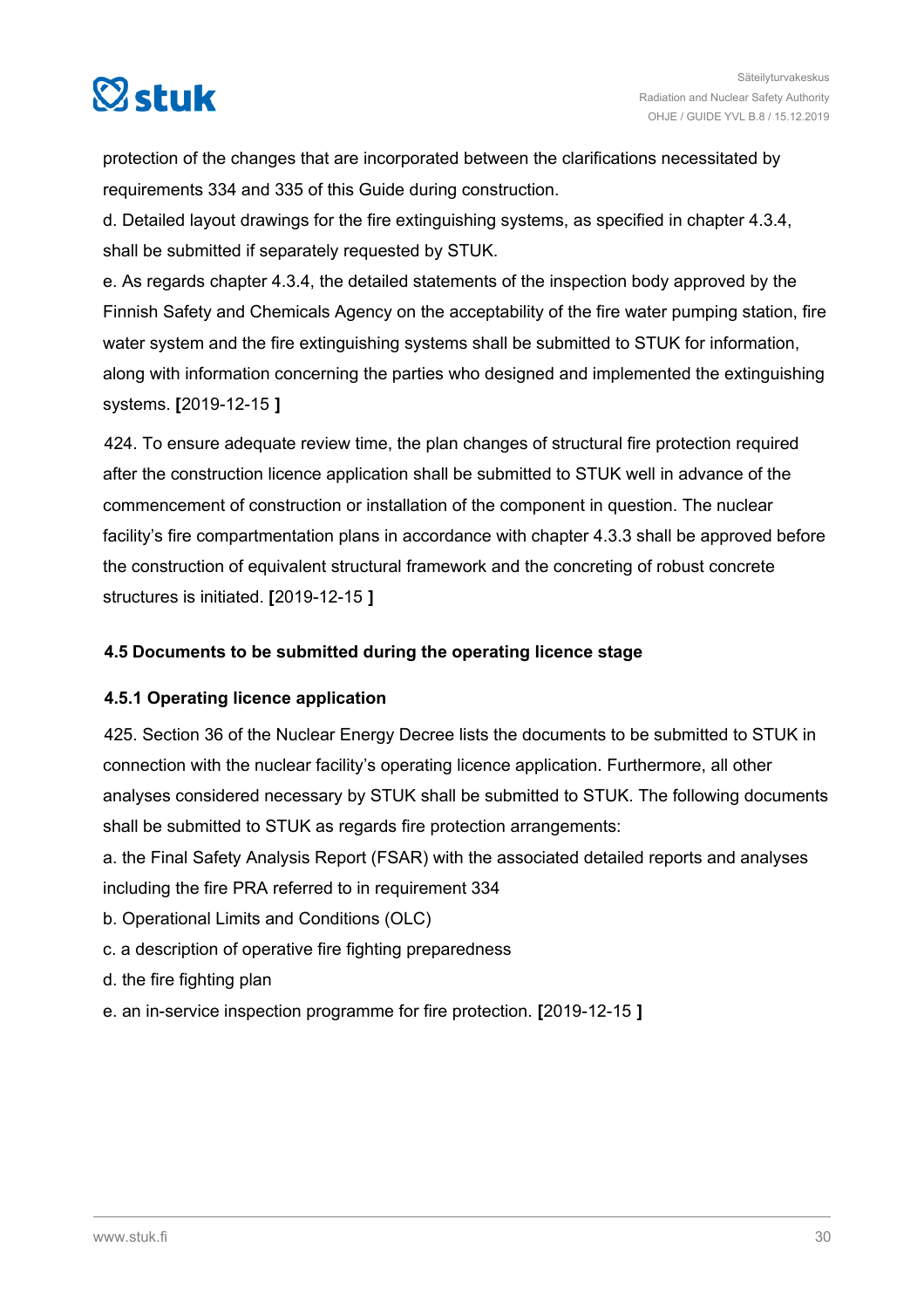<span id="page-30-0"></span>

#### **4.5.2 Final Safety Analysis Report (FSAR)**

426. The FSAR shall describe the fire protection arrangements as they are implemented at the nuclear facility. **[**2013-11-15 **]**

#### **4.5.3 Operational Limits and Conditions (OLC)**

427. The requirements and restrictions to be set for the fire protection arrangements during operation shall be included in the Operational Limits and Conditions (OLC) together with the compensatory safety measures to be applied to maintain a safety level adequate in the event of e.g. a component failure or a planned component disconnection from use. The OLC shall include periodical tests of fire protection systems covered by the OLC and tests to demonstrate the operability of systems and components. The OLC shall include requirements and restrictions for at least the following functions:

- a. structural fire protection measures, including fire doors and dampers
- b. fire-extinguishing system, water supply, fire water pumps and main pipeline
- c. fire detection systems
- d. fire extinguishing systems
- e. smoke extraction systems
- f. equipment for initial extinguishing at the facility
- g. operative fire fighting preparedness
- h. fire protection during annual outages. **[**2019-12-15 **]**

#### **4.5.4 Operative fire fighting preparedness**

428. The requirements concerning the plant fire brigade are presented in chapter 3.5.3. The licensee shall submit specifications on the following to STUK for information:

a. the duties and tasks of the fire brigade leader and the person responsible for the fire fighting organisation and solutions

b. administrative arrangements to alert the plant fire brigade, the emergency response centre and nuclear facility personnel in case of an alarm from the fire detection systems or any other fire alarm

c. command responsibility in a fire situation as well as operative fire fighting procedures

d. overall fire fighting personnel and its competence, including the fire fighting and rescue training of permanent and temporary on-site personnel

e. communication systems to be used in fire and rescue events

f. equipment of the plant fire brigade and the fire fighting and protective equipment at the facility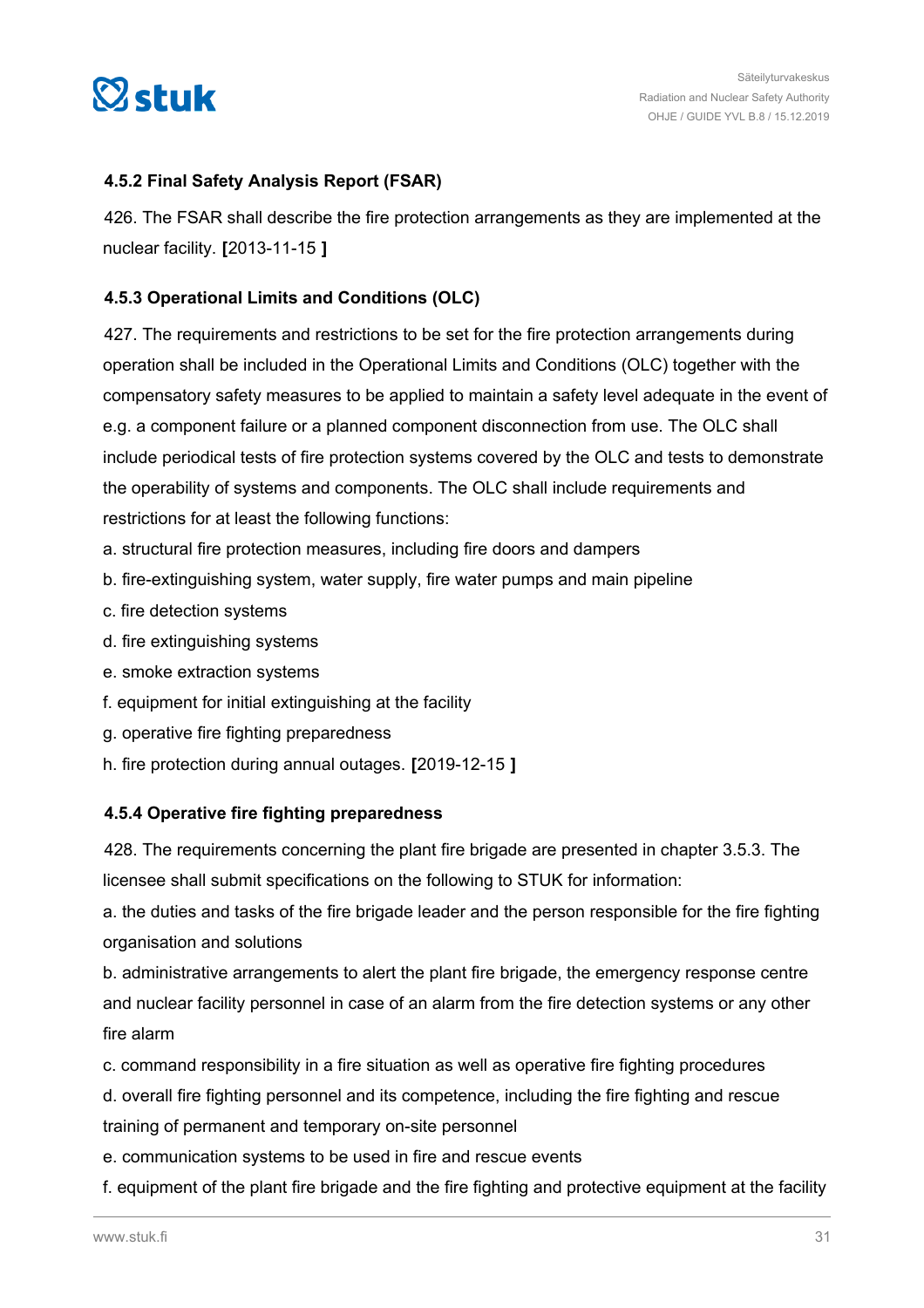<span id="page-31-0"></span>

for fire and rescue events

g. special features of operative fire fighting in spaces belonging to the controlled area based on their radiation conditions

h. special features of fire protection in energised rooms. **[**2019-12-15 **]**

#### **4.5.5 Fire fighting plan**

429. A fire fighting plan shall be drawn up and maintained to serve as a tool for the plant personnel, the plant fire brigade and the off-site fire brigades during fire and rescue events. It shall be submitted to STUK for information. **[**2013-11-15 **]**

430. The fire fighting plan shall describe at least the following:

a. plant area and its immediate surroundings

b. plant area buildings, outdoor fire hydrants and building entrances

c. building layouts with markings of fire compartments, most significant fire loads, valve control panel of the fire water system, fire hydrants, equipment for initial extinguishing, attack routes for the fire brigades, access routes, escape routes, smoke extraction equipment, overpressure ventilation, and so on

d. fire alarm system centres, fire detector groups and the locations of manual alarm switches,

e. spaces protected by fire extinguishing systems, valve control panels and the locations of the manual activation switches of the fire extinguishing systems

f. personal protective equipment. **[**2019-12-15 **]**

#### **4.5.6 Principles of fire protection inspections during operation**

431. The plant procedure stating the principles of fire protection inspections during operation shall be submitted to STUK for approval. The document shall present the inspection methods, the grounds for assessment of test results, and the recording arrangements of the results. **[**2013-11-15 **]**

#### **4.5.7 Periodic inspection programme**

432. The licensee shall draw up an in-service inspection programme for the inspections of fire protection arrangements during operation. This programme shall be annexed to the in-service inspection programme covering the entire facility. The inspections shall pay attention to the prevention of the outbreak of fires, the spreading of fires already ignited and to extinguishing them. Inspection results and potential repair and maintenance measures shall be recorded and the repairs conducted without delay. The effects of the ageing of equipment and materials on fire safety shall be monitored and evaluated. The in-service inspection programme shall be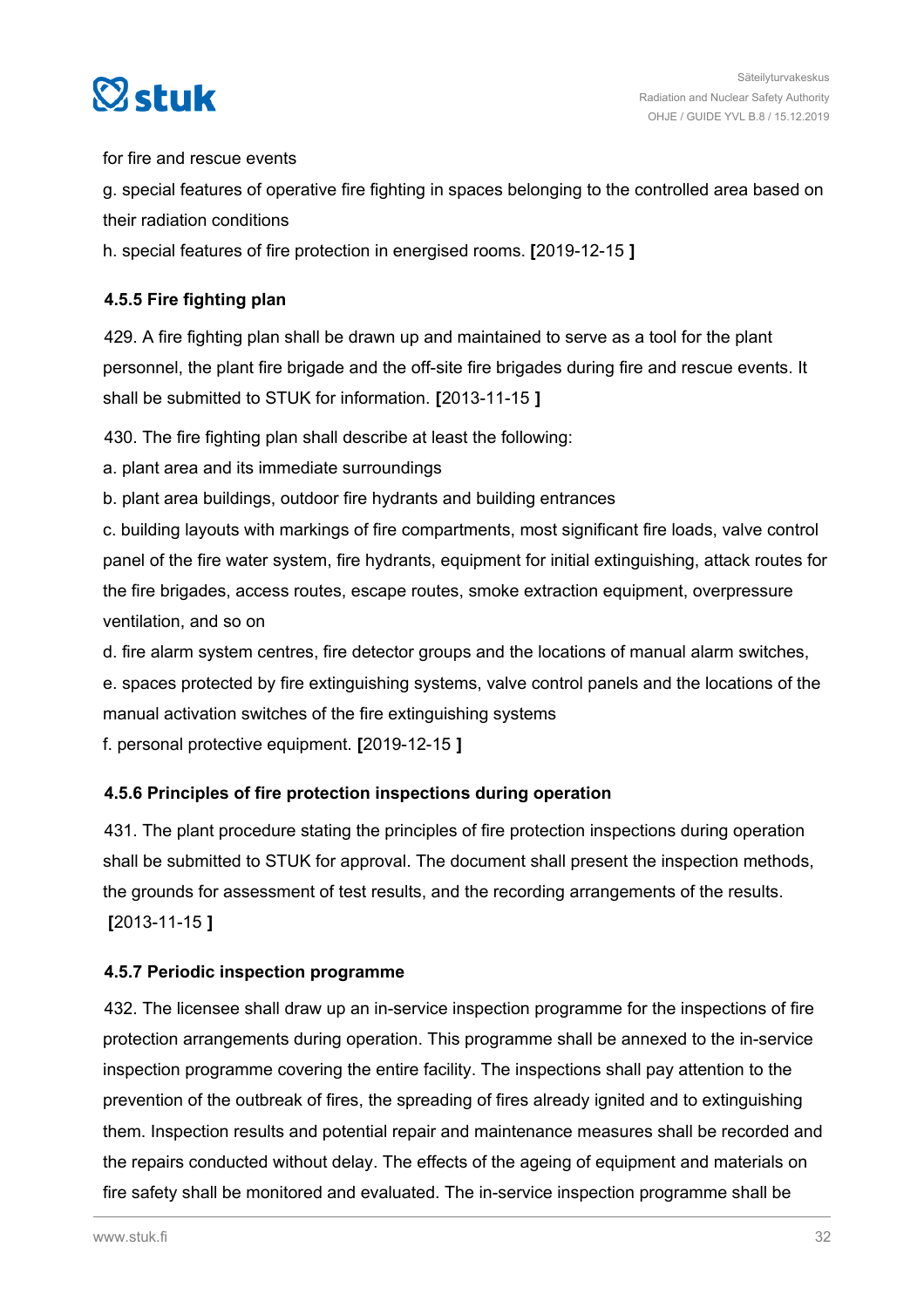<span id="page-32-0"></span>

submitted to STUK for information. **[**2019-12-15 **]**

433. At least the following items shall be included in the in-service inspection programme:

- a. fire loads
- b. fire compartmentation, including fire doors and structural penetrations
- c. access and escape routes and attack routes for fire brigades
- d. fire insulation
- e. fire detection systems
- f. fire water systems
- g. fire extinguishing systems
- h. overpressure ventilation, smoke extraction ventilation and smoke vents
- i. fire dampers
- j. fire fighting and rescue equipment
- k. personal protective equipment
- l. emergency lighting
- m. communication systems. **[**2019-12-15 **]**

434. Detailed procedures shall be drawn up for the above inspection items presenting the following for each inspection and test:

- a. title of inspection
- b. description of inspection
- c. person in charge
- d. operational state of the facility for the inspection/test
- e. inspection and test dates and intervals
- f. inspection and test methods
- g. approval criteria
- h. records to be created
- i. repairs and corrections implemented based on the inspections. **[**2013-11-15 **]**

#### **4.6 Commissioning inspection**

435. The licensee shall present to STUK the procedures used to assess and approve the fire protection arrangements for commissioning. **[**2013-11-15 **]**

436. The commissioning inspection of fire protection systems shall be conducted by an inspection body certified by TUKES. The commissioning inspection of all fire protection arrangements shall be conducted by the licence applicant (for example, building-specifically). The licence applicant shall then submit to STUK a written commissioning inspection request no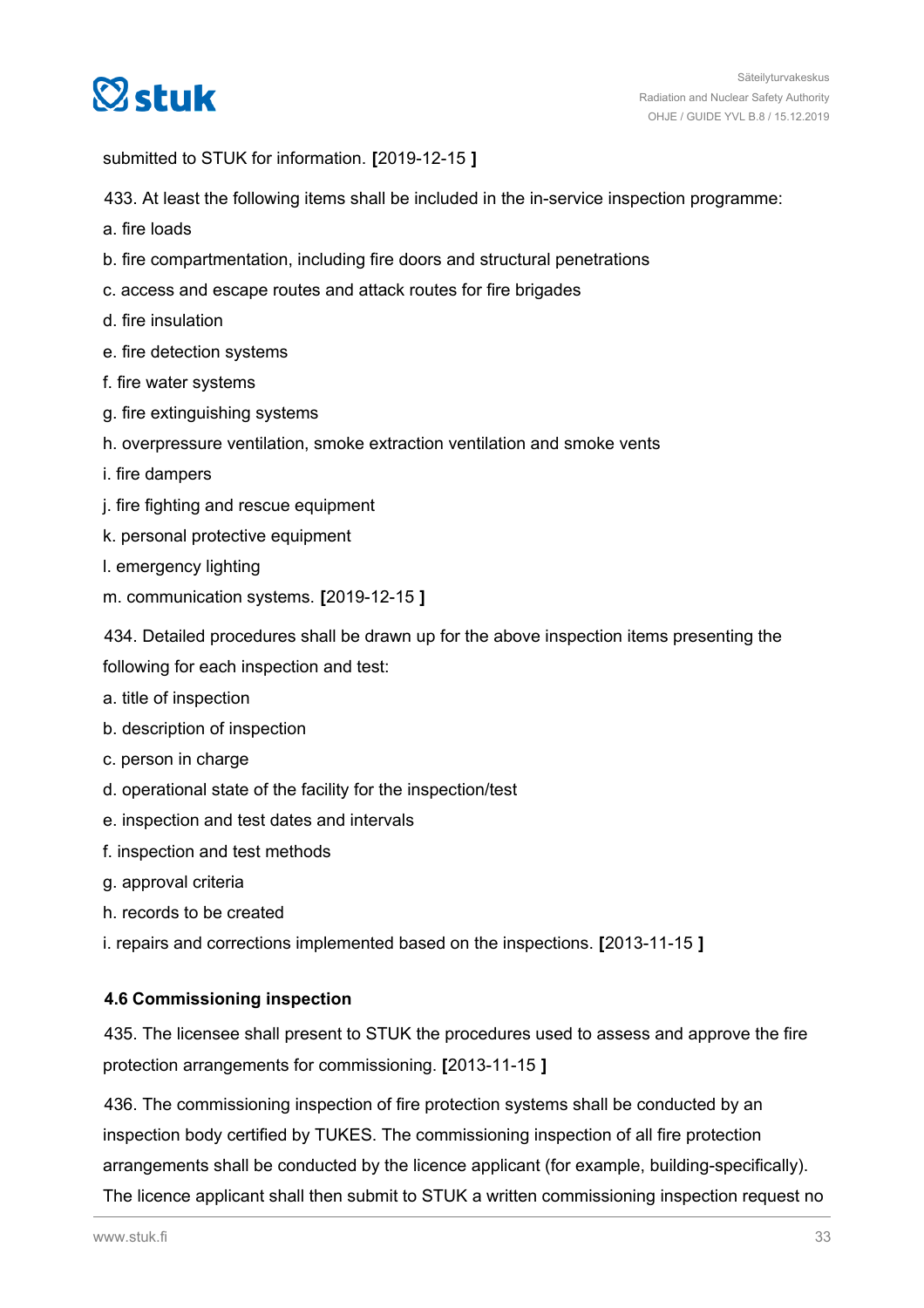

later than a week before the STUK inspection date. **[**2019-12-15 **]**

- 437. In the commissioning inspection the licensee shall ensure that
- a. fire compartmentation is implemented as described in STUK-approved plans
- b. the quality, amount and location of fire loads is as designed
- c. fire detection system installations have been approved by an inspection body certified by Tukes

d. fire water system and fire extinguishing system installations have been inspected and approved by an inspection body certified by Tukes

- e. initial fire fighting equipment are located as specified in the fire fighting plan (chapter 4.5.5)
- f. the communication system is operational
- g. operative fire fighting preparedness is as planned. **[**2019-12-15 **]**

438. An approved commissioning inspection of the fire protection arrangements is a prerequisite for the commissioning of the nuclear facility. **[**2013-11-15 **]**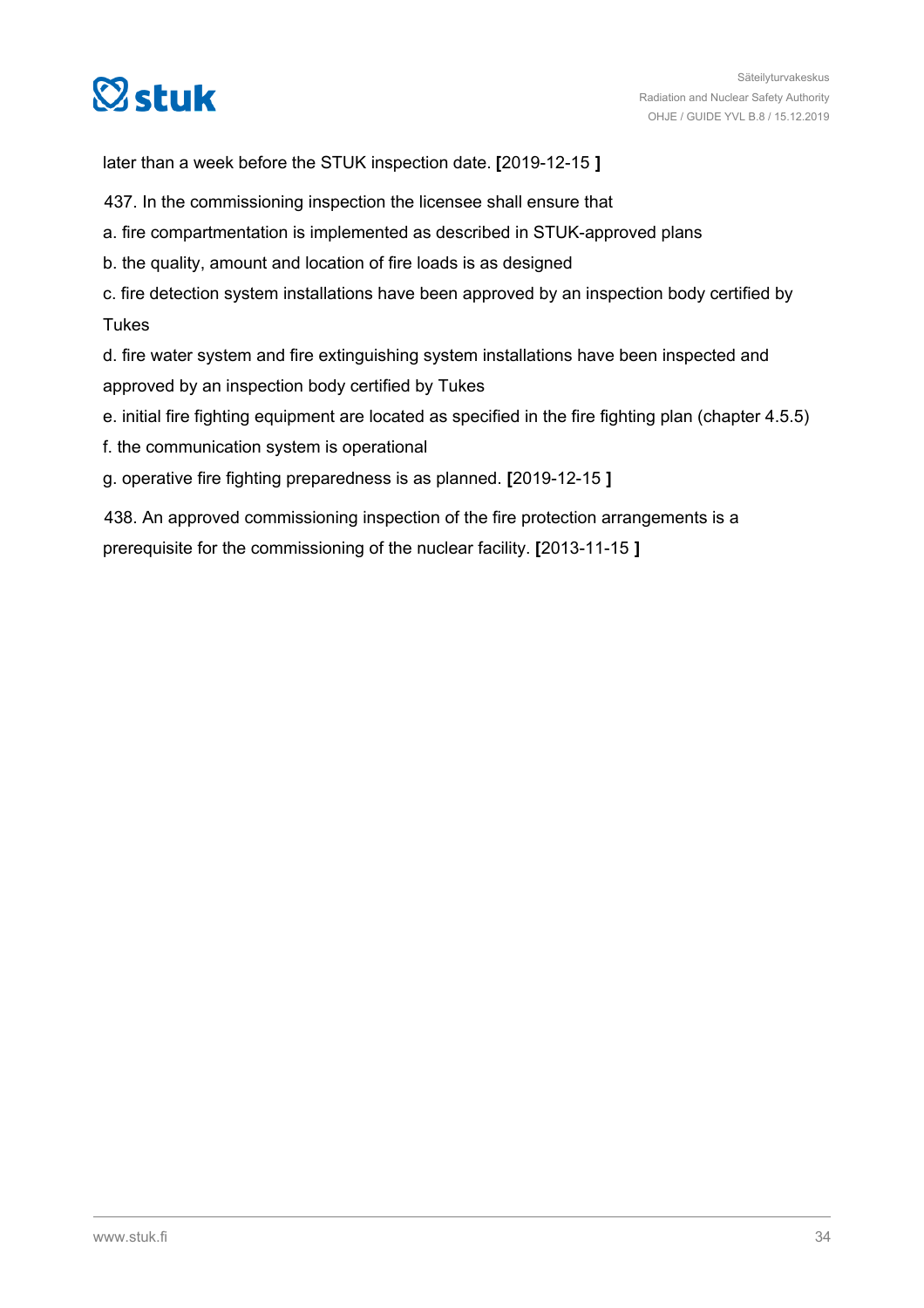<span id="page-34-0"></span>

### **5 Fire safety during operation**

#### **5.1 General**

501. In the inspection and operation of nuclear facilities, the licensee shall take into account the fire safety requirements and aspects whose objective is to

- a. prevent ignition of fire
- b. rapidly detect and extinguish ignited fires

c. prevent fire spread so that the facility's safety functions can be reliably performed also during a fire situation. **[**2013-11-15 **]**

502. The licensee has overall responsibility for the development of the nuclear facility's fire safety and the maintenance of all fire protection arrangements. Fire safety requirements shall be taken into account in every field of operation. Everyone working at the facility is responsible for ensuring fire safety. For this purpose, there shall be training and instructions for both permanent and temporary facility personnel, and they shall be provided with adequate fire protection instructions. **[**2013-11-15 **]**

#### **5.2 Operational Limits and Conditions (OLC), in-service inspections and maintenance**

503. The licensee is responsible for maintaining fire protection arrangements in accordance with the procedures of a valid OLC and of the in-service inspection programme for fire protection. Any revisions by the licensee of the OLC's in-service testing programme are subject to approval by STUK. **[**2013-11-15 **]**

504. If the original functional principles of fire protection systems, structures or components are changed or new systems or parts thereof are built, the plans for the changes shall be submitted to STUK for approval. The plans shall fulfil the requirements of chapter 3. **[**2019-12-15 **]**

505. In disconnecting fire protection systems (fire detection systems, fire water systems or fire extinguishing systems) covered by the OLC for work carried out at the plant, the procedure shall be carried out in accordance with the OLC as well as approved plans and instructions. Guide YVL A.6 presents OLC-related requirements. **[**2013-11-15 **]**

506. STUK shall be informed in advance of any significant/long-term repairs of fire protection systems. At the same time, any compensating measures to maintain the safety level prescribed in the OLC shall be presented. **[**2013-11-15 **]**

507. In making essential changes to operative fire fighting preparedness, STUK's approval shall be obtained for the changes. **[**2013-11-15 **]**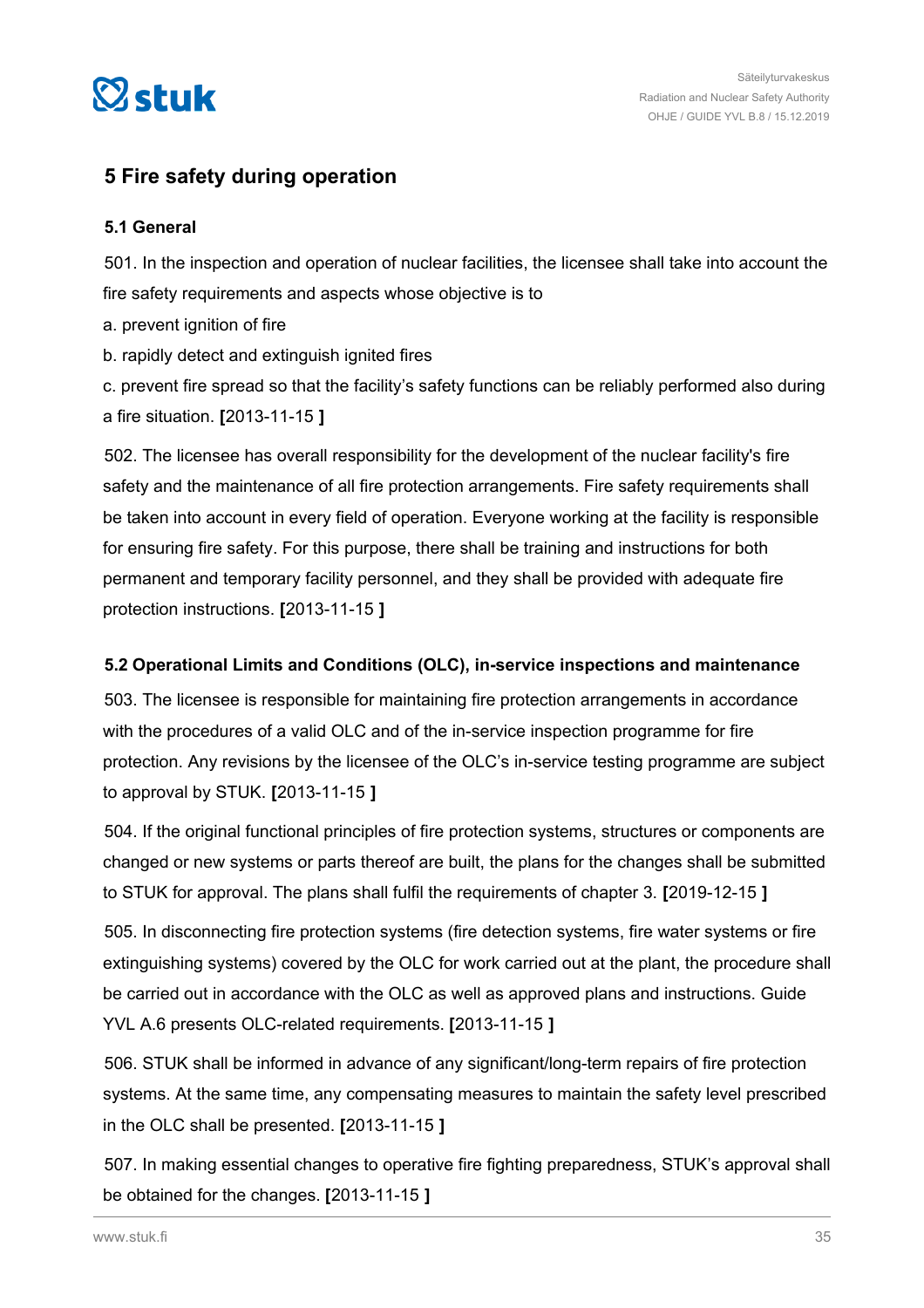<span id="page-35-0"></span>

508. Fires and explosion events at the plant site, or situations involving a risk of them, shall be communicated and reported in accordance with Guide YVL A.10. **[**2019-12-15 **]**

#### **5.3 Nuclear power plant outages**

509. According to the OLC, components, structures and systems required for fire protection shall be operable also during nuclear power plant outages. The functionality and adequacy of fire protection arrangements shall be evaluated as part of outage planning. Outage-specific special arrangements shall be undertaken to ensure adequate fire safety, where necessary. **[**2013-11-15 **]**

510. A general description of refuelling outages and preplanned extensive repair and maintenance outages shall be submitted to STUK for information no later than one month before the commencement of the outage. The description shall include arrangements to intensify fire protection arrangements during outages. **[**2013-11-15 **]**

511. Operative fire fighting preparedness during outages shall be intensified. During outages, a sufficient number of personnel with fire guard training shall supervise hot work and the fire protection arrangements. **[**2013-11-15 **]**

512. The opening of separating penetrations and disconnecting of fire detection systems and extinguishing systems shall be done according to clearly defined procedures. Protective measures concerning hot work shall be determined in the work permit. Hot work can only be performed by those having a valid hot work permit in accordance with the work in question. **[**2013-11-15 **]**

513. Hot work and other work presenting a fire hazard shall be provided with unambiguous instructions and supervision. For this purpose, training shall be provided to permanent and temporary power plant personnel and adequate instructions shall be available. If combustible liquids or gases are temporarily needed in rooms important to safety for the purpose of decontamination or hot work, for example, the amounts in question shall be the smallest possible and they shall be appropriately stored and kept, taking fire safety into account. **[**2013-11-15 **]**

514. Before the nuclear power plant is restarted after an annual refuelling outage or a maintenance or repair outage of a longer duration, the licensee shall, as regards the fire protection arrangements, ensure that

- a. annual inspections required in the OLC have been performed
- b. the structural fire protection meets the requirements of the OLC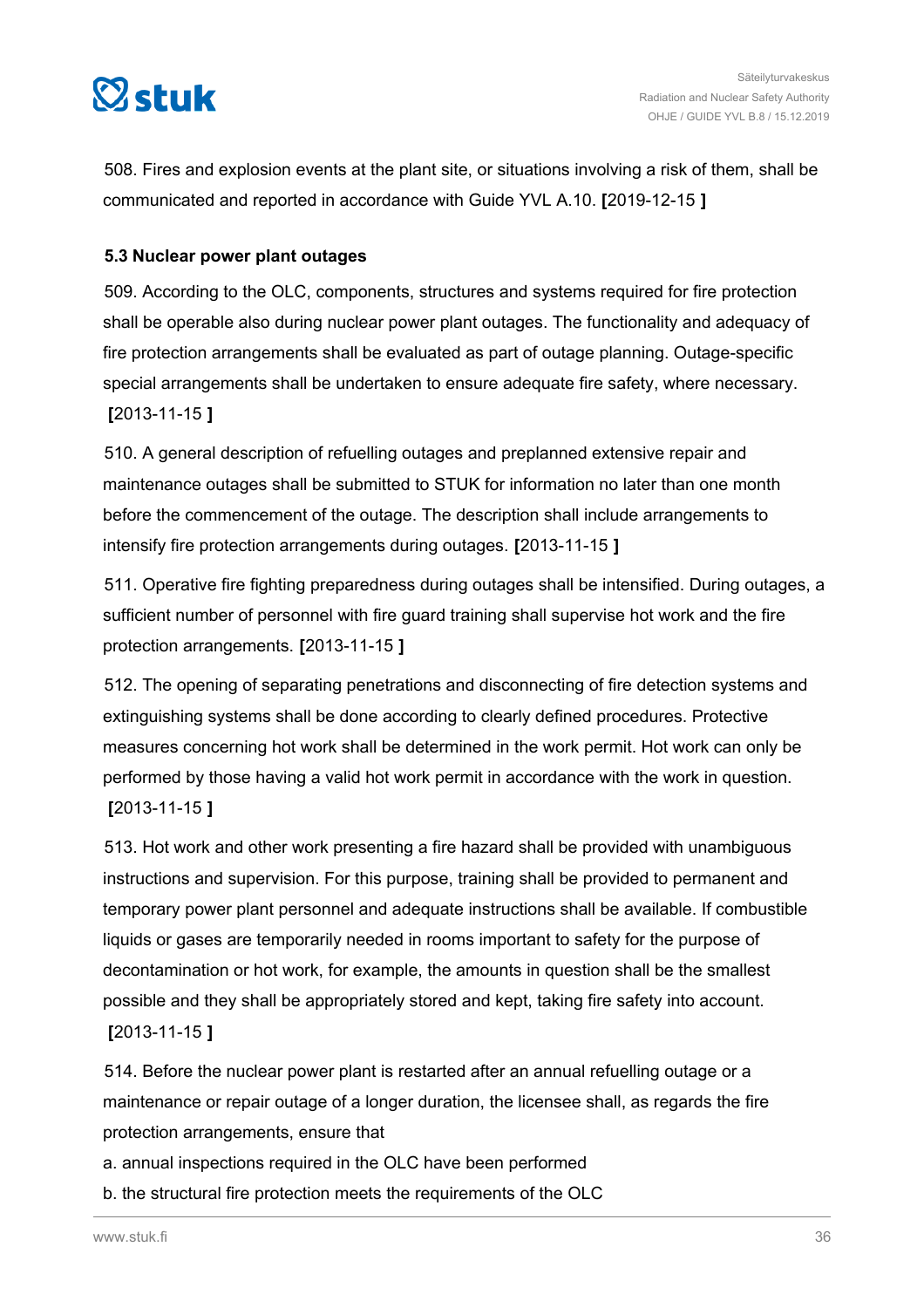<span id="page-36-0"></span>

- c. fire detection systems are operable
- d. fire extinguishing systems are operable
- e. access routes are open and housekeeping is on a high level at the facility

f. temporary fire loads during the outage have been removed or stored safely in accordance with plans

g. the plant fire brigade is in normal preparedness and its equipment is in order. **[**2013-11-15 **]**

#### **5.4 Development of fire safety**

515. The maintenance, assessment and continuous enhancement of fire safety shall be part of the safety culture relating to the operation of nuclear power plants. **[**2013-11-15 **]**

516. As part of the maintenance and development of fire safety, the fire PRA described in Guide YVL A.7 shall be kept up-to-date. **[**2013-11-15 **]**

517. Fire hazard analyses and other documents shall be updated if conditions at the plant change or plant modifications are made to the plant's fire protection arrangements. New research results in the fire field, general progress in the field, accumulated knowledge of fire events as well as the ageing effects of components and materials shall be taken into account in fire hazard analyses. The aforementioned matters shall also be taken into account in plant operation and inspections as well as in personnel training. **[**2013-11-15 **]**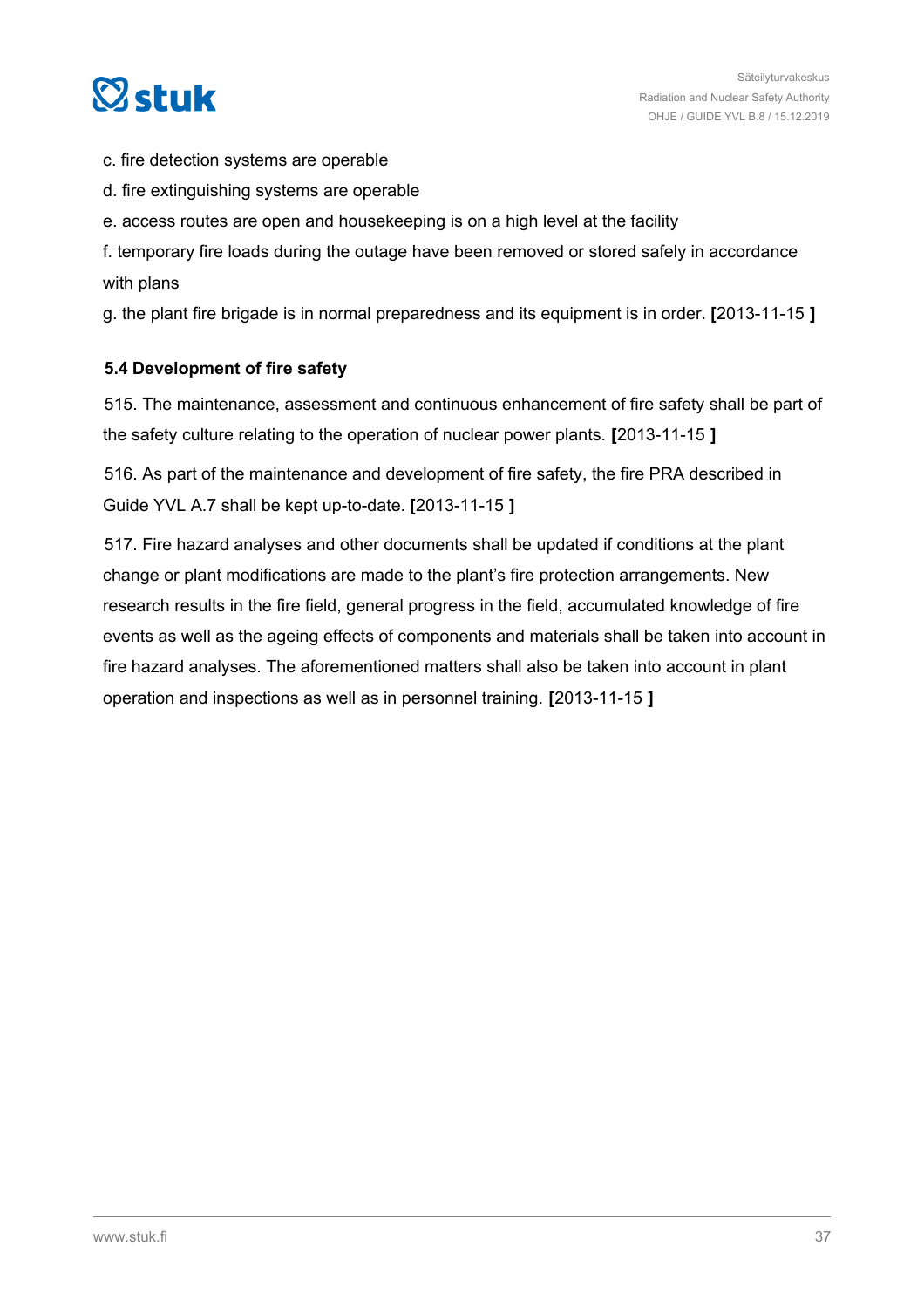<span id="page-37-0"></span>

### **6 Regulatory oversight by the Radiation and Nuclear Safety Authority**

601. STUK's inspections of fire protection at nuclear power plants and nuclear facilities are timed in accordance with the stages of the licensing process:

a. During the decision-in-principle stage, STUK's statement on an application for a decision-inprinciple also covers the principles of fire protection.

b. During the construction licence stage, STUK evaluates the Preliminary Safety Analysis Report (PSAR) and the supplementary topical reports, system descriptions, fire compartmentation drawings as well as the preliminary design and quality assurance procedures. The acceptability and feasibility of implementation of the fire protection principles are verified based on them. During the construction licence phase, STUK also reviews the plant's design phase fire PRA.

c. During construction STUK ensures that the principles presented in the construction licence stage are implemented in the plant's detailed design and implementation. STUK oversees and inspects the plant construction in accordance with the construction inspection programme. d. During the operating licence stage, STUK inspects the Final Safety Analysis Report, (FSAR) and related system descriptions, the fire PRA and topical reports, including the final analysis reports and commissioning inspection records drawn up by the license applicant and inspection bodies approved by TUKES.

e. STUK conducts the commissioning inspections of fire protection arrangements as part of the commissioning inspections of buildings before the plant's commissioning. The commissioning inspection includes the review of fire protection arrangements (walkdown), the purpose of which is to ensure the implementation of design in accordance with the defence in depth approach to fire protection at the plant.

f. The above stages may also apply to significant design modifications.

g. The licence for dismantling fire protection arrangements in relation to the decommissioning of a nuclear facility is provided by a separate decision based on Section 17 of Regulation STUK Y/1/2018 so that, as a rule, the dismantling of a nuclear facility's fire protection arrangements shall take place at a significantly later stage than the removal of the corresponding protected plant components and significant fire loads. **[**2019-12-15 **]**

602. STUK applies, as necessary, nuclear and radiation safety related fire research. For the purposes of document review, STUK may conduct or commission research work and expert assessments, such as:

a. assessment of the applicability of the whole comprising the design criteria and the applicable regulations and guidelines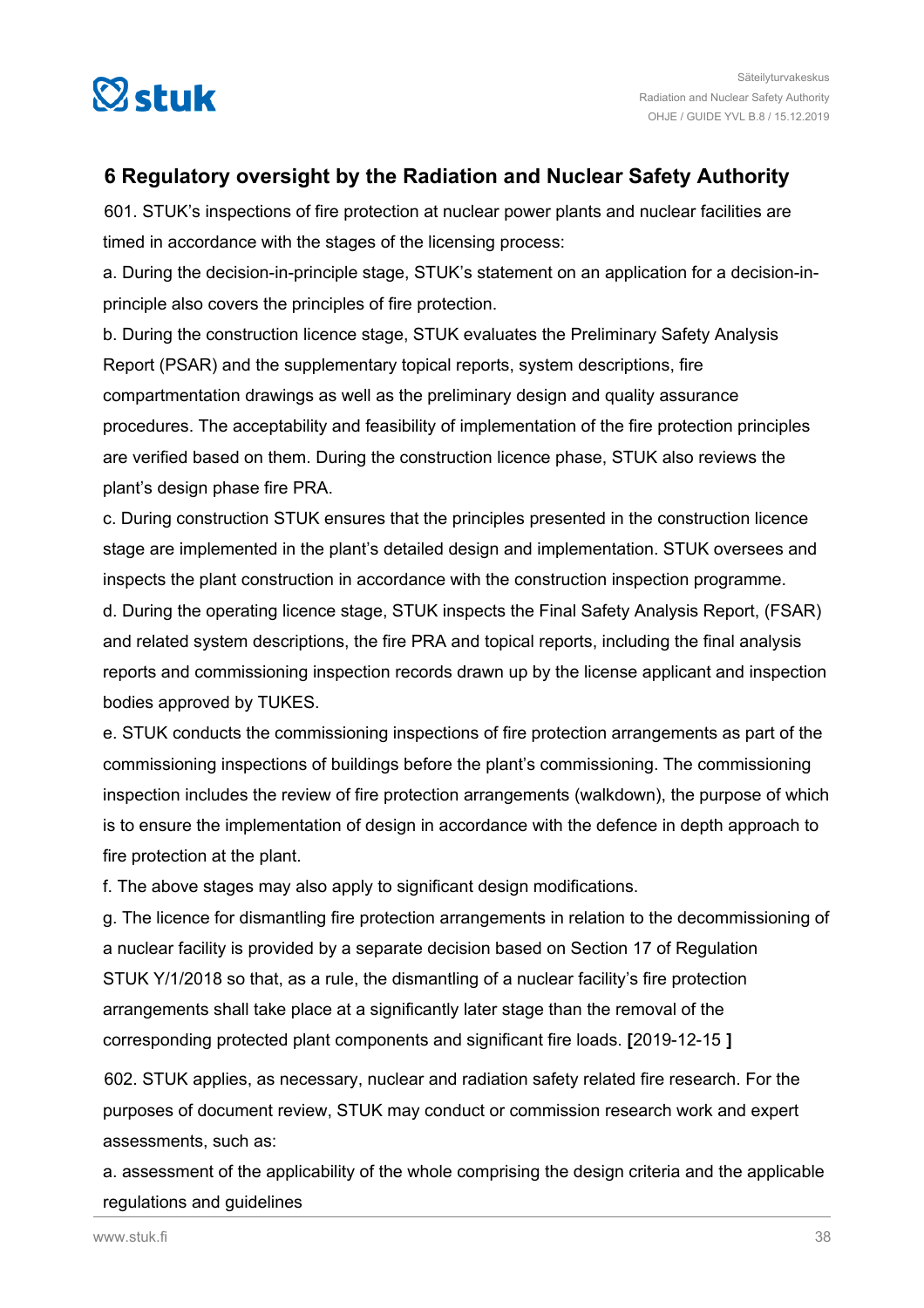

b. comparative risk and fire hazard analyses

c. fire experiments. **[**2013-11-15 **]**

603. STUK oversees and inspects the facility's fire protection, condition monitoring and maintenance in conjunction with the inspections included in its in-service inspection programme and other inspections. **[**2013-11-15 **]**

604. At the same time STUK reviews the results of periodic inspections conducted by the licensee and other organisations. Furthermore, STUK oversees on-site as it deems necessary the periodic inspections conducted by the licensee. **[**2013-11-15 **]**

605. In the inspection of modification, maintenance and repair work plans, as well as the actual construction, STUK follows the same process as with the approval of the original work, where applicable. **[**2013-11-15 **]**

606. Where necessary in the handling of matters related to fire protection, STUK co-operates with other authorities, including the regional rescue services and the municipal building inspection authority. Fire protection is also addressed in connection with emergency preparedness matters, where necessary. **[**2013-11-15 **]**

607. STUK exchanges experiences with nuclear facility insurers who comply with Section 23 of the Nuclear Liability Act (484/1972) [34] and arranges joint inspections, where necessary. Organisations that provide insurance cover for nuclear facilities issue international guidelines on fire protection at nuclear power plants [31]. **[**2019-12-15 **]**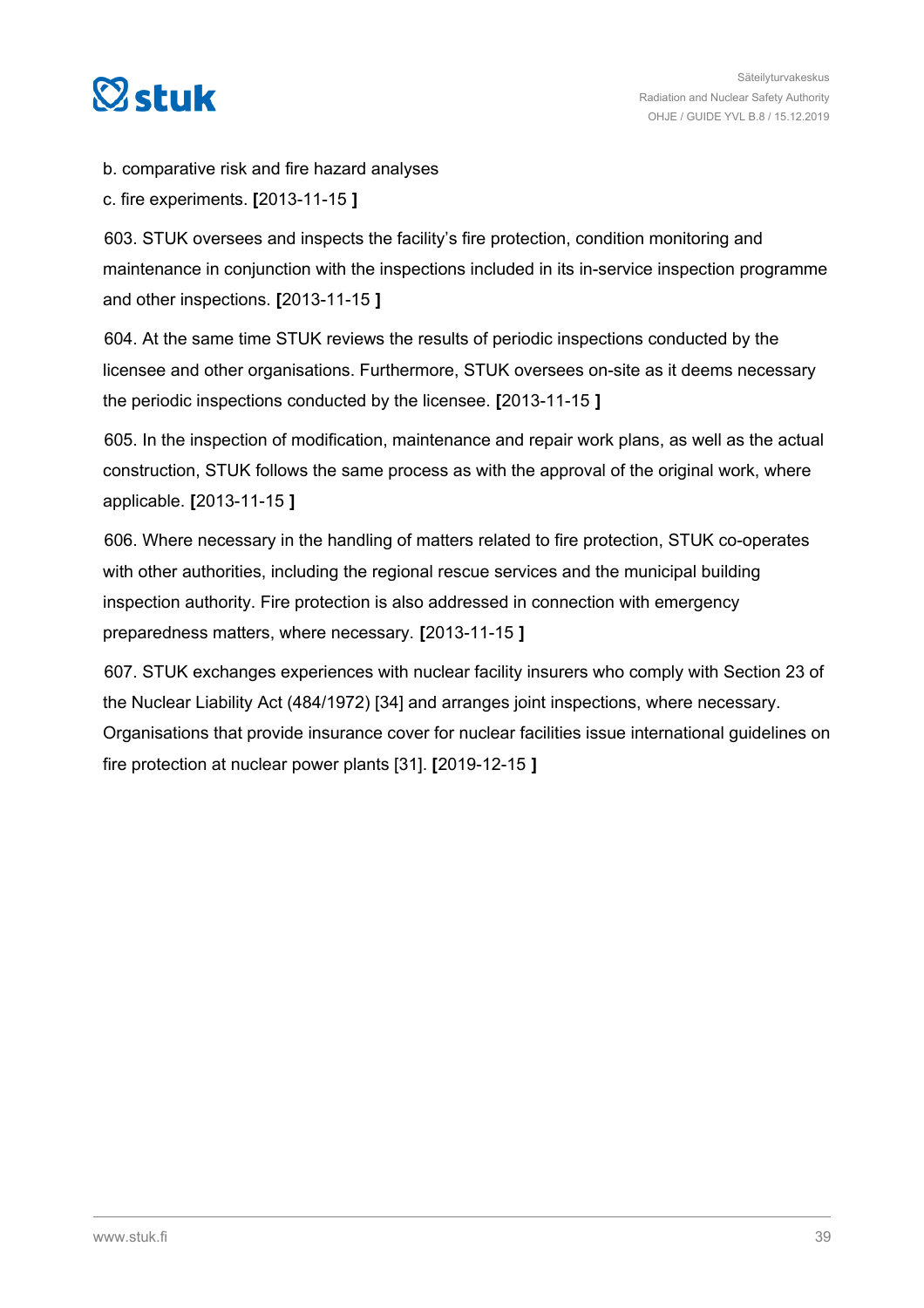<span id="page-39-0"></span>

## **7 Appendix A Evaluation of the implementation of the defence in depth approach to fire protection**

#### **7.1 General**

A101. Appendix A supplements and specifies the requirements of Guide YVL B.8 with regard to fire hazard analyses concerning the defence in depth approach to fire protection. **[**2019-12-15 **]**

## **7.2 Identification of objects requiring evaluation of the defence in depth approach to fire protection**

A201. Evaluation of the defence in depth approach to fire protection begins with the identification of objects requiring evaluation. In the event of fire, the fire compartment is considered completely lost unless fire hazard analyses prove otherwise. Requirement 312 of Guide YVL B.8 presents the minimum requirements for the selection of objects. In addition, the fire compartments located at the interface of safety compartments with a density of fire load exceeding the requirements of the Decree of the Ministry of the Environment (848/2017) for the fire resistance rating of the separating structural elements shall be reviewed in accordance with requirement 345. Major exceeding of the limit value for the highest density of fire load  $(1,200 \text{ MJ/m}^2)$  in fire compartments containing load-bearing structures shall also be taken into account. **[**2019-12-15 **]**

A202. Areas requiring evaluation of defence in depth shall be selected in a risk-informed manner based on fire and nuclear safety aspects, which may also extend the objects of study outside requirement 312. **[**2019-12-15 **]**

A203. The identification of the objects of study shall be performed in a systematic and justified way. The amount of fire load shall be assessed conservatively. In order to identify the objects, a. buildings, safety divisions and fire compartments of the plant shall be illustrated so that the location of buildings, connections between different buildings and safety divisions and common ventilation systems are identified

b. fire loads shall be listed by fire compartment so that the fire resistance ratings of fire compartments required by the density of fire load (fire class), particularly high fire loads and types of fire load (gas, liquid and solid) are identified

c. the locations of components and controls of systems required for the safe shutdown of the plant shall be specified so that the fire compartments where fire can directly damage safety systems or weaken their usability are identified. **[**2019-12-15 **]**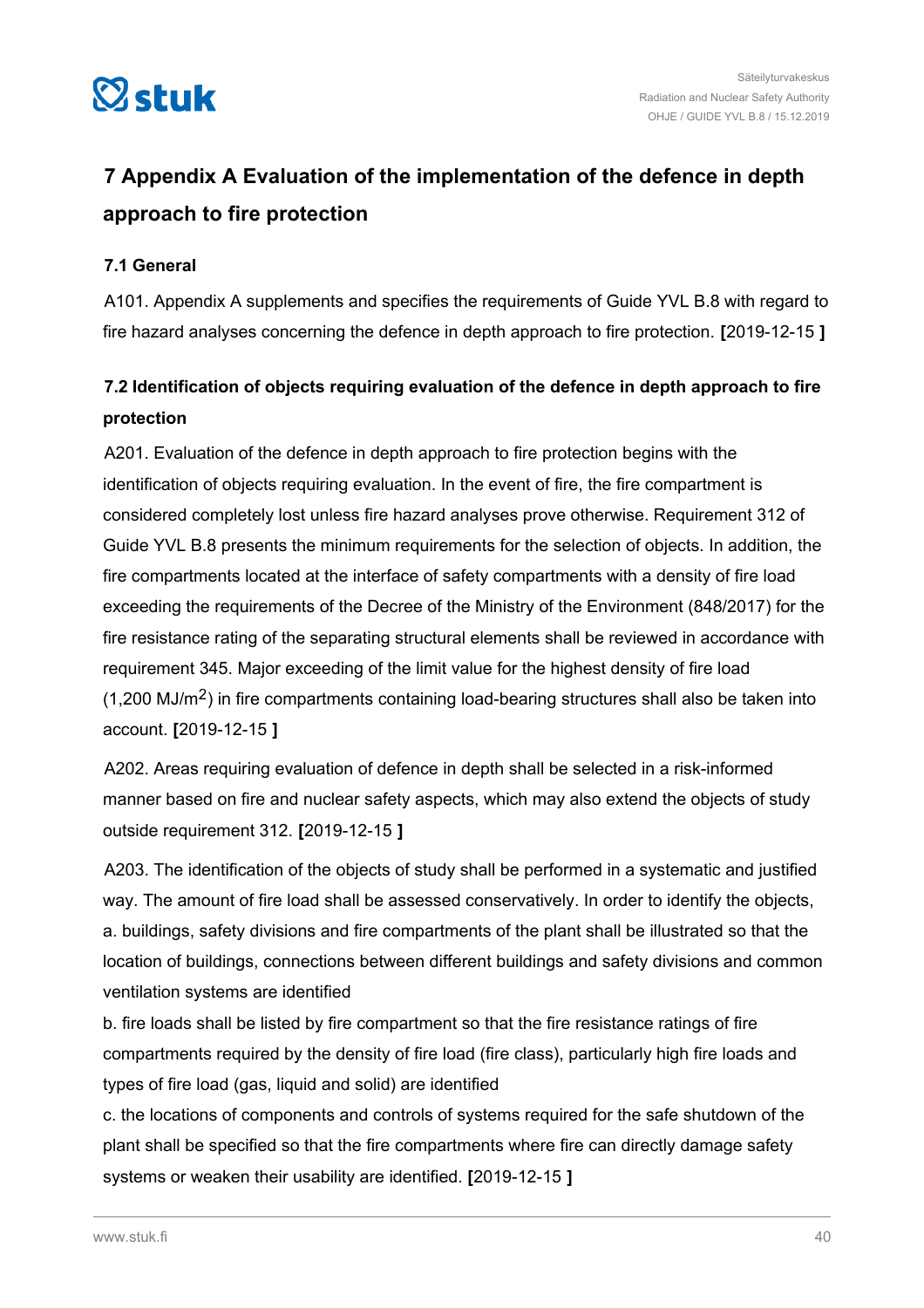<span id="page-40-0"></span>

A204. In the preparation and illustration of the reports required by requirements A201–A203, the 3D computer model (building information model) of the plant shall be utilised, as stated in requirements 343a, 345a, 346 and 349 of Guide YVL B.7. The structure of the building information model shall be consistent for the maintenance of fire protection design information so that the input data, design principles and design solutions of fire protection design can be reviewed using the building information model. **[**2019-12-15 **]**

#### **7.3 Evaluation of the implementation of defence in depth in fire protection**

A301. The fire hazard analyses to be performed in order to ensure the sufficient realisation of the defence in depth principle in fire protection are presented in requirement 322 of Guide YVL B.8. In addition, other requirements of the Guide present what shall be demonstrable concerning the safety of different objects (requirements 324–327, 329 and 386). Requirement 313 specifies accident modelling methods to be utilised in analyses. In addition, in evaluating the implementation of the defence in depth approach to fire protection, failures or impairments in the nuclear facility's fire protection shall be assumed, as stated in requirement 314. Using fire class P0 requires additional analyses in accordance with the Decree of the Ministry of the Environment (848/2017). **[**2019-12-15 **]**

A302. Fire hazard analyses shall be made for objects identified in accordance with chapter 7.2. For objects outside safety divisions, a structural fire hazard analysis demonstrating the compliant fire resistance rating of the fire compartment is sufficient. In the case of internal fire in safety divisions, the functionality of the plant shall also be taken into account. A functional fire hazard analysis shall be used to demonstrate that the plant can be brought to a controlled state in a fire situation in accordance with requirement 453 of Guide YVL B.1, the discharge of radioactive substances into the environment has been prevented and the removal of decay heat has been ensured even if one safety division is out of operation because of maintenance measures. Shutdown situations shall also be taken into account in the fire hazard analysis to the extent that they have an effect on fire protection arrangements, temporary fire loads or the implementation of safety functions in a fire situation. **[**2019-12-15 **]**

A303. A design basis fire must be determined in the fire hazard analysis. By default, the design basis fire involves the entire fire load of a fire compartment, but it can be determined as lower if the possibility of the entire fire load being involved in the fire can justifiably be considered negligible. A safety margin shall be added to the design basis fire to be assessed in the design phase in order to prepare for the amount of realised fire load. The exceeding of the design basis fire shall be considered an impairment of fire protection arrangements. **[**2019-12-15 **]**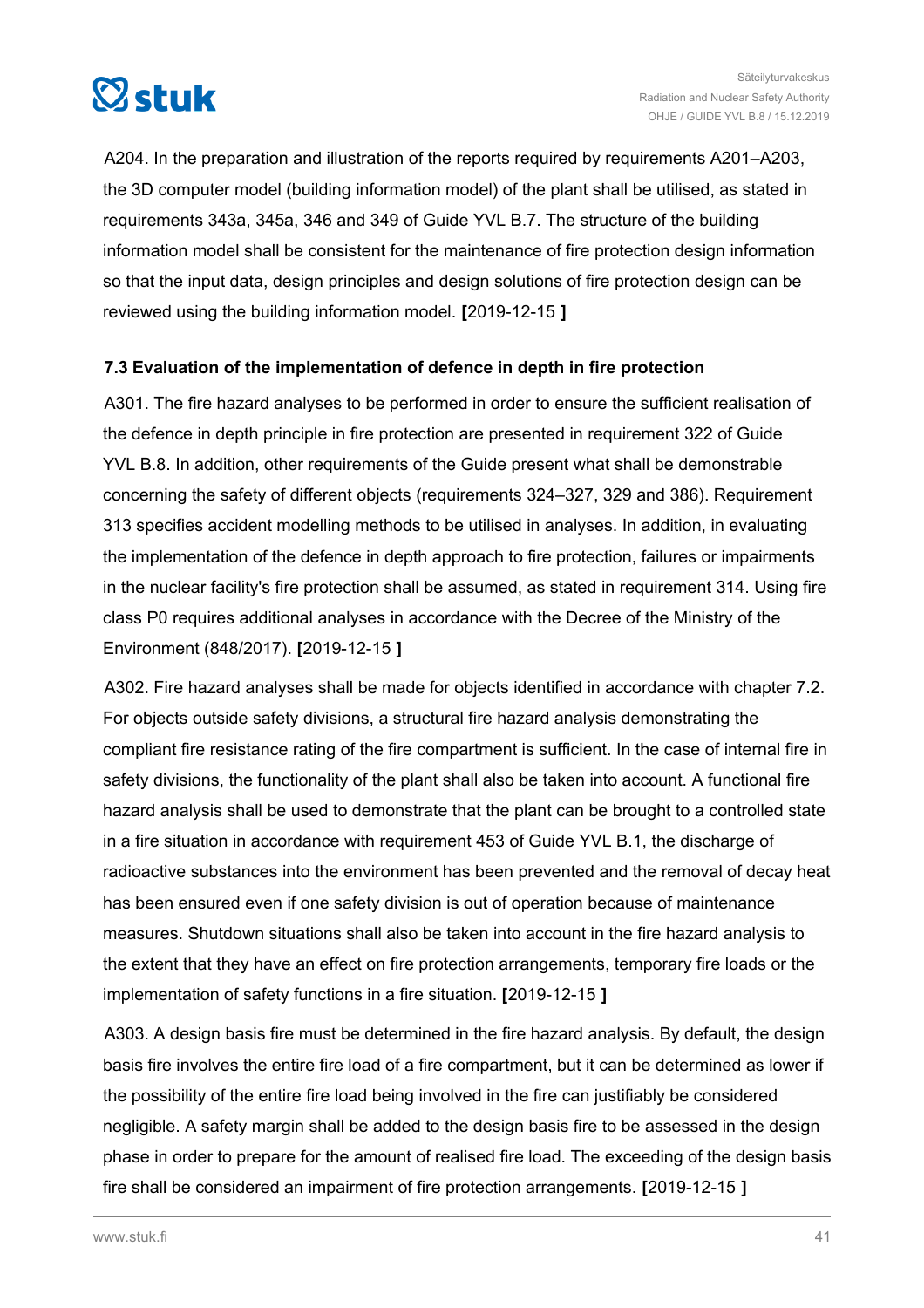

A304. The fire hazard analysis shall review any ignition sources, including human factors and temporary fire loads, and fire protection arrangements intended to prevent the outbreak of fire. **[**2019-12-15 **]**

A305. A fire hazard analysis shall be used to investigate the conditions prevailing in the fire compartment during fire. These shall be assessed with reliable computational methods or through fire simulation. Simulation is required at least in cases where the design basis fire does not involve the entire fire load of the fire compartment. Matters to be investigated with fire simulation include the temperature field of the fire compartment, heat fluxes to the borders of fire compartments, smoke spreading areas and the operation of extinguishing systems if they are expected to operate in the case to be simulated. **[**2019-12-15 **]**

A306. With regard to defence in depth, impairments of fire protection arrangements shall also be reviewed. They shall be taken into account before carrying out the simulation. Failures and impairments to be taken into account are specified in requirement 314. If other impairments that restrict fire protection arrangements are identified, they shall also be taken into account. In addition to this, temporary fire loads shall be assessed. For example, combustible liquids used in maintenance work (the acceptable amount in accordance with the instructions and any exceeding amount) are taken into account as temporary fire loads. The acceptable procedure is, for example, to utilise an event tree analysis in processing failures and impairments. **[**2019-12-15 **]**

A307. The fire hazard analysis shall contain a consequential effect analysis investigating the consequences of fire in the fire compartment under review and in its immediate vicinity. Consequences to be analysed include

- failures of components and cables in the fire compartment due to temperature, smoke or extinguishing water
- failure mode (silent direction or error signal)
- rise of temperature in adjacent fire compartments and consequent failures
- possibility of the spreading of fire either through open structural elements enclosing the compartment (door, fire damper, etc.) or due to the failure of compartment boundaries
- possibility of the spreading of fire from a safety division or building to another
- disconnections of electrical systems required by fire-extinguishing activities.

**[**2019-12-15 **]**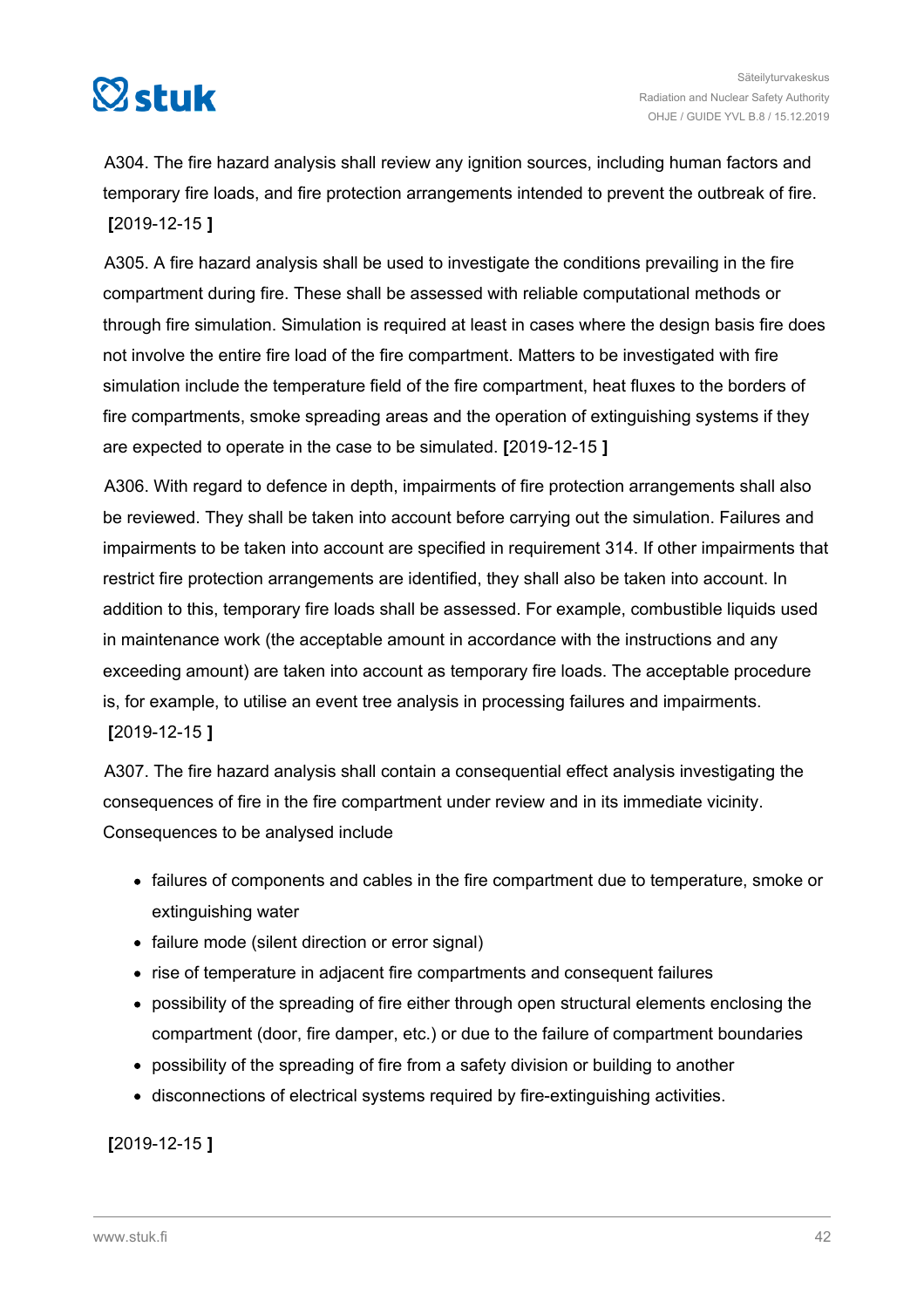

A308. After the assessment of failures due to fire, their effect on nuclear safety shall be reviewed. Tools to be utilised may include a fault and effect analysis, a fault tree analysis and a consequence analysis. The fire hazard analysis shall answer at least the following questions:

- Does the fire cause an initiating event?
- Has the safe shutdown of the plant been endangered?
- Have other safety systems failed?

**[**2019-12-15 **]**

A309. As the final result of the fire hazard analysis, an assessment of the sufficiency of fire protection arrangements and of fire risk and improvement needs shall be presented. **[**2019-12-15 **]**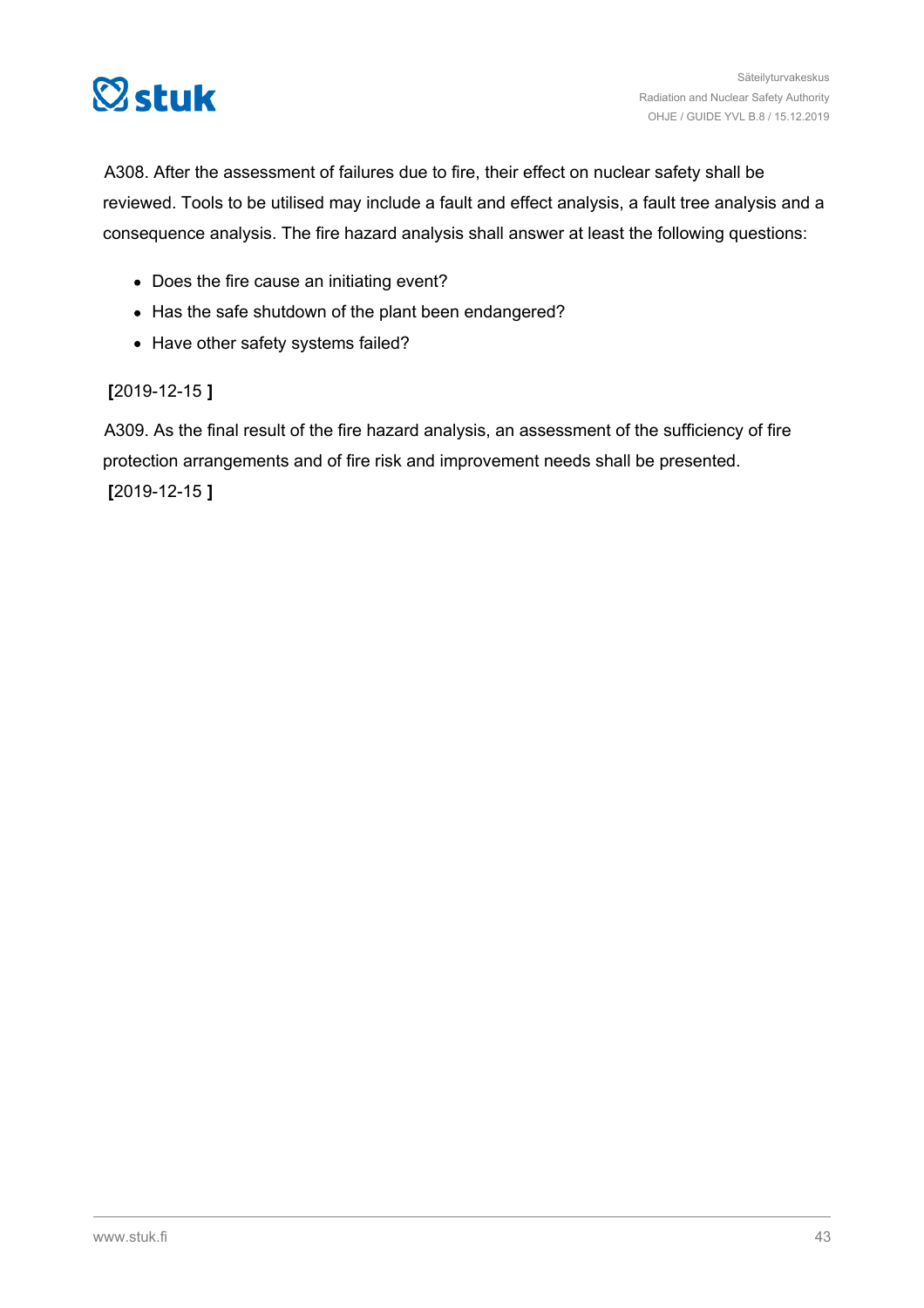<span id="page-43-0"></span>

#### **8 References**

1. Nuclear Energy Act (990/1987). **[**2013-11-15 **]**

2. Nuclear Energy Decree (161/1988). **[**2013-11-15 **]**

3. Radiation and Nuclear Safety Authority Regulation on the Safety of a Nuclear Power Plant (STUK Y/1/2018). **[**2019-12-15 **]**

4. Radiation and Nuclear Safety Authority Regulation on the Safety of Disposal of Nuclear Waste (STUK Y/4/2018). **[**2019-12-15 **]**

5. Land Use and Building Act (132/1999). **[**2013-11-15 **]**

6. Land Use and Building Decree (895/1999). **[**2013-11-15 **]**

7. Decree of the Ministry of the Environment on Fire Safety of Buildings (848/2017). **[**2019-12-15 **]**

8. Rescue Act (379/2011). **[**2013-11-15 **]**

9. Government Decree on Rescue Services (407/2011). **[**2013-11-15 **]**

10. Rescue Equipment Act (10/2007). **[**2013-11-15 **]**

11. Government Decree on Equipment and Protection Systems Intended for Use in Potentially Explosive Atmospheres (1439/2016). **[**2019-12-15 **]**

12. Decision of the Ministry of Trade and Industry on Equipment and Protective Systems Intended for Use in Potentially Explosive Atmospheres (918/1996). **[**2019-12-15 **]**

13. Government Decree on the Prevention of Danger for Workers Caused by Explosive Atmospheres (576/2003). **[**2019-12-15 **]**

14. ATEX Safety of Explosive Spaces. 2015. Finnish Safety and Chemicals Agency (Tukes). **[**2019-12-15 **]**

15. IAEA SSR-2/1 (Rev. 1), Safety of Nuclear Power Plants: Design, 2016. **[**2019-12-15 **]**

16. IAEA SSR-2/2 (Rev. 1), Safety of Nuclear Power Plants: Commissioning and Operation, 2016. **[**2019-12-15 **]**

17. IAEA GSR Part 7, Preparedness and Response for a Nuclear or Radiological Emergency, 2015. **[**2019-12-15 **]**

18. IAEA GRS part 3, Radiation Protection and Safety of Radiation Sources: International Basic Safety Standards, 2014. **[**2019-12-15 **]**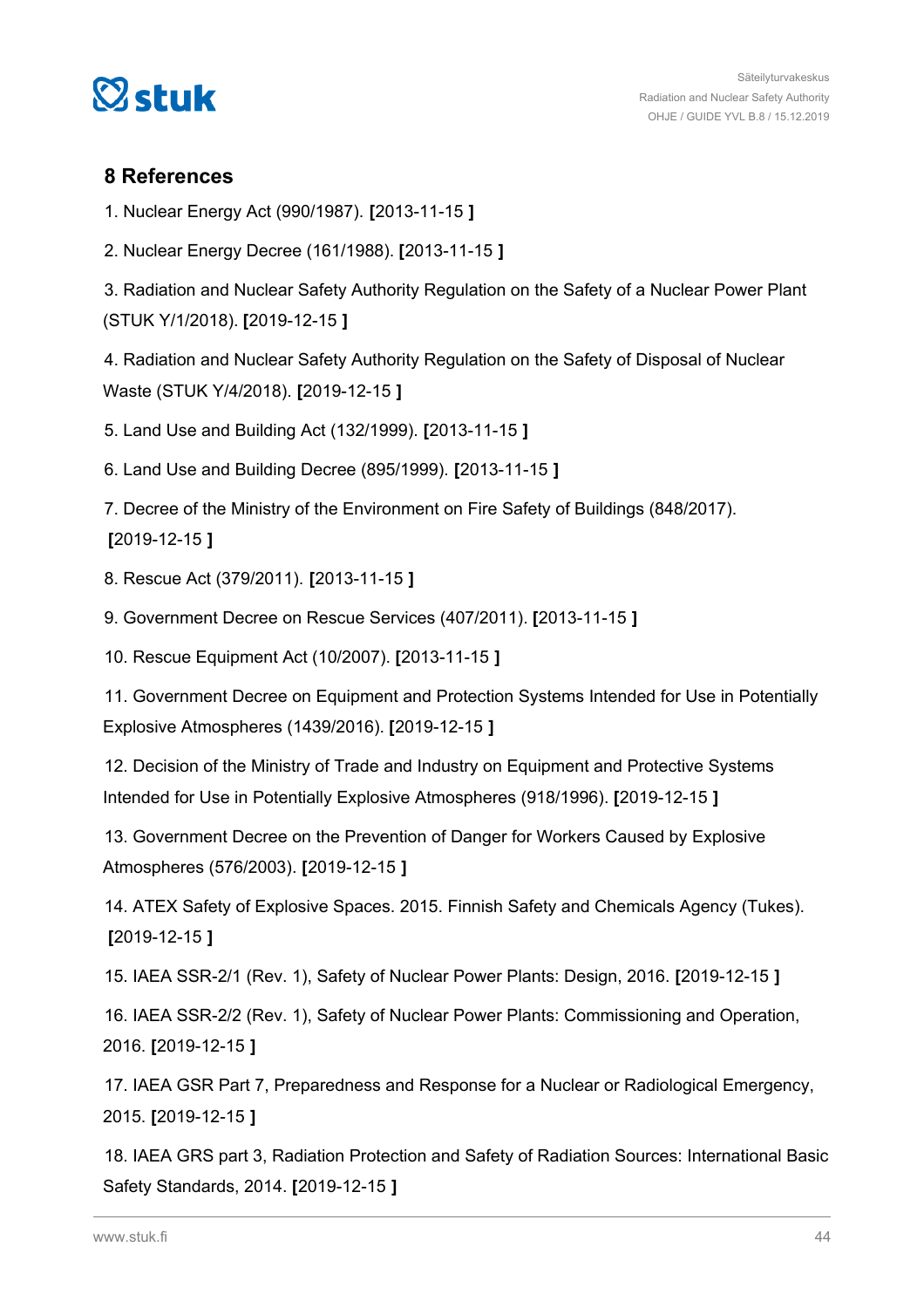

19. IAEA GRS part 4, Safety Assessment for Facilities and Activities, 2016 **[**2019-12-15 **]**

20. IAEA NS-G-1.7, Protection Against Internal Fires and Explosions in the Design of Nuclear Power Plants, 2004. **[**2019-12-15 **]**

21. IAEA NS-G-2.1, Fire Safety in the Operation of Nuclear Power Plants, 2000. **[**2019-12-15 **]**

22. IAEA SRS 10, Treatment of Internal Fires in Probabilistic Safety Assessment for Nuclear Power Plants, 1998. **[**2019-12-15 **]**

23. WENRA, Safety Reference Levels for Existing Reactors (2014). **[**2019-12-15 **]**

24. Directive for Rescue Diving, Publication of the Ministry of the Interior 48/2007. **[**2019-12-15 **]**

25. Ministry of the Interior Decree on Automatic Fire Extinguishing Equipment (SM-1999-967/Tu-33). **[**2019-12-15 **]**

26. SFS-EN 12259, Fixed fire fighting systems. Components for sprinkler and waterspray systems. **[**2013-11-15 **]**

27. CEA 4001, Sprinkler Systems: Planning and Installation. **[**2013-11-15 **]**

28. CEA 4007, CO2 Fire Extinguishing Systems – Planning and Installation. **[**2013-11-15 **]**

29. CEA 4008, CO2 Fire Extinguishing Systems Using Non-Liquefied "Inert" Gases – Planning and Installation. **[**2013-11-15 **]**

30. CEA 4045, Fire Extinguishing Systems Using Liquefied "Halocarbon" Gases. **[**2013-11-15 **]**

31. NNI Pool Guides, International Guidelines for the Fire Protection of Nuclear Power Plants, 2015, 5th Edition. **[**2019-12-15 **]**

32. Decree of the Ministry of the Environment on Safety of use of buildings (1007/2017). **[**2019-12-15 **]**

33. CEN/TS 14972, Fixed firefighting systems. Watermist systems. Design and installation. **[**2019-12-15 **]**

34. Nuclear Liability Act (484/1972). **[**2019-12-15 **]**

35. ISO 18195, Method for the justification of fire partitioning in water cooled nuclear power plants (NPP). **[**2019-12-15 **]**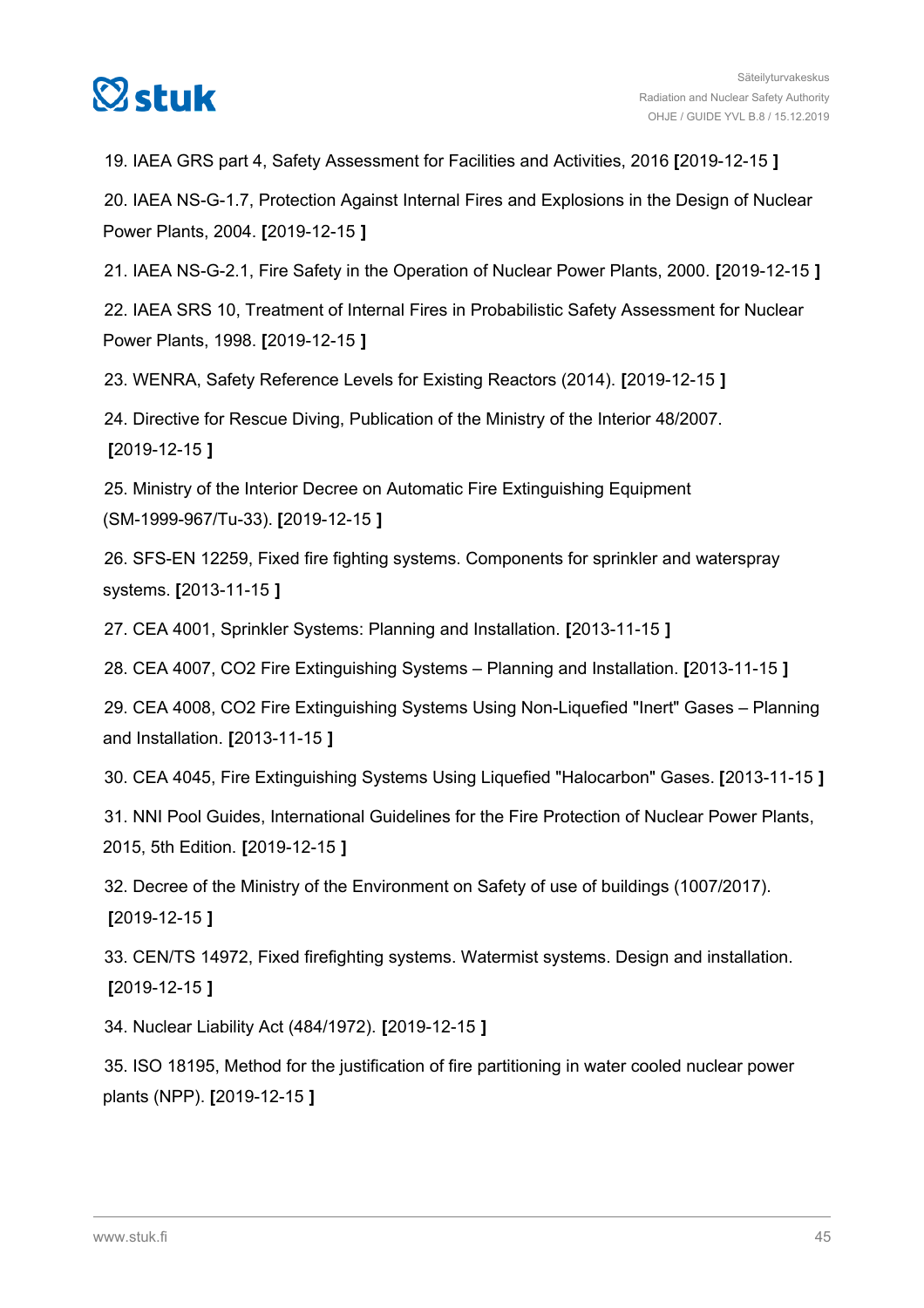

## **Definitions**

#### **Active fire protection**

Active fire protection supplements passive fire protection related to the facility's layout design, fire compartmentation and fire-proof structures. Active fire protection includes fire detection systems and fire extinguishing systems, smoke extraction systems, emergency lighting and operative fire fighting.

#### **Initiating event**

Initiating event shall refer to an identified event that leads to anticipated operational occurrences or accidents.

#### **ATEX**

ATEX, atmosphères explosibles, shall refer to a potentially explosive atmosphere; the abbreviation Ex means explosive; an Ex space is an explosive space; an Ex component is a component or protection system used in an explosive space.

#### **Automatic fire detection system**

Automatic fire detection system shall refer to a system that automatically and immediately indicates and locates a starting fire. A fire detection system also provides notification of any failures compromising its functional reliability.

#### **Physical separation in connection with fire protection**

Physical separation in connection with fire protection shall refer to the separation of spaces or components by means of distance, fire resistance, fire-proof structures, local fire insulation, or a combination thereof.

#### **Appropriate certification**

Appropriate certification shall refer to the certification of a quality system based on auditing in which the accreditation of the certification body has been done against the requirements of standard EN ISO/IEC 17021 and the accreditation is covered by the Multilateral Agreements (MLA) or Mutual Recognition Arrangements (MRA) entered into by FINAS.

#### **Plant area**

Plant area shall refer to an area that consists of a fenced area containing buildings related to the operation of the facility, and it shall be located within a zone where movement and sojourn are limited (described in subsection 3.4.2 of Guide YVL A.11).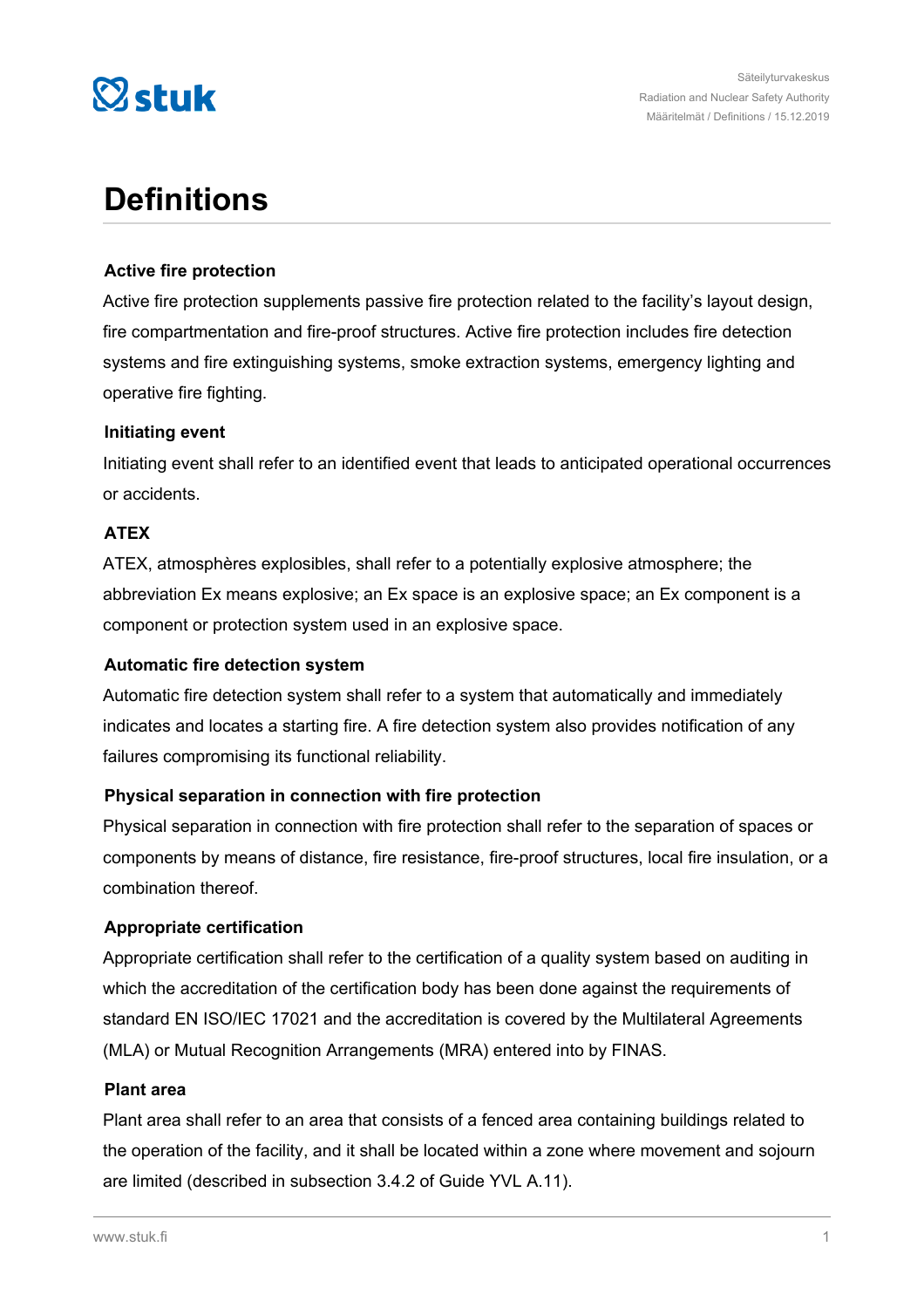

#### **Plant fire brigade**

The plant fire brigade shall refer to a fire brigade maintained by the licensee of a nuclear power plant site. Its purpose is to extinguish fires occurring at the nuclear power plant, as well as the plant site and its immediate vicinity, maintain operative fire fighting preparedness, monitor fire and chemical safety, and provide training to plant personnel on fire protection.

#### **Accident modelling method**

Accident modelling methods, in risk informed planning and assessment of fire protection, are used to collect the results of fire hazard analyses on a case-by-case basis and ensure the adequacy of the nuclear facility's defence in depth. The methods are used to assess the significance of any fire protection impairments for fire safety of the nuclear facility.

• A cause-effect diagram can be used to look for the possible consequences of the selected fire situations.

• By applying the failure tree and event tree methods, it is possible to define critical events and sequences of events, and assess their significance with regard to the adequacy of the defence in depth and core damage frequency (CDF) of the plant.

• Fault and effect analyses and consequence analyses (fire and explosion analyses, dispersion analyses) can be used to assess the sufficiency of the structural and functional layout solutions and other fire protection solutions of the buildings at the plant.

#### **Operative fire fighting**

Operative fire fighting comprises, for example, the plant fire brigade as well as the fire fighting measures conducted by the plant personnel and other fire brigades in the nearby areas. It covers the fire fighting equipment of the plant fire brigade, as well as the fire fighting equipment at the plant, such as portable fire extinguishers and fire hydrants. Fire fighting plans, rescue diving instructions, training and instructions on fire fighting as well as fire drills are all encompassed by operative fire fighting.

#### **Fire**

Fire shall refer to a chemical reaction that produces heat, smoke, or both. The inherent characteristics of a fire include uncontrolled development and spreading.

#### **Fire load**

Fire load shall refer to the total thermal energy released by the materials in a space (fire compartment) when the combustible material in that space is fully burned. Fire load density shall refer to the total thermal energy of the fire load per unit of floor area.

#### **Defence in depth approach to fire protection**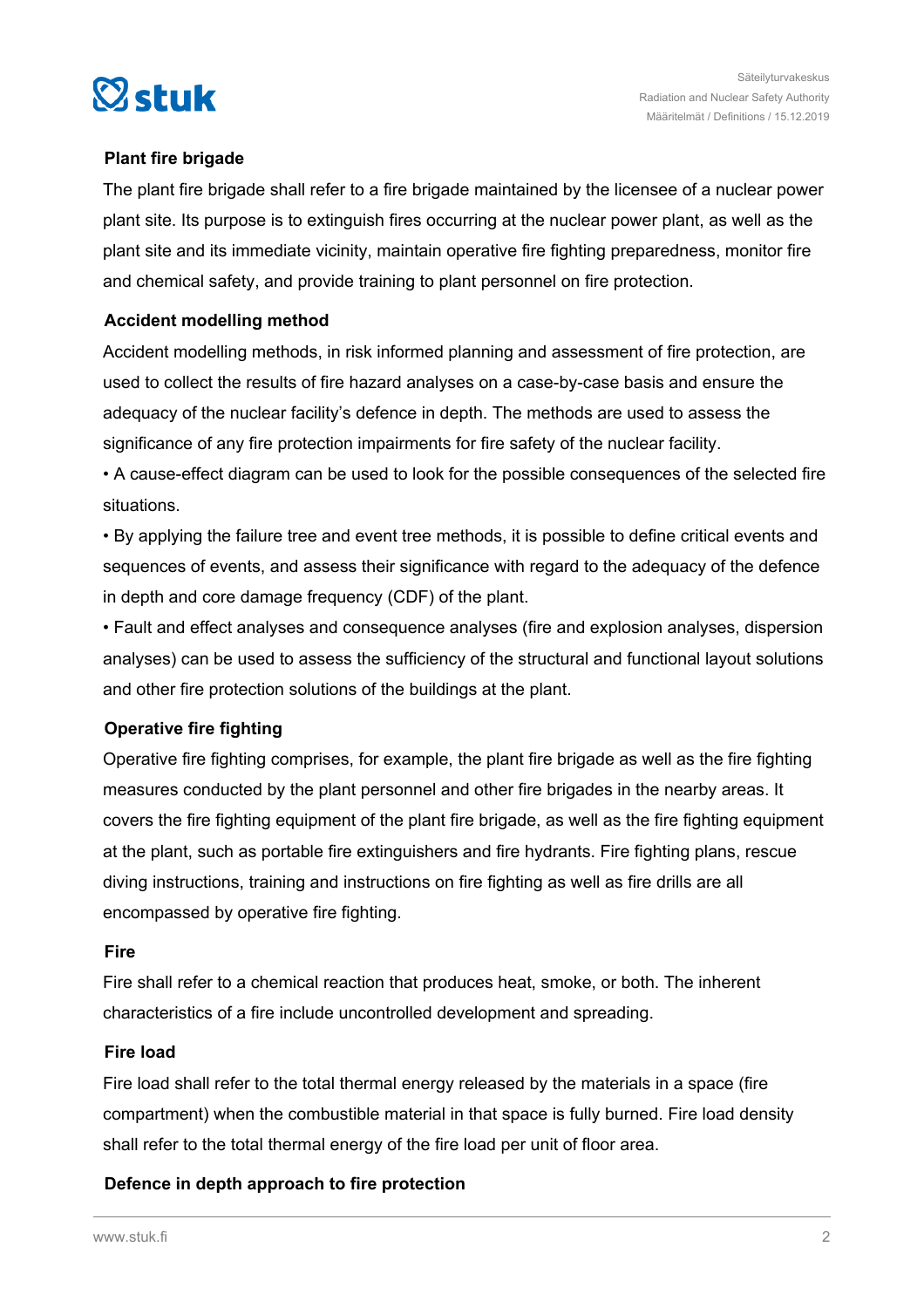# $\heartsuit$ stuk

The aim of the defence in depth approach to fire protection is to prevent the breakout of fires, detect and extinguish fires quickly, prevent the development and spreading of fires, and limit their effects so that the safety functions can be performed reliably irrespective of the effects.

#### **Fire compartment**

Fire compartment shall refer to a section of a building from which the propagation of fires has been prevented by means of separating, fire resistant structural elements.

#### **Fire protection system**

Fire protection systems shall refer to fire detection systems, fire-fighting water pumping stations , the fire water mains, extinguishing systems, smoke extraction systems, and emergency lighting.

#### **Fire hazard analysis**

• A structural fire hazard analysis (FHA) is conducted to ensure the sufficient fulfilment of the defence in depth approach to fire protection by means of validated deterministic methods.

• A functional fire hazard analysis (FFHA, FHFA) is conducted to ensure the sufficient fulfilment of the defence in depth principle to fire protection in the functional layout solutions for the implementation of the plant's safety functions.

• Analyses of computational fluid dynamics (CFD) simulate the gas flows in fires, as well as fire development and heat transfer.

• The finite element method (FEM) is used to simulate the conduction of fire-induced heat in solid matter and the development of structural responses as a result of the temperature.

#### **Passive fire protection**

Passive fire protection shall refer to structural fire protection arrangements, such as fire compartmentation together with the functional design and layout design of the facility, in order to ensure the facility's safety during fire situations as far as possible without active fire fighting operations.

#### **Risk-informed fire protection planning and assessment**

Risk-informed fire protection planning and assessment is realised when deterministic planning is combined with risk analysis while utilising demonstrative accident management methods.

#### **Explosion**

An explosion can be a fast chemical reaction (detonation) that releases a large amount of thermal and kinetic energy. A vapour explosion occurs when liquefied gas is vaporised extremely rapidly, causing a mechanical explosion.

#### **Consequential failure**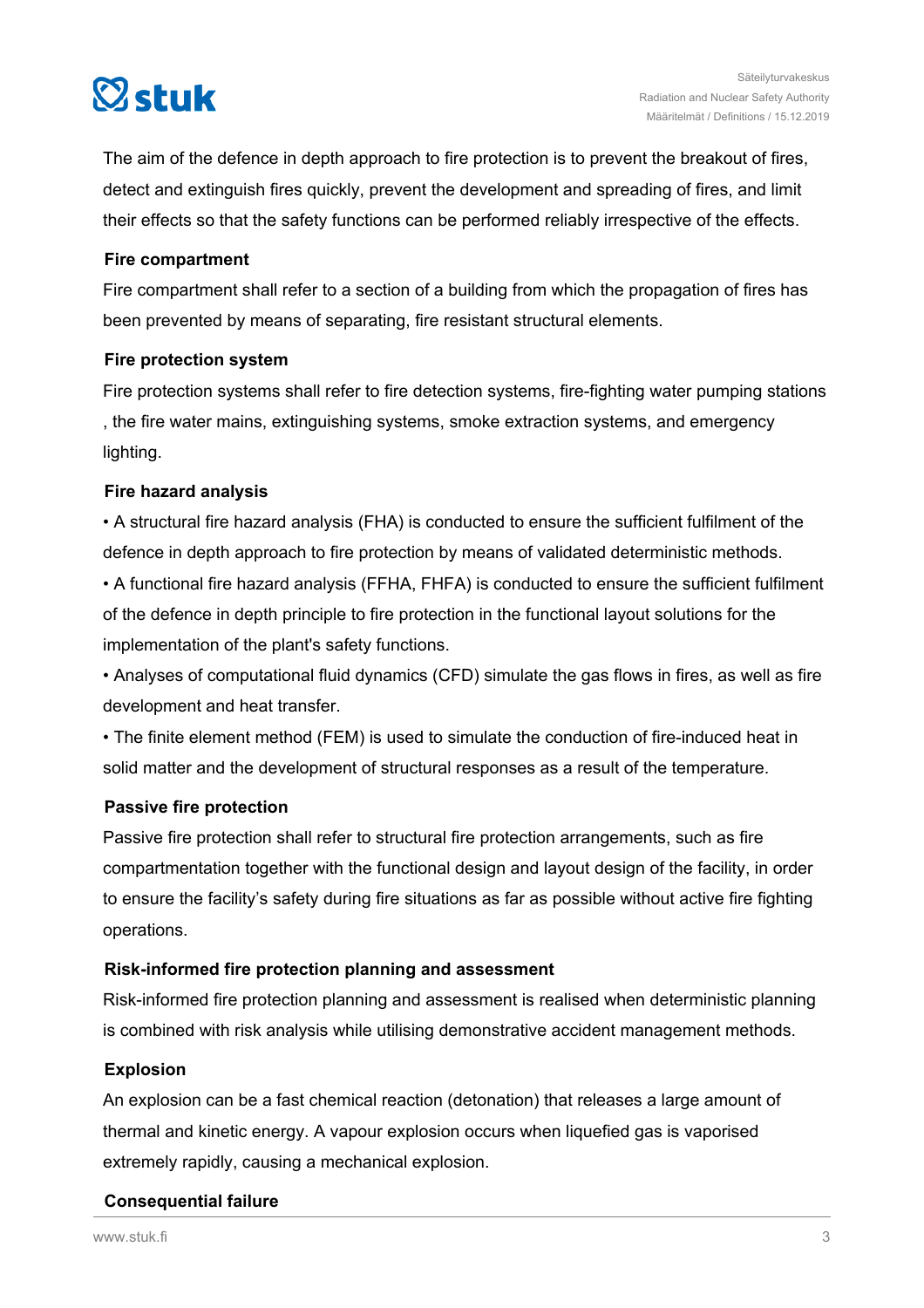

Consequential failure shall refer to a failure caused by a failure of another system, component or structure or by an internal or external event at the facility.

#### **Internal events**

Internal events shall refer to events occurring inside a nuclear facility that may have an adverse effect on the safety or operation of the plant.

#### **Suitability assessment**

A suitability assessment presents how well a fire protection system meets the requirements placed on it and how the licensee has verified conformity. The suitability assessment also lists changes to the approved documents and their effect on the suitability and acceptability of the system in question.

#### **Design basis fire**

Design basis fire shall refer to the worst possible fire situation the probability of which during the design period is not negligible. It is taken into account in the design of fire protection systems, such as fire compartmentation, the fire water mains, and the fire extinguishing systems. A design basis fire must always be determined if the size of a fire load contained by a fire compartment and involved in combustion is assumed to be lower that the fire load of the entire fire compartment. The design basis fire must be justified using hazard, failure and impact analyses.

#### **Ignition**

Ignition shall refer to a chemical reaction that can result in a fire. An open flame, sparks, the heating of electrical systems or cables, hot surfaces or static electricity can be sources that cause ignition.

#### **Probabilistic Fire Risk Assessment**

Probabilistic fire risk assessment shall refer to a quantitative assessment of the fire-induced hazards, probabilities and negative consequences of sequences of events influencing the safety of a nuclear power plant.

#### **System/structure/component important to safety**

System/structure/component important to safety shall refer to systems, structures or components in safety classes 1, 2 and 3 and systems in class EYT/STUK.

#### **Safety divisions**

Safety division shall refer to premises, physically separated from one another, and the components and structures contained therein, where one of the redundant parts of each safety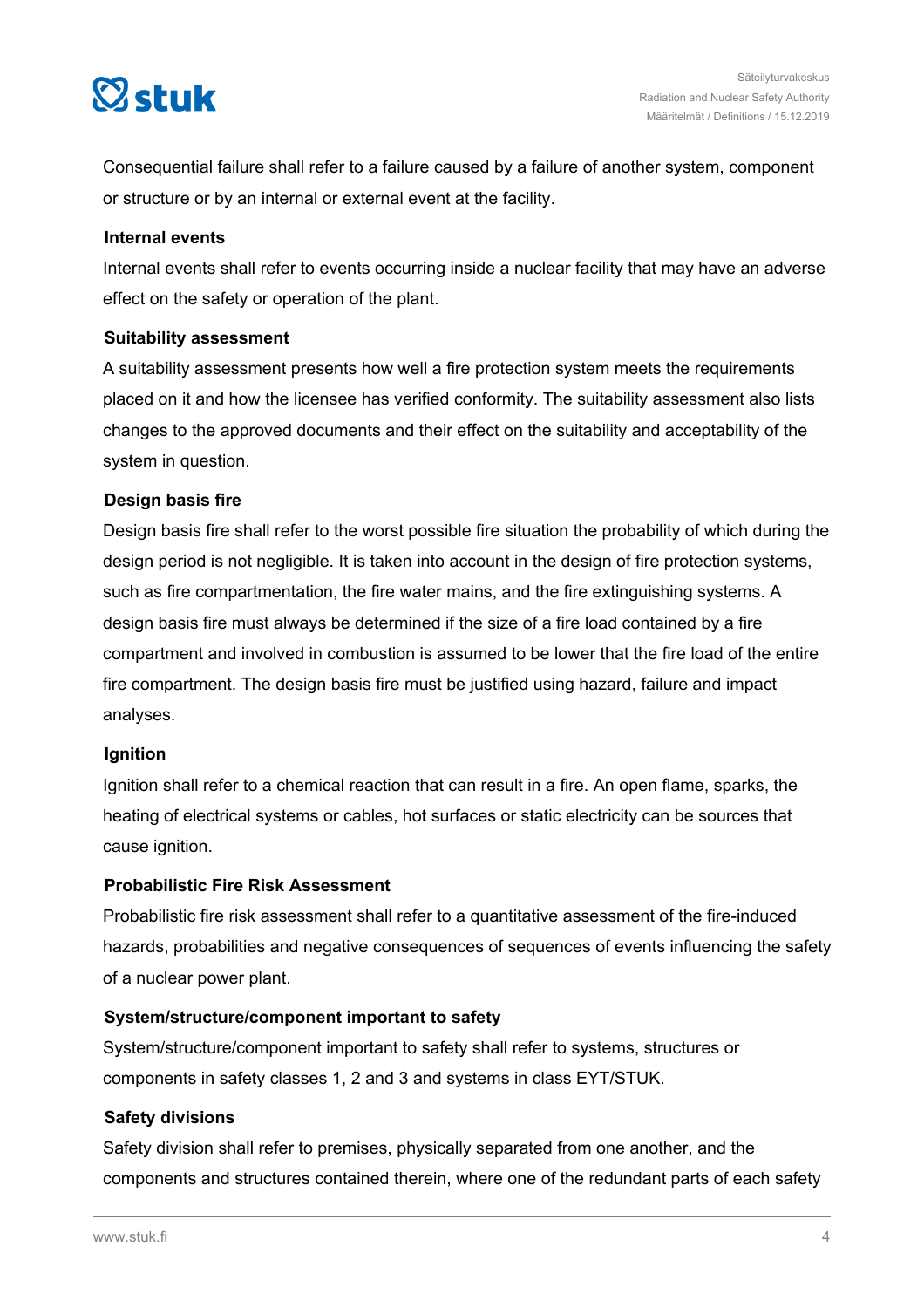

system is placed.

#### **Safety functions**

Safety functions shall refer to functions important from the point of view of safety, the purpose of which is to control disturbances or prevent the generation or propagation of accidents or to mitigate the consequences of accidents. (STUK Y/1/2018)

#### **Emergency lighting**

Emergency lighting shall refer to back-up lighting and emergency exit lighting, including lighting for exit routes, open areas and hazardous working areas; emergency lighting functions simultaneously with conventional lighting and independent of it.

#### **Fire protection threat**

Fire protection threat shall refer to a situations that can result in the outbreak of a fire or an explosion resulting from a fire load.

#### **Arc**

Arc shall refer to a physical phenomenon created when the electrical current between two electrodes is discharged through normally non-conducting material, such as air. In the event of an arc, air, which normally insulates electricity becomes conductive due to smoke, for example.

#### **Nuclear facility**

Nuclear facility shall refer to the facilities used for the generation of nuclear energy, including research reactors, facilities for the large-scale disposal of nuclear waste, and facilities for the large-scale production, use, processing or storage of nuclear material and nuclear waste. However, nuclear facility shall not refer to:

a) mines or ore processing plants intended for the production of uranium or thorium, or premises and locations including their precincts where nuclear wastes from such facilities are stored or deposited for final disposal; or

b) facilities and premises that have been permanently closed and where nuclear waste has been disposed in a manner approved as permanent by the Radiation and Nuclear Safety Authority; or

c) premises or parts of a nuclear facility that have been decommissioned in a manner approved by the Radiation and Nuclear Safety Authority. (Nuclear Energy Act 990/1987)

#### **Nuclear power plant**

Nuclear power plant shall refer to a nuclear facility for the purpose of electricity or heat production, equipped with a nuclear reactor, or a complex consisting of nuclear power plant units and other related nuclear facilities located at the same plant site. (Nuclear Energy Act